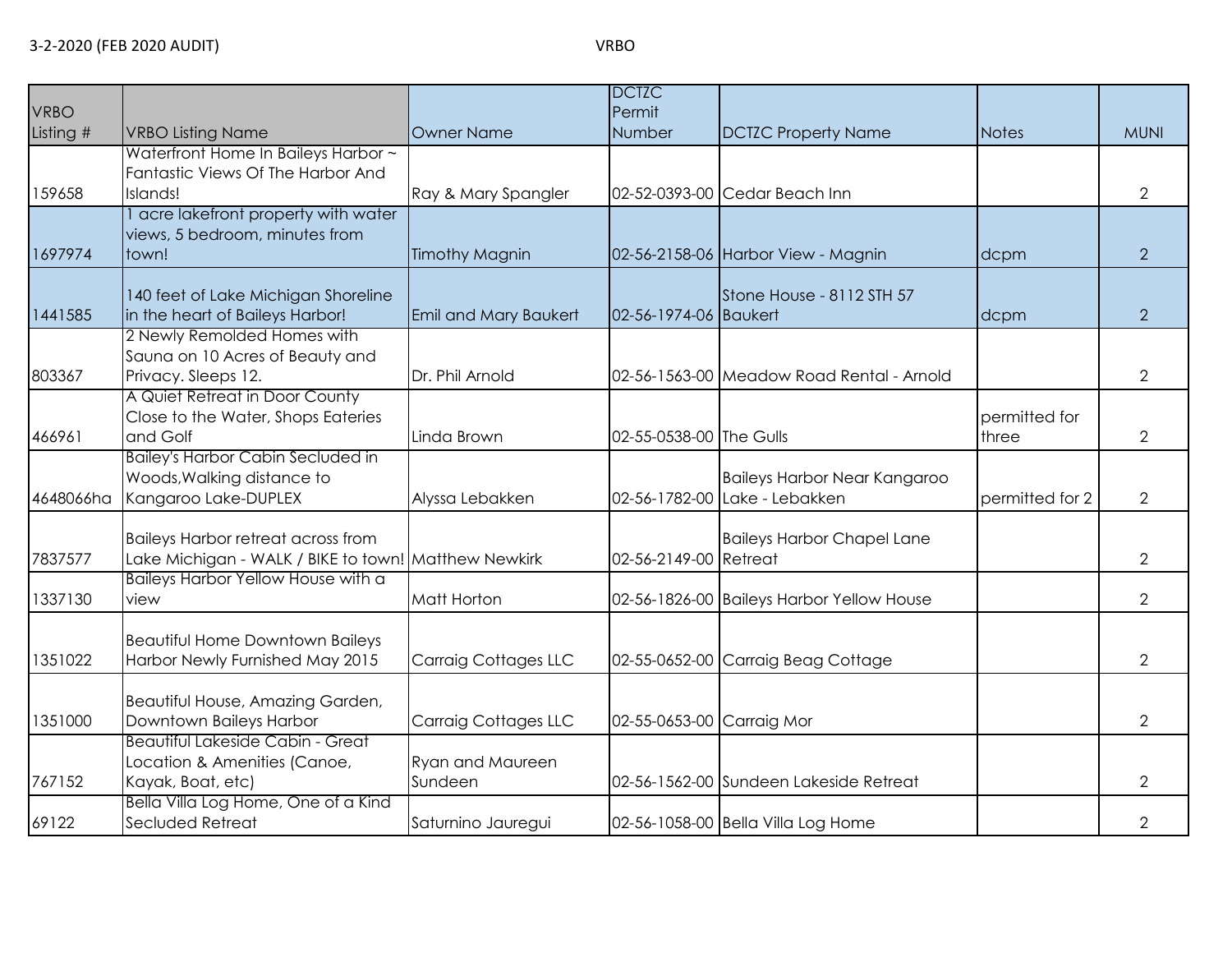|  |  |  | ×<br>۰, |
|--|--|--|---------|
|--|--|--|---------|

|         | Century Old Door County in-Town                                                     |                                                    |                      |                                                                         |                                  |                |
|---------|-------------------------------------------------------------------------------------|----------------------------------------------------|----------------------|-------------------------------------------------------------------------|----------------------------------|----------------|
| 294539  | Farmhouse with Shore Access                                                         | Joan Holliday                                      |                      | 02-56-0542-00 Orchard House                                             |                                  | 2              |
| 510375  | Charming 100yr. log home with<br>upscale modern conveniences.                       | David Hass                                         |                      | Sunset Shores Resort - Kangaroo<br>02-56-1953-00 Kabin Unit #6          |                                  | 2              |
| 221533  | Comfort and Beauty tucked<br>between the Trees                                      | East Shorewood Cottage<br>Homeowners Assoc.        |                      | 02-55-0130-00 East Shorewood Cottages                                   | permitted for<br>10 <sup>°</sup> | $\overline{2}$ |
| 663478  | Cozy waterfront living at bargain<br>price!                                         | <b>Sunset Shores Resort</b><br>Condo Assoc         |                      | 02-56-1952-00 Sunset Shores Resort - Tiger Lily                         | permitted for<br>five            | $\overline{2}$ |
| 1436478 | Door County Baileys Harbor Large<br>Home for Families and Groups                    | Pelican Bay LLC                                    | 02-56-2016-00 Nguyen | Baileys Large Home for Families -                                       |                                  | 2              |
| 824979  | Door County Cabin in the Woods,<br><b>Baileys Harbor</b>                            | Karen Berndt                                       |                      | Door County Cabin in the<br>02-56-1564-00 Wooods & Tranquil Condo       | permitted for 2                  | $\overline{2}$ |
| 221526  | Enjoy the Quaint Lakefront Cottage                                                  | <b>East Shorewood Cottage</b><br>Homeowners Assoc. |                      | 02-55-0130-00 East Shorewood Cottages                                   | <b>I</b> permitted for<br>10     | $\overline{2}$ |
| 661048  | Enjoy the Quiet Die of the Door<br>County Peninsula, 165' of Lake<br>Michigan Shore | Janet Batzli                                       |                      | 02-55-0557-00 The Haven on North Bay                                    |                                  | 2              |
| 221540  | Enjoy the True Get-Away at<br>Evergreen                                             | East Shorewood Cottage<br>Homeowners Assoc.        |                      | 02-55-0130-00 East Shorewood Cottages                                   | permitted for<br>10              | 2              |
| 1913205 | Escape to Kangaroo Lake with 300<br>feet of private shoreline!                      | William and Heather<br>Anderson                    |                      | 02-56-2259-06 Kangaroo East Shore Lodge                                 |                                  | 2              |
| 1046385 | Executive vacation home on<br>Kangaroo Lake                                         | Anne Tretinyak                                     |                      | Tretinyak - Blue on Roo-7571<br>02-56-1829-00 South Kangaroo Lake Drive |                                  | 2              |
| 230613  | Fabulous Log Cabin on Kangaroo<br>Lake in Door County WI                            | <b>William Andersen</b>                            |                      | 02-55-0394-00 Log Cabin on Kangaroo Lake                                |                                  | 2              |
| 1351028 | Fabulous New Two Bed, Two Bath<br>Cottage On Kangaroo Lake                          | Carraig Cottages LLC                               |                      | 02-56-1052-00 Carraigeen Cottage                                        |                                  | 2              |
| 221452  | Get away at this Quaint Cottage<br><b>Tucked Behind Beautiful Fern Bed</b>          | East Shorewood Cottage<br>Homeowners Assoc.        |                      | 02-55-0130-00 East Shorewood Cottages                                   | permitted for<br>10              | $\overline{2}$ |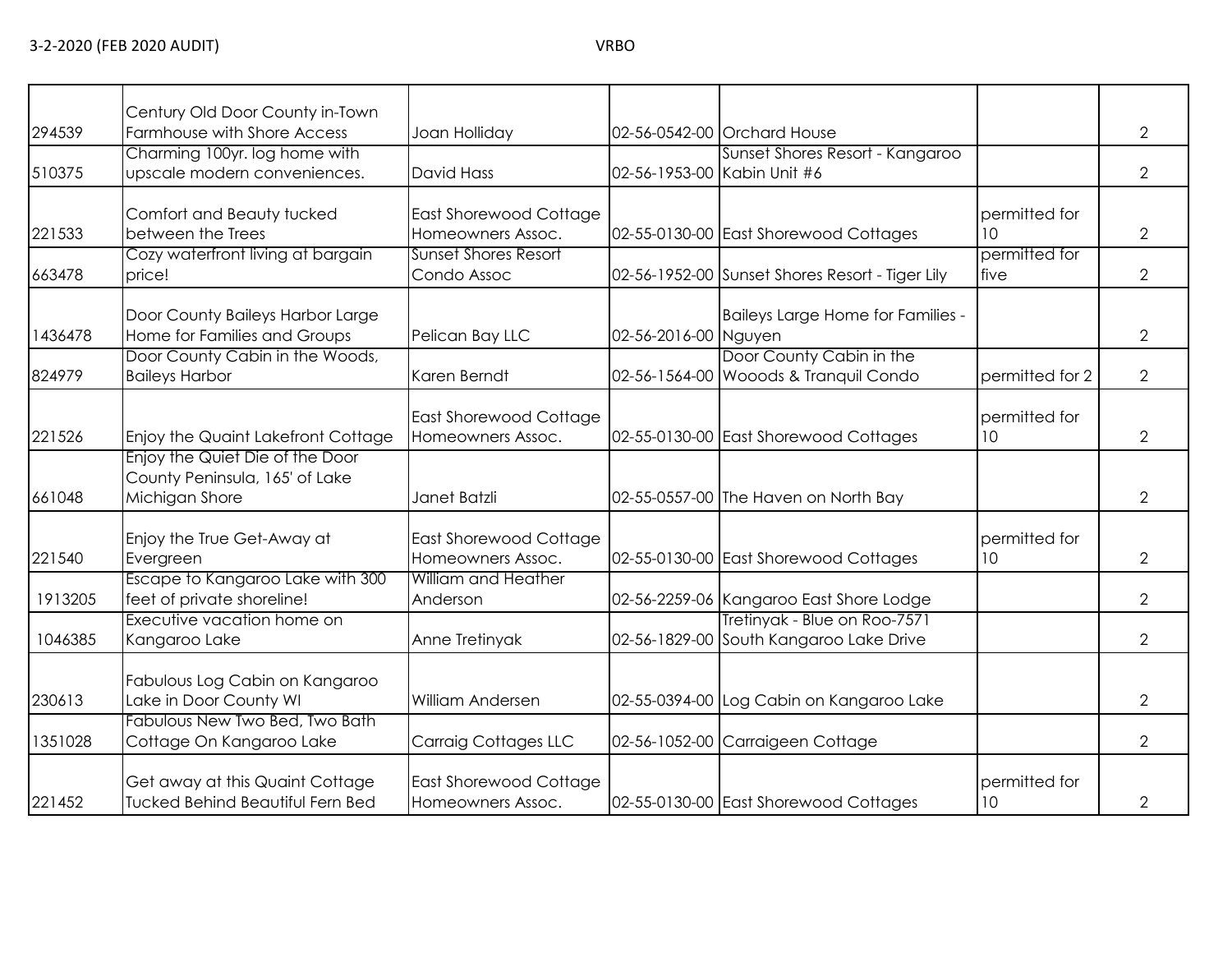| 221542    | Get Away from it all at this Rustic<br>and Romantic Cottage                               | <b>East Shorewood Cottage</b><br>Homeowners Assoc. |                         | 02-55-0130-00 East Shorewood Cottages                                | permitted for<br>10                             | $\overline{2}$ |
|-----------|-------------------------------------------------------------------------------------------|----------------------------------------------------|-------------------------|----------------------------------------------------------------------|-------------------------------------------------|----------------|
|           | Havngård House- a historic and hip<br>house in the center of Door County                  |                                                    |                         |                                                                      |                                                 |                |
| 1623317   | action!                                                                                   | Kurt Heggland                                      |                         | 02-56-2104-00 Havngard House                                         |                                                 | $\overline{2}$ |
| 1891001   | <b>Howard House</b>                                                                       | Jacinda Dufin                                      |                         | 02-56-1935-20 Howard House                                           | Esposito-<br><b>DOCO</b><br>Vacation<br>Rentals | $\overline{2}$ |
|           | Kangaroo lake water frontage                                                              |                                                    |                         |                                                                      |                                                 |                |
| 1270494   | opening June 2018                                                                         | Michael Servais                                    |                         | 02-56-1893-00 Island View Lake House                                 |                                                 | $\overline{2}$ |
|           |                                                                                           | <b>Sunset Shores Resort</b>                        |                         | Sunset Shores Resort - Chalet Unit                                   |                                                 |                |
| 93251     | Lake Living at its best                                                                   | Condo Assn                                         | 02-56-1950-00 #3        |                                                                      |                                                 | $\overline{2}$ |
| 1190668   | Lake-house With The Best View Of<br>Cana Island And It's Lighthouse You<br>Can Find!      | Stephen Clemnti Jr.                                |                         | 02-56-1820-00 Boreal Beach House                                     | permitted for 2                                 | $\overline{2}$ |
| 4924765ha | Lakeview Cottage in Downtown<br><b>Baileys Harbor</b>                                     | Pamela Schmitz                                     |                         | 02-56-1876-00 Baileys Harbor Beach House                             |                                                 | $\overline{2}$ |
| 1368115   | arge Beautiful 6 bedroom home<br>right on the lake sleeps 30 in Baileys<br>Harbor, WI     | Cana Cove LLC - Kevin<br>Kleinert                  | 02-56-1694-00 Cana Cove |                                                                      |                                                 | $\overline{2}$ |
| 723507    | Large Home on Kangaroo Lake                                                               | <b>William and Heather</b><br>Andersen             |                         | 02-56-1543-06 Kangaroo Lake Retreat                                  | dcpm                                            | $\overline{2}$ |
| 82233     | Million Dollar View, Affordable Price                                                     | <b>Judy Stang</b>                                  | 02-56-1949-00 Resort    | Lakeside Cottage Sunset Shores                                       |                                                 | $\overline{2}$ |
| 640511    | New Million Dollar Property, 250'<br>Private Shoreline on 3.5 Acres                       | Chris Warecki                                      |                         | 02-56-1312-00 All Creatures Lane - Warecki                           | permitted for 3                                 | $\overline{2}$ |
| 467927    | Newly remodeled, 2 Acres W/200'<br>Private Waterfront, Huge Deck, 5<br><b>Star Rating</b> | Chris Warecki                                      |                         | 02-56-1312-00 All Creatures Lane - Warecki                           | permitted for 3                                 | $\overline{2}$ |
|           | Newly renovated with over 250 feet                                                        |                                                    |                         | Secluded Waterfront Home on                                          |                                                 |                |
| 1357038   | of Shoreline!                                                                             | Eva McKee                                          | 02-56-1850-06 North Bay |                                                                      | dcpm                                            | $\overline{2}$ |
| 4706534ha | North Unit Cabin Bailey's Harbor<br>Door County Near Kangaroo Lake                        | Alyssa Lebakken                                    |                         | <b>Baileys Harbor Near Kangaroo</b><br>02-56-1782-00 Lake - Lebakken | permitted for 2                                 | $\overline{2}$ |
| 460436    | Peace in the Pines                                                                        | Ricardo M Ochoa                                    |                         | 02-56-1297-00 Peace in the Pines                                     |                                                 | $\mathbf{2}$   |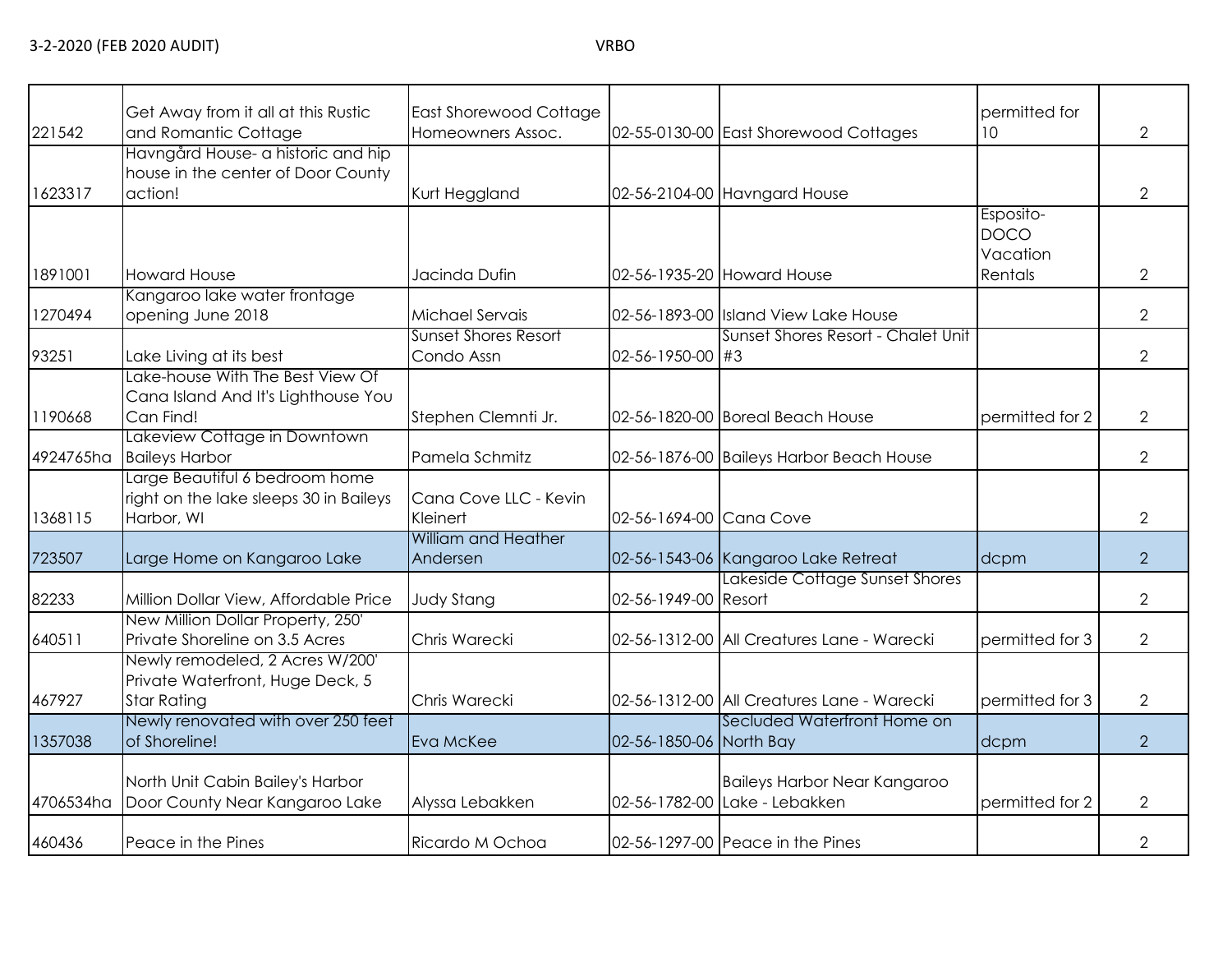1248135

COUPLES GETAWAY

|           | Private Cottages situated on a rock                              |                               |                           |                                                                   | Permitted for   |                |
|-----------|------------------------------------------------------------------|-------------------------------|---------------------------|-------------------------------------------------------------------|-----------------|----------------|
|           | bluff located in downtown baileys                                |                               |                           |                                                                   | two - temp 4    |                |
| 968606ha  | harbor                                                           | Pam Schmitz                   |                           | 02-56-2178-00 Baileys Harbor on the Rocks                         | listings        | $\overline{2}$ |
|           | Private Cottages situated on a rock                              |                               |                           |                                                                   | Permitted for   |                |
|           | bluff located in downtown baileys                                |                               |                           |                                                                   | two - temp 4    |                |
| 7968596ha | harbor                                                           | Pam Schmitz                   |                           | 02-56-2178-00 Baileys Harbor on the Rocks                         | listings        | 2              |
|           |                                                                  |                               |                           |                                                                   |                 |                |
| 220857    | Private Peninsula                                                | Dennis & Jeff Hickey          |                           | 02-56-0200-06 Heggland House                                      |                 | $\overline{2}$ |
|           |                                                                  |                               |                           |                                                                   |                 |                |
| 854909    | Private Water front estate!                                      | Cole Family LLC               |                           | 02-56-1607-06 Schook Shack                                        | dcpm            | $\overline{2}$ |
|           |                                                                  |                               |                           |                                                                   |                 |                |
| 1077847   | Quintessential Door County cottage<br>just steps from the water! |                               |                           | Jeffrey & Tamara Wiswell 02-56-1696-06 Kangaroo Lake Road Cottage |                 | $\overline{2}$ |
|           | Remodeled, 250' waterfrontm 6                                    |                               |                           |                                                                   | dcpm            |                |
|           |                                                                  |                               |                           |                                                                   |                 |                |
| 699521    | wooded acres, huge deck with view<br>of Cana Island              | Chris Warecki                 |                           | 02-56-1312-00 All Creatures Lane - Warecki                        | permitted for 3 | $\overline{2}$ |
|           | Sand, Sand, and More Sand on Lake                                |                               |                           |                                                                   |                 |                |
| 1279183   | Michigan!                                                        | Alexandra Pape                | 02-56-1903-00 Lyons Woods |                                                                   |                 | $\overline{2}$ |
|           |                                                                  |                               |                           |                                                                   |                 |                |
|           | South Lane Cottage #1, with a living                             |                               |                           |                                                                   |                 |                |
| 1596072   | room view of Lake Michigan.                                      | Matt Horton                   |                           | 02-56-1826-00 Baileys Harbor Yellow House                         | permitted for 3 | 2              |
|           |                                                                  |                               |                           |                                                                   |                 |                |
|           | Spring, Summer or Fall, Great Place                              | <b>East Shorewood Cottage</b> |                           |                                                                   | permitted for   |                |
| 221546    | to Get Away from it All                                          | Homeowners Assoc.             |                           | 02-55-0130-00 East Shorewood Cottages                             | 10 <sup>°</sup> | 2              |
|           |                                                                  |                               |                           |                                                                   |                 |                |
|           | Stay at this cozy cottage perfect for                            | <b>East Shorewood Cottage</b> |                           |                                                                   | permitted for   |                |
| 219987    | couples!                                                         | Homeowners Assoc.             |                           | 02-55-0130-00 East Shorewood Cottages                             | 10              | 2              |
|           |                                                                  |                               |                           |                                                                   |                 |                |
|           | Stone Cottage, Nestled In The                                    | Dennis & Tamara Zee/          |                           |                                                                   |                 |                |
| 1209428   | Woods in Door County - Call for rates                            | William & Lesley O'Kane       |                           | 02-56-1824-00 Stone Cottage                                       | charnetski      | $\overline{2}$ |
|           | Stone Ridge on 4.2 Wooded                                        |                               |                           |                                                                   |                 |                |
|           | Acres/Firepit, 4 Bedrooms, 2.5 Baths,                            |                               |                           |                                                                   |                 |                |
| 791464    | Sleeps 14 & Pets                                                 | <b>Stone Ridge</b>            | 02-56-0272-13 Mel Fogel   |                                                                   | dreamland       | $\overline{2}$ |
|           |                                                                  | Tom and Michele               |                           |                                                                   |                 |                |
| 1435263   | The Oaks at Baileys Bluff                                        | Schaefer                      |                           | 02-56-1983-00 Oaks at Baileys Bluff - Schaefer                    |                 | $\overline{2}$ |
|           | THIS TREE HOUSE IS A PERFECT                                     | Martha and Michael            |                           |                                                                   |                 |                |

Schulkins 02-56-1835-00 The Treehouse - Schulkins 2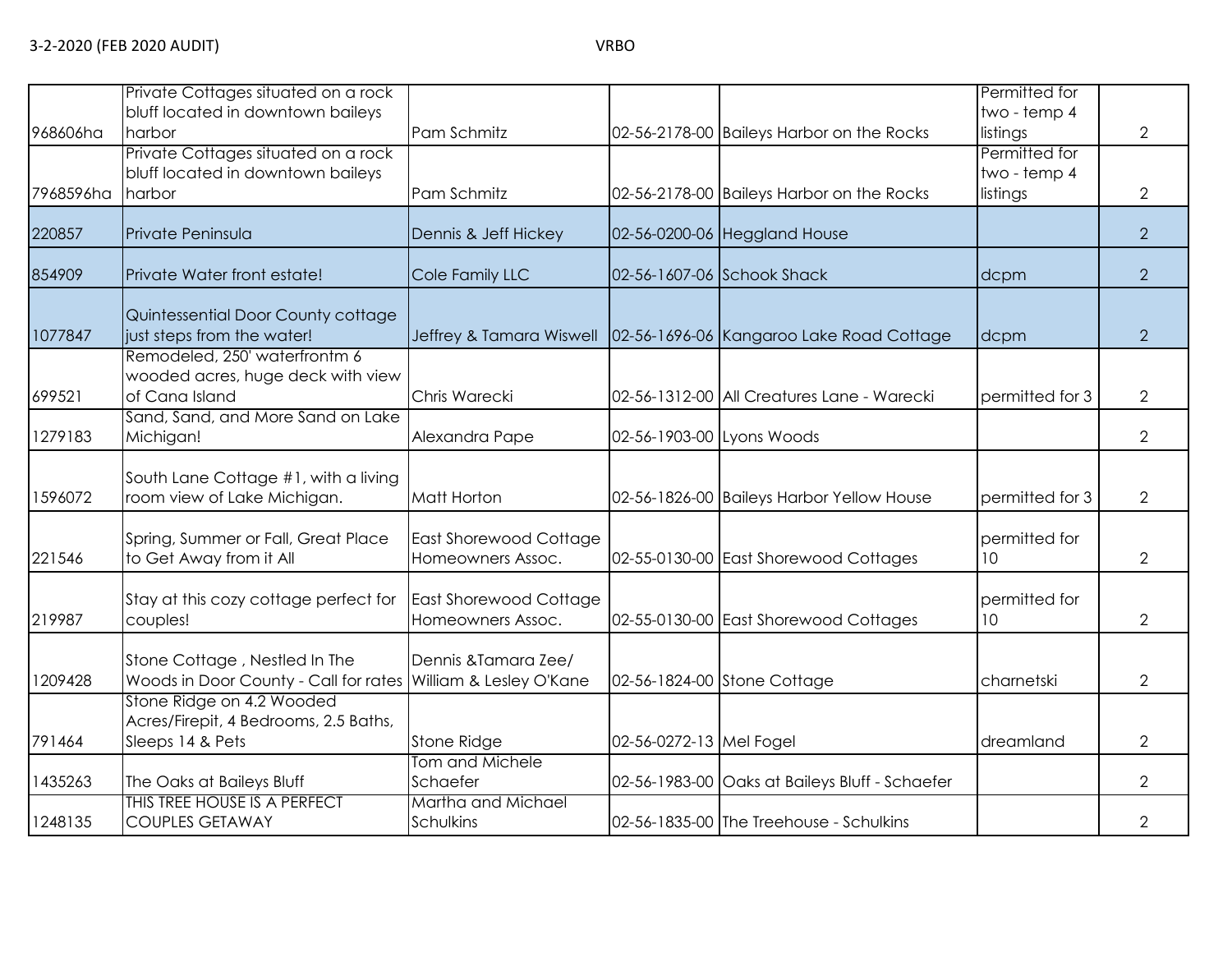| 418647    | Three Bedroom Lake House with<br><b>Boat Dock</b>                                      | <b>Family Style Contractor</b><br>LLC              | 02-56-0339-06 Our Place on Kangaroo Lake     | dcpm                            | $\overline{2}$ |
|-----------|----------------------------------------------------------------------------------------|----------------------------------------------------|----------------------------------------------|---------------------------------|----------------|
|           |                                                                                        | <b>Sunset Shores Resort</b>                        |                                              |                                 |                |
| 160403    | Updated interior, perfect getaway!                                                     | Condo Assn                                         | 02-56-1951-00 Sunset Shores Resort Sunflower |                                 | $\overline{2}$ |
|           | Watch the Amazing Door County                                                          | <b>East Shorewood Cottage</b>                      |                                              | permitted for                   |                |
| 221528    | Sunsets from Hickoy's Porch                                                            | Homeowners Assoc.                                  | 02-55-0130-00 East Shorewood Cottages        | 10 <sup>°</sup>                 | 2              |
| 400026    | Waterfront 2-Story Log Cottage,<br>Decks, Beach, Canoe & Firepit                       | Donna & Peter Steffen                              | 02-56-0899-00 Steffan Log House              |                                 | $\overline{2}$ |
| 4840107ha | Waterfront Baileys Harbor Studio on<br>Lake Michigan!                                  | James Dillenburg                                   | 02-56-1257-00 Shalom Stone                   |                                 | $\overline{2}$ |
| 221358    | Waterfront Log Cabin with Boat<br>House and Pier                                       | Natalie & Terry McAllister                         | 02-56-0885-06 Rocky Bottom Ledge             | dcpm                            | $\overline{2}$ |
| 309037    | Water's Edge Cottage                                                                   | <b>Tim Hodkiewicz</b>                              | 02-55-0497-00 Water's Edge Cottage           | Part of Sunset<br><b>Shores</b> | $\overline{2}$ |
| 1563963   | Wild Cedars - Cana Island - Lake<br>Michigan - Distinctive New Home                    | Stephen Clemnti Jr.                                | 02-56-1820-00 Boreal Beach House             | permitted for 2                 | $\overline{2}$ |
| 882335    | Wildwood Beach House Has A Large<br>Private Sandy Beach On The Shore<br>Of Lake Michig | Laura Thometz                                      | 02-56-1640-06 Wildwood Beach Home            | dcpm                            | $\overline{2}$ |
| 1102901   | You Won't Want To Leave -- +                                                           | Deb Homan                                          | 02-56-1468-00 Merlin's Lake House - Homan    |                                 | $\overline{2}$ |
| 221522    | Your Family will Love the Beautiful<br>Lake View at This Comfortable<br>Cottage        | <b>East Shorewood Cottage</b><br>Homeowners Assoc. | 02-55-0130-00 East Shorewood Cottages        | permitted for<br>10             | $\overline{2}$ |
| 343303    | <b>Beautiful Lakefront Home in</b><br>Southern Door County                             | Robert & Mary O'Neil                               | 06-56-1147-00 O'Neil - 290 Clar Lin          |                                 | 6              |
| 1244408   | Door County Retreat                                                                    | Door County Clay Banks<br>Retreat                  | 06-56-1866-00 Darelynn M Louscher            |                                 | 6              |
| 754723    | Enjoy your own secluded beach                                                          | Mark Ciepluch                                      | 06-56-0901-00 White Sands Hideaway           |                                 | 6              |
| 1206658   | 2 Bedroom, 1 Bath Home Away From<br>Home - Overlooks the lake                          | Jonathon Pesek - Pesek<br>Realty                   | 08-53-1856-00 Landmark Resort - Pesek        |                                 | 8              |
| 1400614   | <b>Bay View Bungalow</b>                                                               | Dean Hellwing                                      | 08-53-1984-00 Landmark Bay View Bungalow     |                                 | 8              |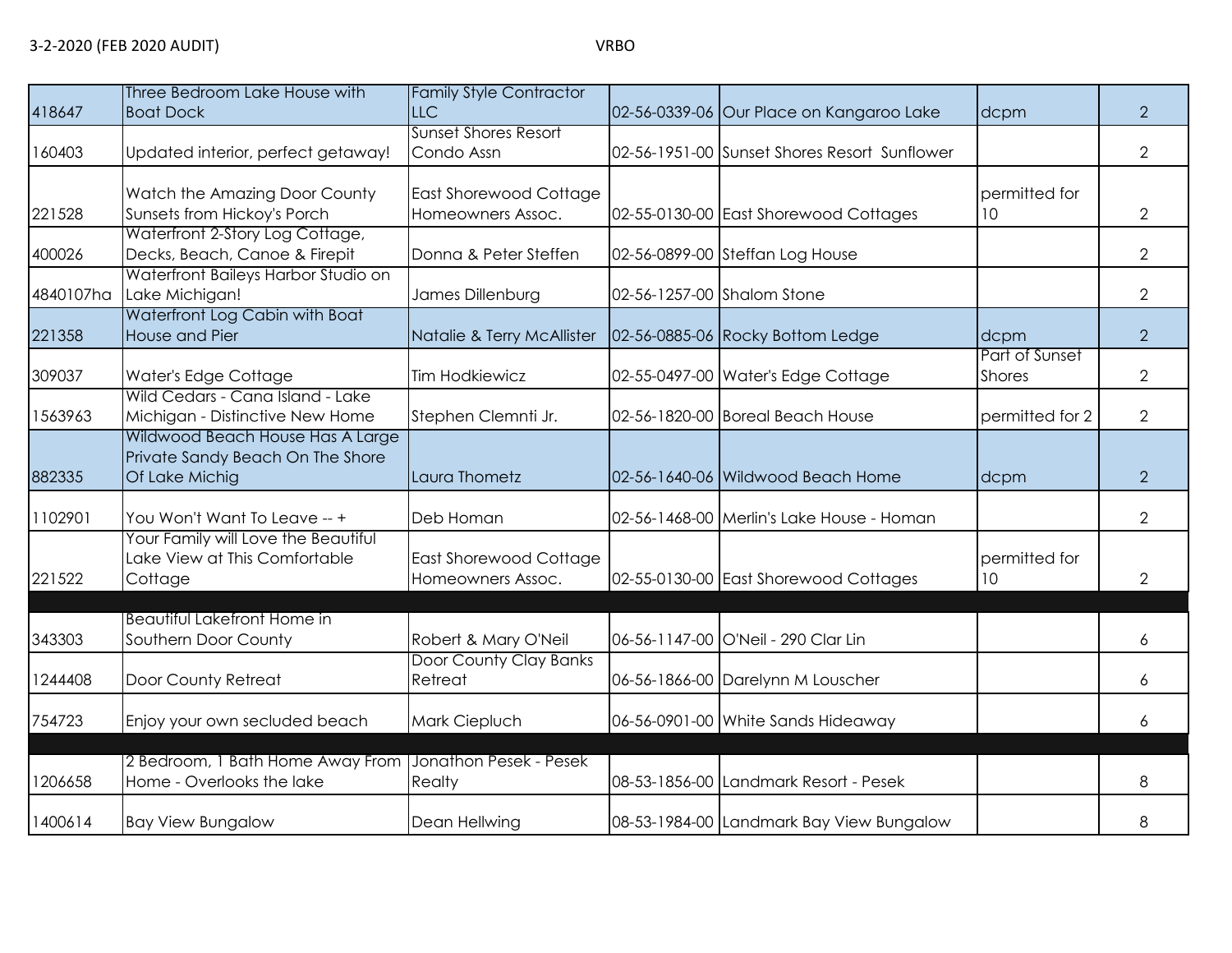|  | ×<br>۰, |
|--|---------|
|  |         |

| 1457421   | <b>Bay View Escape In Door County</b>                                               | Zanky Properties LLC                              |                         | 08-53-2007-00 Ladmark Zanky                                        |                 | 8              |
|-----------|-------------------------------------------------------------------------------------|---------------------------------------------------|-------------------------|--------------------------------------------------------------------|-----------------|----------------|
| 1684505   | Blue Skies Bungalow at the<br>Landmark Resort!                                      | Lucille and Todd Baker                            |                         | Landmark Resort - Blue Skies<br>08-53-2156-00 Bungalow #4213       | moving to 00    | 8              |
| 751221    | <b>Breathtaking Water View Condo -</b><br>Almost Everything New!                    | Michael & Leigh Dicks                             |                         | 08-53-1554-00 Landmark Dick's Rental                               |                 | 8              |
| 963491    | Cozy 1br Woodview! Landmark<br>Resort                                               | <b>Brian Wiegand</b>                              | 08-53-1688-00 Getaweays | Landmark Resort - Door County                                      | permitted for 4 | 8              |
| 1050857   | COZY WOODVIEW! Landmark<br>Resort, EGG HARBOR - Updated,<br>Cozy, 1 Bdrm Woodview C | <b>Brian Wiegand</b>                              | 08-53-1688-00 Getaweays | Landmark Resort - Door County                                      | permitted for 4 | 8              |
| 1696273   | Door County Getaway @Landmark<br>Resort                                             | Michal & A. Monika Chiu   08-53-2031-00           |                         | Landmark Resort #2230 & #2308 -<br>Chiu                            | permitted for 2 | 8              |
| 1629282   | Door County Happy Place                                                             | Michal & A. Monika Chiu   08-53-2031-00   Chiu    |                         | Landmark Resort #2230 & #2308 -                                    | permitted for2  | 8              |
| 1880751   | Door County Paradise-2 Bedroom At<br>The Landmark Resort #2332                      | Jerold and Jennifer<br>Schuetz                    | 08-53-2267-<br>00       | Landmark Resort - Schuetz - Unit<br>2332                           |                 | 8              |
| 1065393   | overlooking Green Bay                                                               | Matt Pidgeon                                      |                         | 08-53-1754-00 Landmark Pidgeon                                     |                 | $\overline{8}$ |
| 1737228   | Hotel Condo with Great Water Views Dennis Joyce                                     |                                                   |                         | 08-53-2231-00 Landmark Resort - Joyce #2317                        |                 | 8              |
| 423455    | Landmark 2-BR King Beds, 2-Bath                                                     | Curtis Rudy                                       |                         | Landmark - Rudy - Units 1303,<br>08-53-1346-00 4218 and 2332       | permitted for 2 | 8              |
| 7083628ha | Landmark Resort, 2 bedroom, 1 bath<br>sleeps 6. Lowest rates.                       | Harry & Sharon Achino                             |                         | 08-53-1140-00 Achino - Landmark                                    |                 | 8              |
| 7521534ha | Light & Bright Bay View Retreat                                                     | Nomad Ventures LLC                                |                         | Landmark Resort - Nomad<br>08-53-1990-00 Ventures LLC - #1110      | permitted for 3 | 8              |
| 843029    | <b>Magnificent Water View Condo-</b><br>Completely Remodeled!                       | Jeffrey Petsinger                                 |                         | 08-53-1617-00 Landmark Resort - Petsinger                          |                 | 8              |
| 1183567   | Modern, newly updated condo in<br>scenic Egg Harbor! Heart of Door<br>County        | David and Carrie<br>Counihan                      | 08-53-1783-00 Counihan  | Landmark Resort - #3202-                                           |                 | 8              |
| 9264023ha | NEW! 'The Landmark' Resort Condo -<br>1 Mi to Beach!                                | Whitefishbayside IIc                              |                         | Landmark Resort -<br>08-53-2224-00 Whitfishbayside LLC - Unit 2224 |                 | 8              |
|           | NEW! Condo w/Resort Amenities,<br>9254419ha   1 Mi to Beach + Golf                  | Mister Kaplan<br>Investments LLC - John<br>Jordan |                         | Landmark Resort- Mister Kaplan<br>08-53-2212-00 Invest Unit 1220   | evolve          | 8              |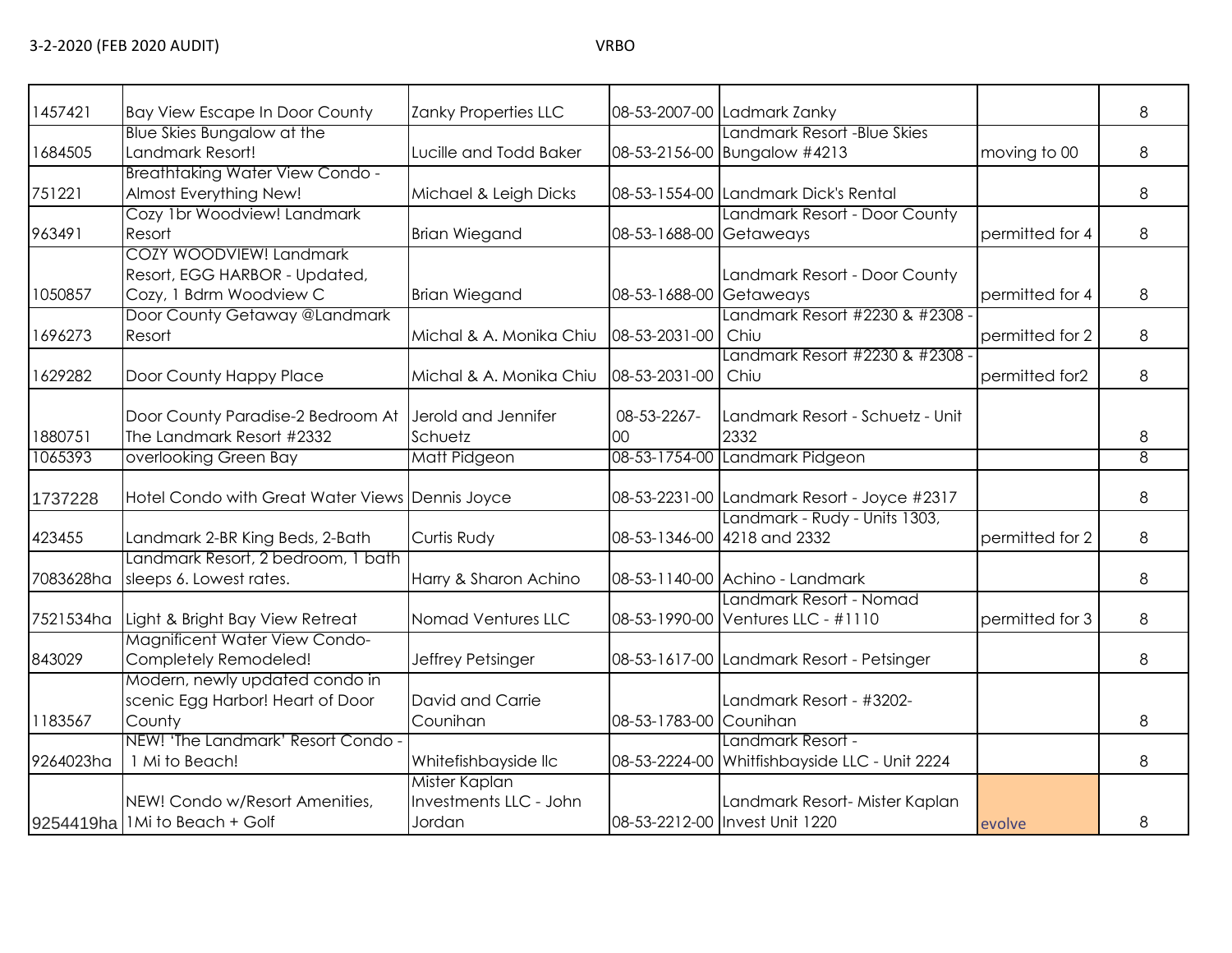|           | NEW! Landmark Resort Condo w/                                                  |                                                                             |                            | Landmark Resort Good Faith                                    |                 |   |
|-----------|--------------------------------------------------------------------------------|-----------------------------------------------------------------------------|----------------------------|---------------------------------------------------------------|-----------------|---|
| 7692101ha | <b>Spectacular Views!</b>                                                      | Good Faith Financial                                                        |                            | 08-53-1970-00 Financial Unit #2324                            | <b>Evolve</b>   | 8 |
| 7849217ha | Newly Updated Lake View Escape                                                 | Nomad Ventures LLC                                                          |                            | Landmark Resort - Nomad<br>08-53-1990-00 Ventures LLC - #1110 | permitted for 3 | 8 |
| 809045    | OFFSEASON special Nov to mid-May<br>book 2 get 1; book 3 get 2.                | Landmark Resort- Callen                                                     |                            | 08-53-1623-00 John and Sue Callen                             |                 | 8 |
| 1281266   | Landmark Resort (Family-friendly<br>Condo)                                     | Mark Lorenzo                                                                |                            | Quaint Door County Haven-<br>08-53-1832-00 Landmark Lorenzo   |                 | 8 |
| 1497704   | Seas the Bay in Egg Harbor - the<br>perfect summer getaway!<br>Landmark condo! | Michael White                                                               | 08-53-1834-07 1102         | Landmark Resort - White - Unit                                | simple life     | 8 |
| 7849206ha | Serene Lake View Condo                                                         | Nomad Ventures LLC                                                          |                            | Landmark Resort - Nomad<br>08-53-1990-00 Ventures LLC - #1110 | permitted for 3 | 8 |
| 1452844   | Spectacular Water View Condo, at<br>The Landmark Resort                        | Tod & Kathleen Kerscher                                                     |                            | 08-53-2013-00 Landmark Resort - Kerscher                      |                 | 8 |
| 513963    | Stunning waterview condo at the<br>Landmark Resort in Egg Harbor               | <b>Curtis &amp; Carrie Downes</b>                                           |                            | 08-53-1344-00 Landmark Downes #2207                           |                 | 8 |
| 476628    | Updated 1 bedroom king, book now<br>for winter fun in door county              | Michael Kostiuk                                                             |                            | 08-53-0676-00 Landmark Resort -MJK Rentals                    |                 | 8 |
| 1212725   | Wonderful place to relax for your<br>family in the heart of Door County        | Ditched LLC -Izabela<br><b>Ditchen Sims</b>                                 |                            | 08-53-1822-00 LandmarkDitched                                 |                 | 8 |
| 1646828   | 4 bedroom sunset views!                                                        | Brian & Krista Callaghan                                                    |                            | 08-56-2056-06 Chateau Sunset                                  | dcpm            | 8 |
| 1507889   | 5 bedroom waterfront home with<br>stunning views!                              | Aymee and David<br><b>Balison - Balison Joint</b><br><b>Revocable Trust</b> |                            | 08-56-2034-06 White Cliff Landing                             | dcpm            | 8 |
| 822530    | A newly renovated cottage on the<br>green bay waters                           | Daniel & Wanda Kupsco                                                       |                            | 08-56-1566-06 Sunset Sanctuary                                | dcpm            | 8 |
| 375676    | overlooking green bay close to<br>beach                                        | Tim & Mary Kelley                                                           | 08-56-0305-00 Kelley House |                                                               |                 | 8 |
| 403451    | Bayside Log Home Waterfront, WiFi,<br>3 bedrooms, Direct TV, Fire Pit          | Laurel Key                                                                  |                            | 08-56-1037-13 Bayside Log Home                                | dreamland       | 8 |
| 1518746   | <b>BRAND NEW CUSTOM BUILT HOME -</b><br><b>Egg Harbor Retreat</b>              | John and Susie Plumb                                                        |                            | 08-56-1895-00 Secret Meadow                                   |                 | 8 |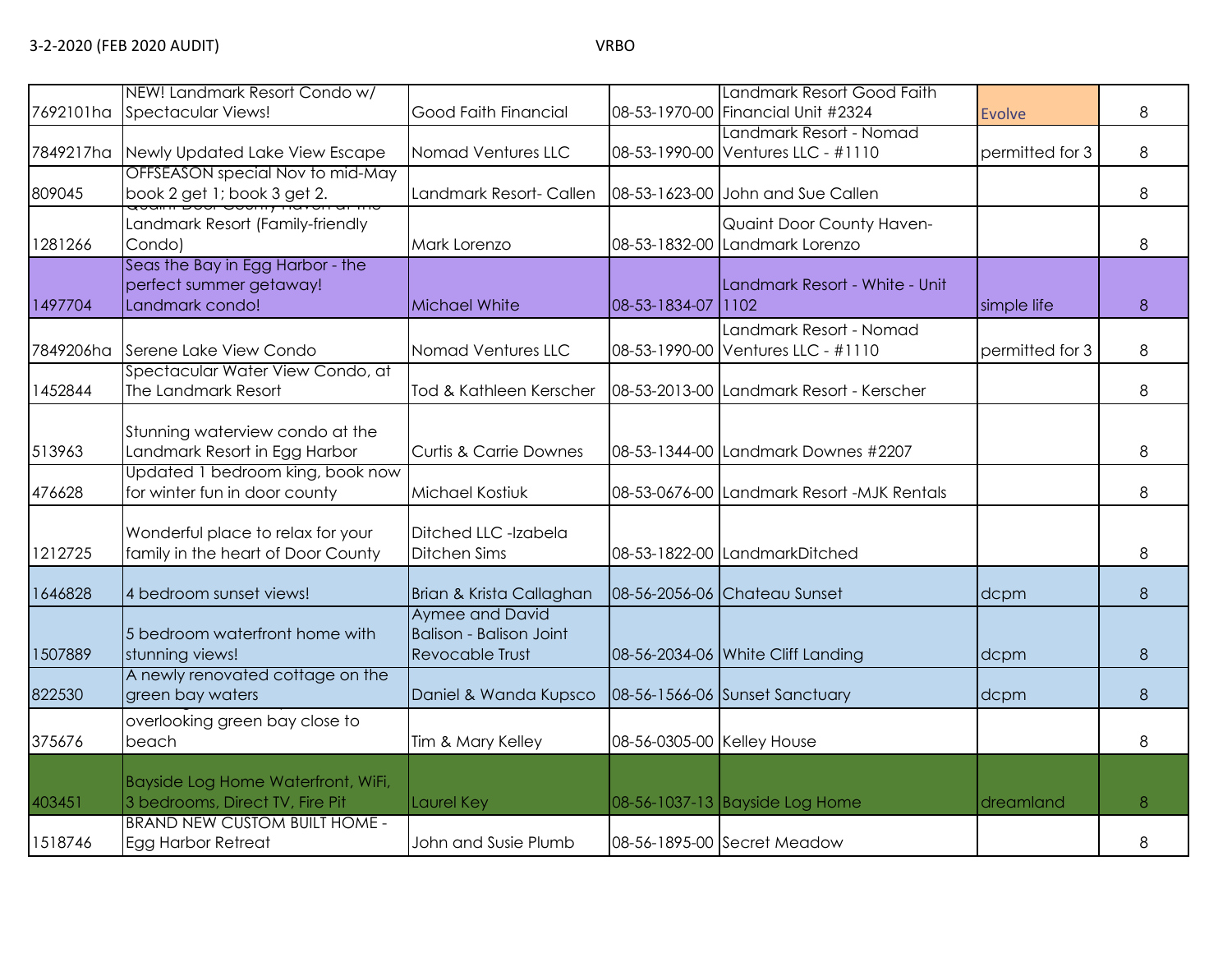|  |  | ۰. | ۰.<br>M.<br>۰, |
|--|--|----|----------------|
|--|--|----|----------------|

| 1454913   | Charming Door County Cabin on<br>the Bay!                                                                                           | <b>Jeff Garber</b>                                 | 08-56-1396-07 Stones Throw  |                                             | simple life | 8 |
|-----------|-------------------------------------------------------------------------------------------------------------------------------------|----------------------------------------------------|-----------------------------|---------------------------------------------|-------------|---|
| 1603674   | Close To It, Far From It                                                                                                            | Lane Samuelon                                      |                             | 08-56-2053-00 Samuleson - 5707 Hyline Trail |             | 8 |
| 1024755   | Contemporary 3 Bed 2.5 Bath Hand-<br>Hewn Log Cabin in Wooded Setting<br>of Egg Harbor                                              | Patrick and Shari Hayes                            |                             | 08-56-1711-00 Hazy Hideaway                 |             | 8 |
| 1276892   | Diamond in the Wooods                                                                                                               | <b>Elaine DeMarb</b>                               |                             | 08-56-1860-00   Diamond in the Woods        |             | 8 |
| 677495    | Door County Egg Harbor Private<br>waterfront beautiful sunsets, sleeps 6                                                            | Ricky & Susan Kwaterski                            |                             | 08-56-0806-13 Ski Shore Retreat             | dreamland   | 8 |
| 1214889   | Door County Log Cabin - Egg<br>Harbor on 40 Acres; July 4th week<br>still open!                                                     | <b>Blue Chair Capital, Mike</b><br>and Becky Boyer |                             | 08-56-1821-00 Boyer Log Home                |             | 8 |
| 249533    | <b>Door County Luxurious</b><br>Accommodati                                                                                         | Kelly Tolomeo / Robert<br>Tole                     |                             | 08-56-0474-00 Door County Bluff House       |             | 8 |
| 7080871ha | <b>Gray Gull Cottage-Waterfront Home</b>                                                                                            | Monument Point Lane LLP 08-55-0797-00 Grey Gull    |                             |                                             |             | 8 |
| 1453926   | <b>JUST LISTED! Renovated Bay home</b><br>w/200 feet of waterfront - 3.3 acres.<br>Sleeps 10!                                       | Kurt Schmelter                                     | 08-56-2033-00 Lulus Bayside |                                             |             | 8 |
| 1740861   | NEW LISTING - Egg Harbor SUNSETS!<br>Idyllic Bay House, Peaceful, Views<br>For Miles!                                               | Becky and Mike Boyer                               |                             | 08-56-2203-00 Boyer Bay House               |             | 8 |
| 1454914   | NEW LISTING! Go back in time to<br>Grandmas cottage! Quaint Door<br>County Cabin with sunset views over<br>the shores of Green Bay! | Jeff Garber                                        | 08-56-1395-07 Stoney Shore  |                                             | simple life | 8 |
| 1876974   | New Listing! Secluded Cabin in the<br>Woods, centrally located to Door<br>County attractions                                        | David and Lynn Zawojski                            |                             | 08-56-2148-07 Cabin in the Woods - Zawojski | simple life | 8 |
| 4647662ha | NEW! 2BR Egg Harbor House on 2<br>Acres!                                                                                            | Kerri Zergoski                                     | 08-56-1768-00 Lodge 42      |                                             |             | 8 |
| 1891588   | NEW! Be One Of The First to Stay In<br>This Magnificent Lakefront Home.                                                             | Andrew & Brenda Werth                              |                             | 08-56-2246-00 Sunny Side Up                 |             | 8 |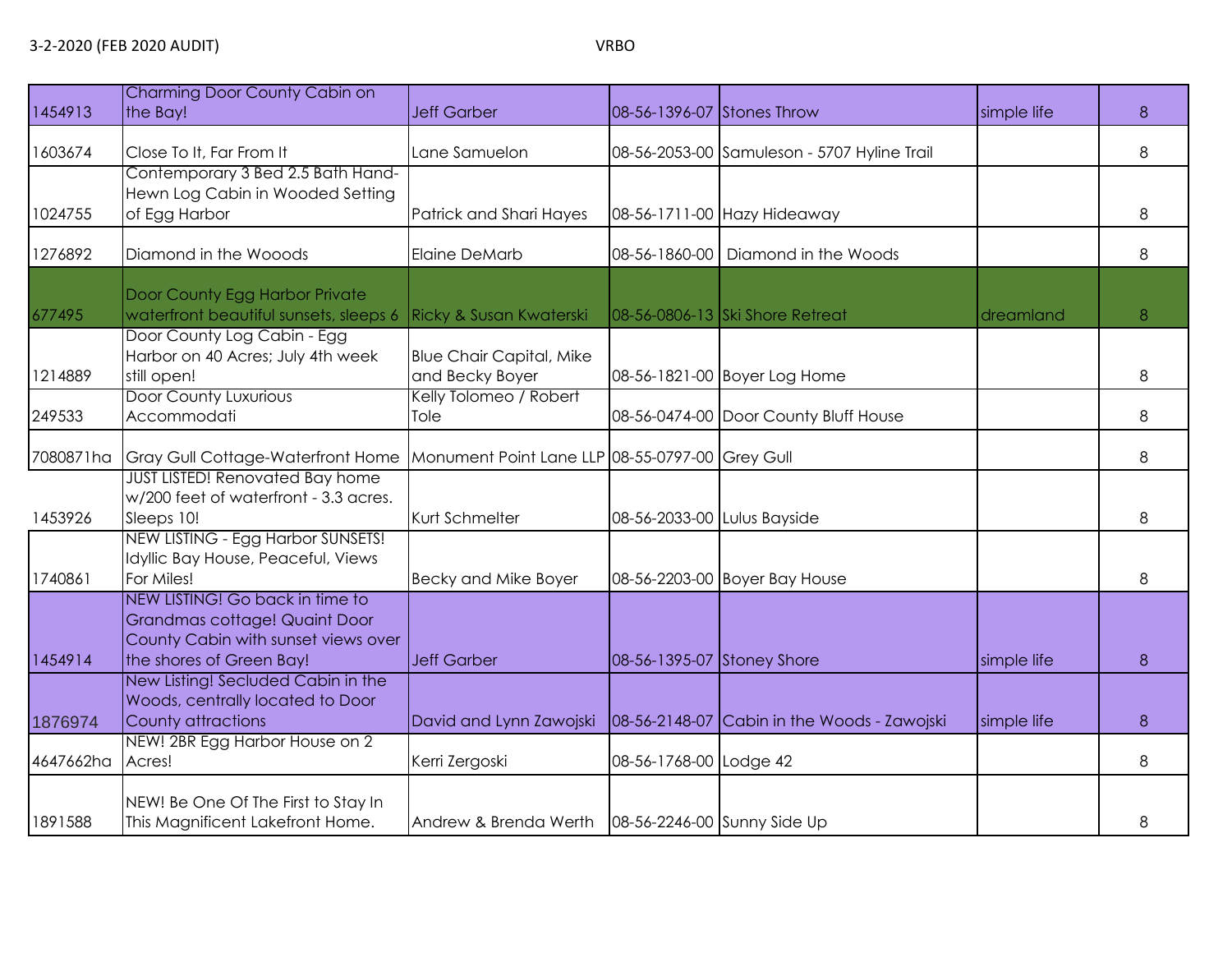|           | Panorama Waterfront Guest House          |                                                        |                        |                                             |      |                |
|-----------|------------------------------------------|--------------------------------------------------------|------------------------|---------------------------------------------|------|----------------|
| 57138     | North of Sturgeon Bay                    | Margaret Koenen                                        |                        | 08-55-0155-00 Koenens Panorama Guest House  |      | 8              |
|           | Perfect vacation house for friends       |                                                        |                        | Perfect Vacation House for                  |      |                |
| 1863022   | and family getaway                       | Cindy and Keith Renaud                                 |                        | 08-56-2248-00 Friends or Family - Renaud    |      | 8              |
|           | Pet Friendly Private Cottage on 10       | Applewood Cottage                                      |                        |                                             |      |                |
| 78867     | Acre Farm in Fish Creek                  | Property Managment LLC 08-55-0093-00 Applewood Cottage |                        |                                             |      | 8              |
| 655760    | All The Fun!                             | <b>Butterfly House - Blosser</b>                       |                        | 08-56-1580-00 Robert Blosser                |      | $\overline{8}$ |
|           | Relax In Our Nostalgic Log Home          |                                                        |                        |                                             |      |                |
| 1001072   | (3BR/2ba)                                | Patricia Culliton                                      |                        | 08-56-1715-00 Green Apple Lodge             |      | 8              |
|           | Stunning Door County Cabin in the        |                                                        |                        |                                             |      |                |
|           | Woods, Wi-Fi, firepit, fireplace, game   |                                                        |                        |                                             |      |                |
| 230079    | room                                     | Charles Ireland                                        |                        | 08-56-0925-00 Hidden Bear Cabin             |      | 8              |
|           | SUNSETS ON THE BLUFF! NEW                |                                                        |                        |                                             |      |                |
| 1319701   | CONSTRUCTION! WATERVIEW!                 | Gail Bergman                                           |                        | 08-56-1874-00 Bluff Cottage Sunset LLC      |      | 8              |
|           |                                          |                                                        |                        |                                             |      |                |
| 1445907   | The Cabin at Shady Grove                 | Maureen Gribble                                        |                        | 08-56-1925-00 Shady Grove - Gribble         |      | 8              |
|           | The Gull Cottage: New Construction,      |                                                        |                        |                                             |      |                |
| 1115406   | Waterfront Home With Private Pier        | Anne Neuhaus                                           |                        | 08-56-1773-00 Gull Cottage                  |      | 8              |
|           |                                          |                                                        |                        |                                             |      |                |
|           | The Honey Dew Log Lodge at Egg           |                                                        |                        |                                             |      |                |
| 341406    | Harbor Door County Wisconsin             | Kim Bell                                               |                        | 08-56-0702-00 The Honey Dew Lodge           |      | 8              |
|           | Unique Distinctive Cottage on the        | Sara Steinharted/Jon                                   |                        |                                             |      |                |
| 595501    | Shores of Green Bay                      | Chapman                                                |                        | 08-56-1316-06 Whitestone at the Water       | dcpm | $\,8\,$        |
|           |                                          | David Ohlson/ Charles                                  |                        |                                             |      |                |
| 566840    | Views of Green Bay and Egg Harbor        | Chilcote                                               |                        | 08-56-0729-06 Ohlson Chateau2               | dcpm | 8              |
|           |                                          |                                                        |                        |                                             |      |                |
| 7045122ha | Villa Royer - Waterfront home            | Villa Royer                                            |                        | 08-56-1029-00 Barbara-Widder Lowry          |      | 8              |
| 468335    | Your key to the door                     | <b>Bryan Troutman</b>                                  | 08-56-1322-00 the Door | Cousins Cottage - Your key to               |      | 8              |
|           |                                          |                                                        |                        |                                             |      |                |
|           | Awesome Bluff Views of Green Bay         |                                                        |                        |                                             |      |                |
|           | in Egg Harbor from your private 2nd      |                                                        |                        |                                             |      |                |
| 22662     | floor deck                               | Robert Baudo                                           |                        | 09-53-0253-00 Baudo - 7810 Ridgewood Bluff  |      | 9              |
|           | Best Waterview of Egg Harbor -           |                                                        |                        |                                             |      |                |
|           | <b>Beautiful, Fully Appointed Ground</b> |                                                        |                        |                                             |      |                |
| 515418    | Level Condo                              | <b>JRCH, LLC</b>                                       |                        | 09-53-1345-00 Eames Farm Condo - #M5 - JRCH |      | 9              |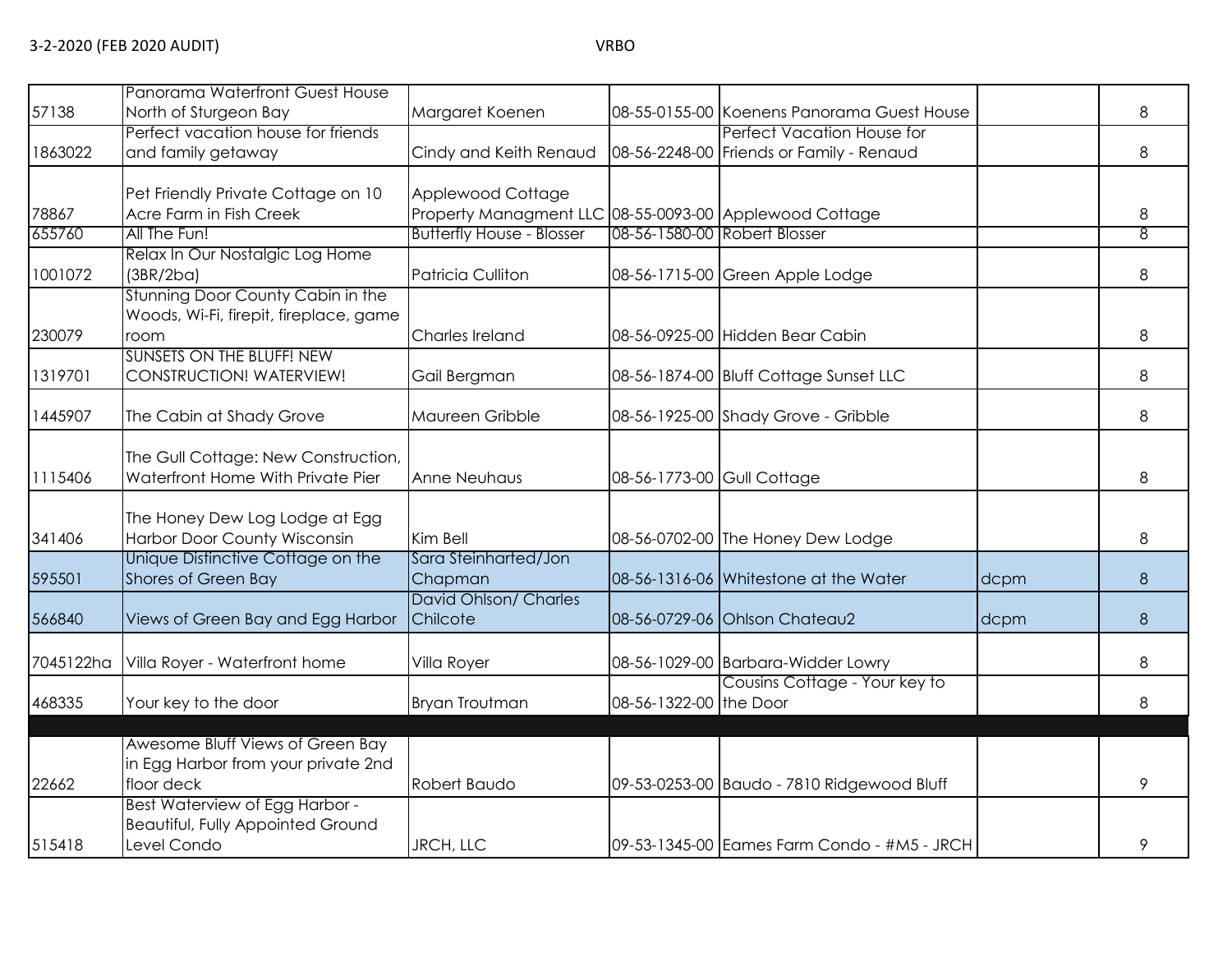|         | Newly furnished condo w/exquisite                                  |                                 |                           |                                                                     |                 |   |
|---------|--------------------------------------------------------------------|---------------------------------|---------------------------|---------------------------------------------------------------------|-----------------|---|
|         | sunset/water view from balcony. Wifi                               |                                 |                           |                                                                     |                 |   |
| 56038   | included.                                                          | Angie Vandenavond               |                           | 09-53-0640-00 Ridgewood Condo 2-B                                   | permitted for 2 | 9 |
|         | Summer of 2018 rentals-\$1350 per                                  | <b>Thomasan Christensen</b>     |                           |                                                                     |                 |   |
| 309573  | week off season 140 per night                                      | Harnack                         |                           | 09-53-0498-00 Eames Farm, #S-3 - Christensen                        |                 | 9 |
| 429685  | Waterfront Town Home in Egg Harbor                                 | Arthur R. Derse                 |                           | 09-53-1100-05 Derse's White Cliff Condo - Unit 5                    |                 | 9 |
|         | 'YOUR PLACE" 3-bedroom, 2-bath                                     |                                 |                           |                                                                     |                 |   |
|         | ranch style home in the village of                                 |                                 |                           |                                                                     |                 |   |
| 705682  | Egg Harbor                                                         | Joe Nimmer                      | 09-56-1537-00 Your Place  |                                                                     |                 | 9 |
|         | <b>Bedroom Cape Cod-style Cottage</b>                              |                                 |                           |                                                                     |                 |   |
| 1008131 | in Egg Harbor, WI                                                  | <b>Bertschinger Investments</b> |                           | 09-55-0317-00 Bertschinger Investments                              | permitted for 8 | 9 |
|         | 3 Bedroom Cape Cod-style Cottage                                   |                                 |                           |                                                                     |                 |   |
| 1008132 | in Egg Harbor, WI                                                  | <b>Bertschinger LLC</b>         |                           | 09-55-0316-00 Bertschinger LLC                                      | permitted for 8 | 9 |
|         |                                                                    |                                 |                           |                                                                     |                 |   |
|         | 3 Bedroom, 2 Bath Ranch Home                                       | <b>Shallows Resort</b>          | 09-56-1453-00 Falun House |                                                                     |                 | 9 |
| 647346  | With A Great Egg Harbor Location.<br>Breathtaking views of the bay |                                 |                           |                                                                     |                 |   |
| 1357071 | walking distance to town!                                          | Massoud Maleki                  |                           | 09-56-1086-06 Scenic Home in Egg Harbor                             | dcpm            | 9 |
|         |                                                                    |                                 |                           |                                                                     |                 |   |
|         | Charming three bedroom cottage                                     |                                 |                           |                                                                     |                 |   |
| 1904922 | with wet bar in Egg Harbor WI                                      | <b>Bertschinger LLC</b>         |                           | 09-55-0316-00 Bertschinger LLC                                      | permitted for 8 | 9 |
|         |                                                                    | Karen Northrup -                |                           |                                                                     |                 |   |
| 1788763 | <b>Church Street House</b>                                         | <b>SWNKCN LLC</b>               |                           | 09-56-1881-16 Church Street House                                   | dclighthouse    | 9 |
|         | Door County three bedroom                                          |                                 |                           |                                                                     |                 |   |
| 449353  | vacation home                                                      | Shallows, Inc                   | 09-56-0361-00 Bluffside   |                                                                     |                 | 9 |
|         | Door County Waterfront Home with                                   |                                 |                           |                                                                     |                 |   |
| 626232  | Private Beach                                                      | <b>RPO Holdings</b>             | 09-56-1460-00 Mariner II  |                                                                     |                 | 9 |
|         |                                                                    |                                 |                           |                                                                     |                 |   |
| 881025  | Egg Harbor Log Cabin, Door County                                  | Karen Berndt                    |                           | 09-56-1646-00 Egg Harbor Log Cabin                                  |                 | 9 |
|         |                                                                    |                                 |                           |                                                                     |                 |   |
|         | Enjoy Waterfront Seclusion in Classic                              |                                 |                           |                                                                     |                 |   |
| 1810674 | Cottage, sleeps 12 in 6 bedrooms                                   | <b>Robert Cowles</b>            |                           | 08-56-1375-00 Cherry Lodge                                          |                 | 8 |
|         | Experience real Door County in                                     |                                 |                           |                                                                     |                 |   |
|         | waterfront, secluded classic                                       |                                 |                           |                                                                     |                 |   |
| 1814709 | cottage-sleeps 12!                                                 | <b>Robert Cowles</b>            | 08-56-1376-00 The Annex   |                                                                     |                 | 8 |
|         | arge Five Bedroom on the Water in                                  |                                 |                           |                                                                     |                 |   |
| 672228  | Egg Harbor.                                                        |                                 |                           | Bertschinger Investments   09-55-0317-00   Bertschinger Investments | permitted for 8 | 9 |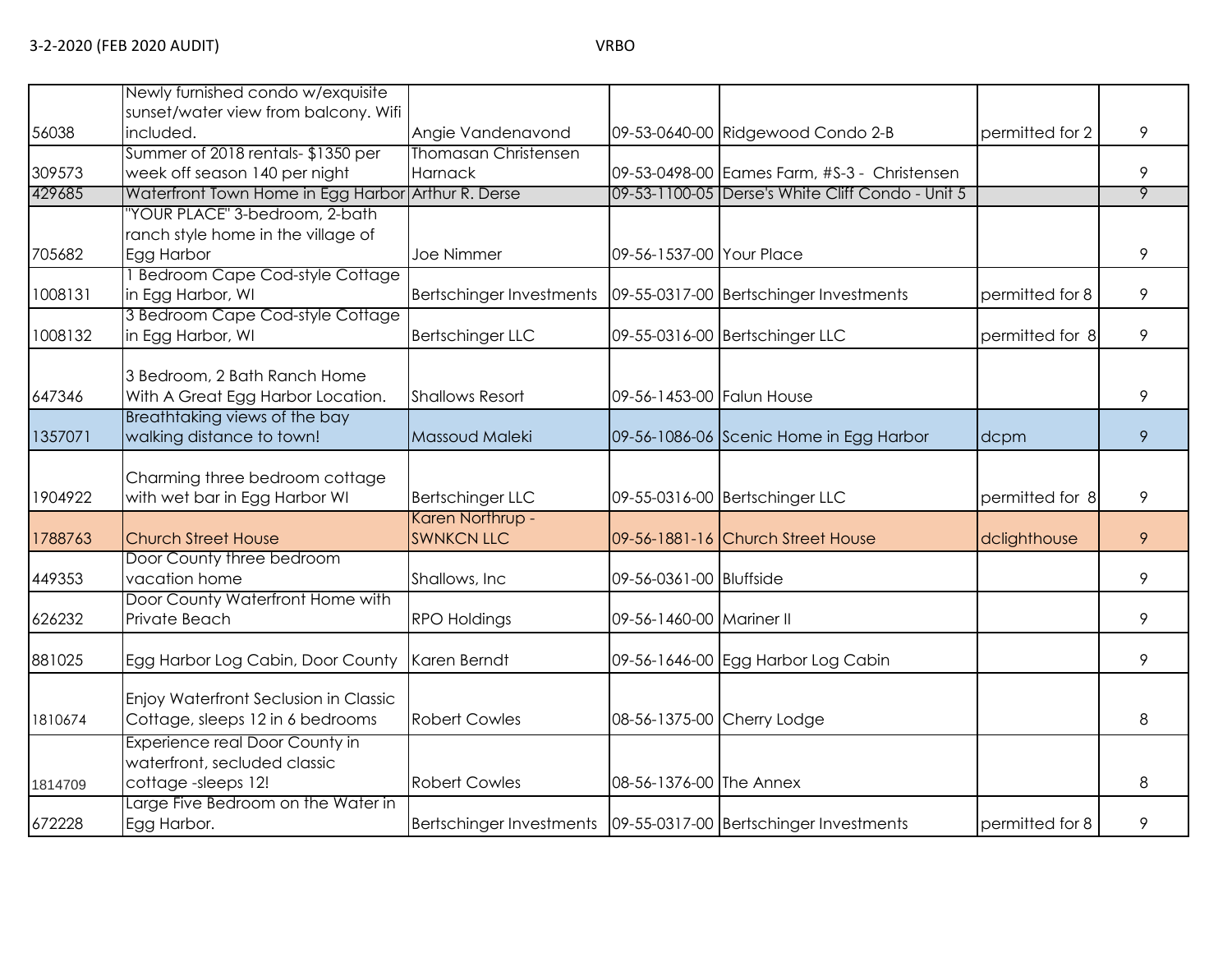| 427036    | Larsen Log Cabin in the beautiful<br>Village of Egg Harbor                                                               | Paul Larsen                                                       |                       | 09-55-0381-00 Larsen Log Cabin                                     | permitted for 2 | 9 |
|-----------|--------------------------------------------------------------------------------------------------------------------------|-------------------------------------------------------------------|-----------------------|--------------------------------------------------------------------|-----------------|---|
| 1341621   | Lighthouse Place is the perfect<br>place to enjoy Egg Harbor and all of<br>Door County                                   | <b>Claire Murphy</b>                                              |                       | 09-56-1830-16 Lighthouse Place                                     | dclighthouse    | 9 |
| 591007    | Luxurious Door County Waterfront<br>Home with Private Beach                                                              | <b>RPO Holdings</b>                                               | 09-56-1417-00 Mariner |                                                                    |                 | 9 |
| 1503315   | Luxury Craftsman in the Heart of Egg<br>Harbor                                                                           | Robert and Suzanne<br>Esposito                                    |                       | 09-56-1780-00 Egg Harbor Hideaway - Esposito                       | permitted for 2 | 9 |
| 4916534ha | Newly Remodeled Lake Home Steps<br>From Water With Amazing Views &<br>Sunsets!<br>NEW on the VRBO Market 6/21/14,        | <b>Trevor Farell</b>                                              |                       | 09-56-1897-00 Majestic Sunsets                                     |                 | 9 |
| 427037    | The Larsen House                                                                                                         | Paul Larsen                                                       |                       | 09-55-0381-00 Larson Log Cabin                                     |                 | 9 |
| 827152    | One Bedroom Cottage Near<br>Central Egg Harbor                                                                           | Bertschinger Investments                                          |                       | 09-55-0317-00 Bertschinger Investments                             | permitted for 8 | 9 |
| 672229    | One Bedroom Cottage on the Water Bertschinger LLC                                                                        |                                                                   |                       | 09-55-0316-00 Bertschinger LLC                                     | permitted for 8 | 9 |
| 1221143   | Roomy Two Bedroom House Near<br>Central Egg Harbor                                                                       | <b>Bertschinger LLC</b>                                           |                       | 09-55-0316-00 Bertschinger LLC                                     | permitted for 8 | 9 |
| 562683    | Roomy Two Bedroom House Near<br>Egg Harbor Marina                                                                        | <b>Bertschinger LLC</b>                                           |                       | 09-55-0316-00 Bertschinger LLC                                     | permitted for 8 | 9 |
| 1221144   | Roomy Two Bedroom House Near<br>Egg Harbor Marina                                                                        | <b>Bertschinger LLC</b>                                           |                       | 09-55-0316-00 Bertschinger LLC                                     | permitted for 8 | 9 |
| 1005094   | Secluded, water front home on the<br>Bay in Egg Harbor                                                                   | Julie Kowalkowski                                                 |                       | Secluded Waterfront Home on<br>09-56-1738-00 the Bay in Egg Harbor |                 | 9 |
| 1913524   | Shoreline Cottage in Point Beach<br>Area of Egg Harbor with Two<br><b>Bedrooms</b><br>Sleepy Hollow Cottage, the Perfect | <b>Bertschinger LLC</b>                                           |                       | 09-55-0316-00 Bertschinger LLC                                     | permitted for 8 | 9 |
| 571420    | Location                                                                                                                 | Paula W Peterson                                                  |                       | 09-56-1349-00 Sleepy Hollow Cottage - Peterson                     |                 | 9 |
| 452105    | Spacious four bedroom house near<br>Alpine Golf Course and Egg Harbor<br>beach.                                          | Bertschinger Investments   09-55-0317-00 Bertschinger Investments |                       |                                                                    | permitted for 8 | 9 |
| 1221145   | Spacious four bedroom house near<br>Alpine Golf Course and Egg Harbor<br>beach.                                          | <b>Bertschinger LLC</b>                                           |                       | 09-55-0316-00 Bertschinger LLC                                     | permitted for 8 | 9 |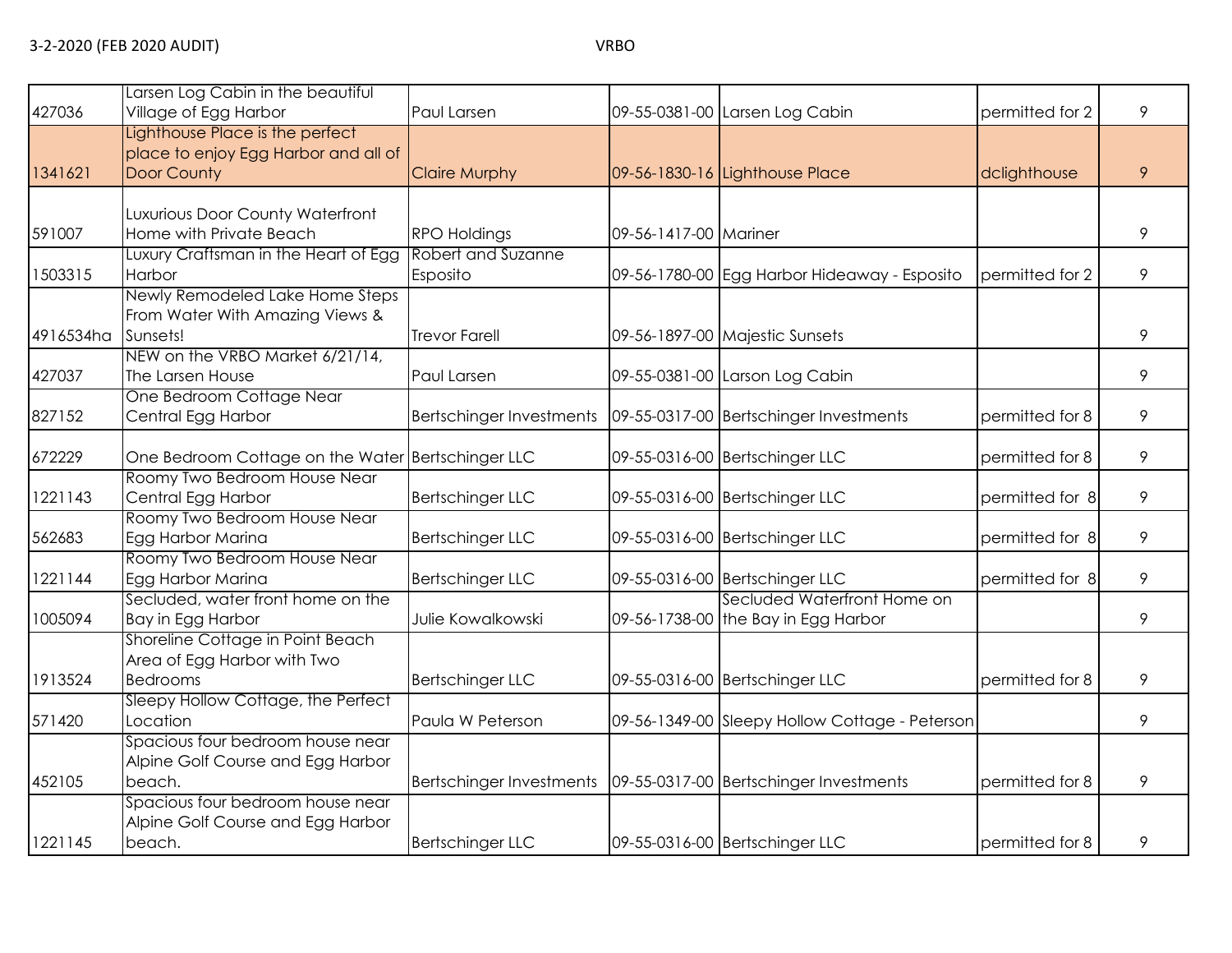| 899706    | Spacious four bedroom house on<br>the bay of Green Bay. | <b>Bertschinger LLC</b>                                 |                          | 09-55-0316-00 Bertschinger LLC         | permitted for 8  | 9 |
|-----------|---------------------------------------------------------|---------------------------------------------------------|--------------------------|----------------------------------------|------------------|---|
|           | Spacious waterfront home in Egg                         |                                                         |                          |                                        |                  |   |
| 4728373ha | Harbor                                                  | Mary Zeller                                             |                          | 09-56-1882-00 Point Beach House        |                  | 9 |
|           | The 5th Hole- On a 36 hole golf                         |                                                         |                          |                                        |                  |   |
| 7081743ha | course                                                  | Kevin Murphy                                            |                          | 09-55-0753-00 The Fifth Hole           |                  | 9 |
|           | The Flats on Church Street - Door                       |                                                         |                          |                                        |                  |   |
|           | County's Modern Vacation Rental                         |                                                         |                          |                                        |                  |   |
| 1535497   | #101                                                    | Egg Bnb LLC                                             |                          | 09-56-2071-00 Flats on Church Street   | permitted for 4  | 9 |
|           | The Flats on Church Street - Door                       |                                                         |                          |                                        |                  |   |
|           | County's Modern Vacation Rental                         |                                                         |                          |                                        |                  |   |
| 1546893   | #102                                                    | Egg Bnb LLC                                             |                          | 09-56-2071-00 Flats on Church Street   | permitted for 4  | 9 |
|           | The Flats on Church Street - Door                       |                                                         |                          |                                        |                  |   |
|           | County's Modern Vacation Rental                         |                                                         |                          |                                        |                  |   |
| 1565071   | #103                                                    | Egg Bnb LLC                                             |                          | 09-56-2071-00 Flats on Church Street   | permitted for 4  | 9 |
|           | The Flats on Church Street - Door                       |                                                         |                          |                                        |                  |   |
|           | County's Modern Vacation Rental                         |                                                         |                          |                                        |                  |   |
| 1578249   | #104                                                    | Egg Bnb LLC                                             |                          | 09-56-2071-00 Flats on Church Street   | permitted for 4  | 9 |
|           | The Yellow House in Egg Harbor -                        |                                                         |                          |                                        |                  |   |
|           | beautifully remodeled & ready for                       |                                                         |                          |                                        |                  |   |
| 570970    | you!                                                    | R Lynn & Sandi Rowe                                     |                          | 09-56-1404-00 The Yellow House         |                  | 9 |
|           | Three bedroom cottage in Point                          |                                                         |                          |                                        |                  |   |
| 827151    | Beach area of Egg Harbor                                | Bertschinger Investments                                |                          | 09-55-0317-00 Bertschinger Investments | permitted for 8  | 9 |
|           | Trillium Gap Cottage - Woodland                         | Trillium Gap, LLC - Rick &                              |                          |                                        |                  |   |
| 401618    | Retreat - Walk to Beach                                 | Susie Julison                                           |                          | 09-56-1182-00 Trillium Gap Cottage     |                  | 9 |
|           |                                                         |                                                         |                          |                                        | Combined         |   |
|           |                                                         |                                                         |                          |                                        | listing for both |   |
|           | Two Luxurious Waterfront Door                           |                                                         |                          |                                        | mariner          |   |
| 1618557   | <b>County Properties</b>                                | <b>RPO Holdings</b>                                     | 09-56-1460-00 Mariner II |                                        | properties       | 9 |
|           | Water Front Home With Spectacular                       |                                                         |                          |                                        |                  |   |
| 660427    | Sunset View!                                            | Jan and Craig Bilgen                                    |                          | 09-55-0817-06 On the Water Escape      | dcpm             | 9 |
|           | We offer "country-quiet" a short walk                   |                                                         |                          |                                        |                  |   |
|           | from the village center and town                        |                                                         |                          |                                        |                  |   |
| 889272    | dock.                                                   | <b>Richard Woldt</b>                                    |                          | 09-55-0365-00 Woldts Intowm Farmette   |                  | 9 |
|           | White Cliff Water Front Home, the                       |                                                         |                          |                                        |                  |   |
| 236719    | Finest in Door County!                                  | Michael & Dawn McCole 09-56-0894-06 White Cliff Cottage |                          |                                        | dcpm             | 9 |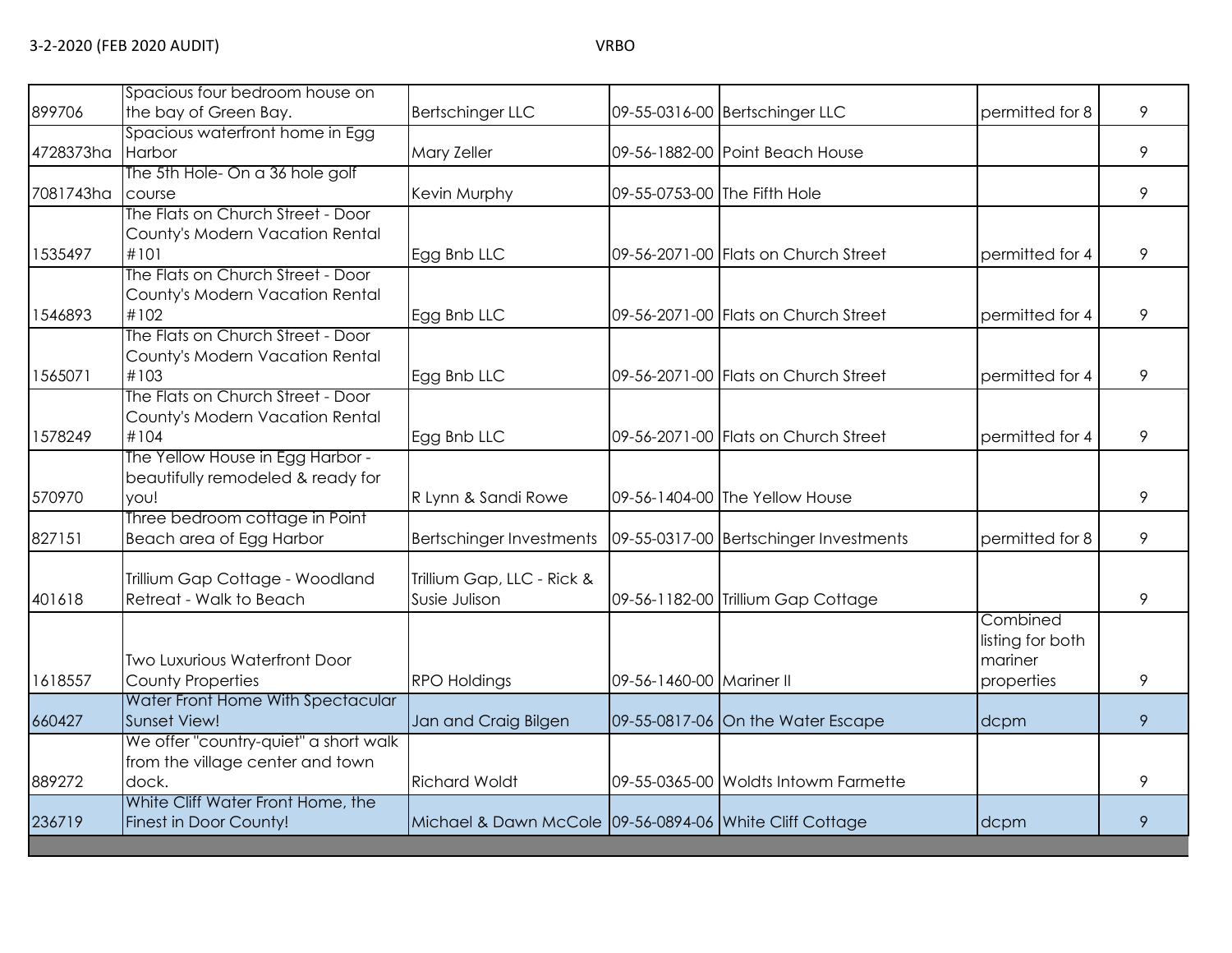| 471850  | 2 Bedroom Cottage                                                                          | <b>Stuart Chomeau BTC</b><br><b>HOLDINGS II LLC</b>             |                     | 11-56-1295-00 Beach View Cottage           | cedar court     | 11 |
|---------|--------------------------------------------------------------------------------------------|-----------------------------------------------------------------|---------------------|--------------------------------------------|-----------------|----|
|         | 2BR / Harbor House Guest Cottage /                                                         |                                                                 |                     |                                            | mgmt            |    |
| 982888  | <b>Water Access</b>                                                                        | <b>Elizabeth Frink</b>                                          |                     | 11-56-1383-00 Harbor House & Guest Cottage | permitted for 2 | 11 |
| 1050003 | 4 bedroom home on the water with<br>westerly views of sunset                               | Windsor McCutcheon                                              |                     | 11-56-1724-06 Harbor View on Northshore    | dcpm            | 11 |
| 555709  | Beautiful Private, Modern Home,<br>Sleeps 12                                               | Patricia Sexton                                                 |                     | 11-56-1448-00 Coral Hill Sexton            |                 | 11 |
| 1025601 | Beautifully Appointed 4+ Bedroom,<br>Waterfront Home - Sleeps 12                           | Parks Edge Lakeshore LLC 11-55-0411-06 Park's Edge Cottages     |                     |                                            | dcpm            | 11 |
| 185458  | Cedar Glen, a fresh, ephraim<br>cottage, one block from water and<br>sunset                | John & Rachel Rothschild 11-55-0758-06 Cedar Glen               |                     |                                            | dcpm            | 11 |
| 617107  | Comfy Remodeled House a mile<br>north of downtown Ephraim on Hwy<br>42. Great Location     | Fran Richter                                                    |                     | 11-56-1386-00 Tuckaway Cottage             |                 | 11 |
| 249849  | Door County Log Cabin in Ephraim,<br>#1 Small Town in Midwest                              | Steve & Susan Schroeder   11-56-1993-00 Log Cabin Place         |                     |                                            | permitted for 2 | 11 |
| 424825  | Door County Log Cabin in Ephraim,<br>#1 Small Town in Midwest                              | Steve & Susan Schroeder   11-56-1993-00 Log Cabin Place         |                     |                                            | permitted for 2 | 11 |
| 442496  | Enjoy Door County at its finest!!                                                          | PKJ2 LLC - Jim Blair                                            |                     | 11-56-1373-00 Evans Woods                  |                 | 11 |
| 710960  | Enjoy Views Of Ephraim And Eagle<br>Harbor While Sitting On The Porch Of<br><b>Bayview</b> | Parks Edge Lakeshore LLC   11-55-0411-06   Park's Edge Cottages |                     |                                            | dcpm            | 11 |
| 677492  | Ephraim Home Away from Home                                                                | John Maher                                                      |                     | 11-56-1528-00 Ephraim Lodge                |                 | 11 |
| 894251  | Ephraim Waterfront Cottage With<br>Private Dock On Green Bay                               | Jaco Mgmt                                                       |                     | 11-56-1662-00 The Shore - Schmeltz         |                 | 11 |
| 1371859 | Experience the feel of staying in a<br>century old farm house with modern<br>amenities     | Roy Elquist                                                     |                     | 11-56-1069-06 Townline - 9895 Townline Rd  |                 | 11 |
| 485111  | Experience True Door County Charm BD Thorp                                                 |                                                                 | 11-56-0809-06 Thorp |                                            | dcpm            | 11 |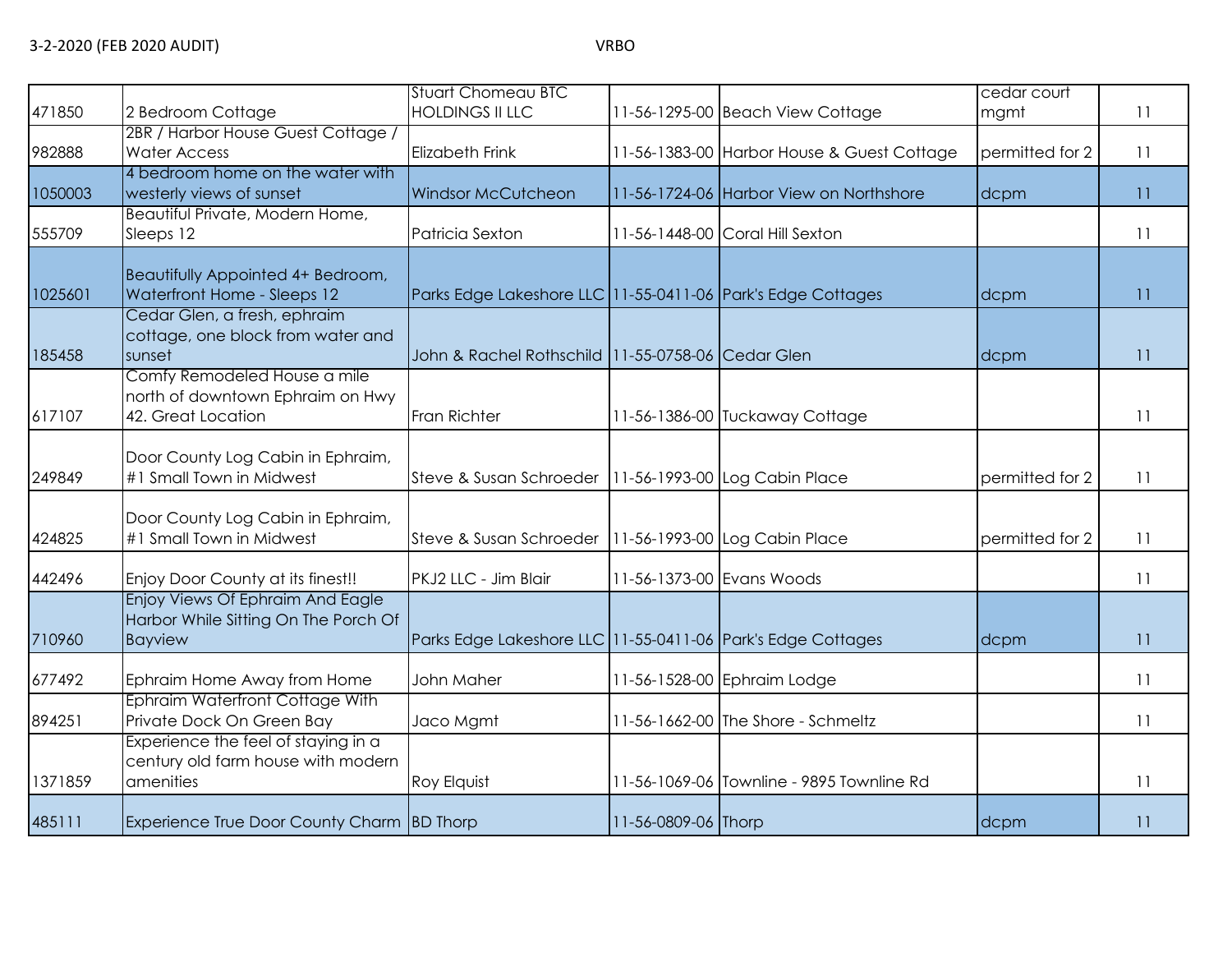| 349721           | Family getaway by the beach in<br>beautiful Ephraim                                   | Kathy & Glenn Pentler                                  |                          | 11-56-1119-00 Larson Lane LLC               |                                | 11              |
|------------------|---------------------------------------------------------------------------------------|--------------------------------------------------------|--------------------------|---------------------------------------------|--------------------------------|-----------------|
| 7339901ha        | Family Retreat in Heart of Door<br>County - Norra Skogen                              | Brian & Amanda Jenkins                                 |                          | 11-56-1407-00 Norra Skogen                  |                                | 11              |
| 307617           | Historic - Waterfront - Family/Pet<br>Friendly                                        | Brad & Amy Russell                                     |                          | 11-56-1265-00 Arbor Cottage                 |                                | 11              |
| 990768           | Homestead Rental, Relax in<br>Ephraim. Convienent Home in<br>center of village.       | Glenn Gerdman & Diane<br>Jacobson                      |                          | 11-56-1630-00 Homestead Rental              |                                | 11              |
| 836338           | Ideally located between the towns<br>of Ephraim and Sister Ba                         | Leslee and Morrie<br>Goldman                           |                          | 11-56-1258-06 Coral Hill Cottage            | dcpm                           | 11              |
| 177706           | Kulma Cottage in the Heart of<br>Ephraim, blocks away from beach                      | Gregg & Janice Kulma                                   |                          | 11-55-0279-06 Kulma Cottages                | dcpm-<br>permitted for 3       | 11              |
| 711105           | Location Location Location<br>between Sister Bay and Ephraim                          | Cynthia Bungert                                        |                          | 11-56-1515-00 Bungert Haven                 |                                | 11              |
| 1323313          | Natures Window                                                                        | Bill and Heather Anderson 11-56-1958-00 Natures Window |                          |                                             |                                | $\overline{11}$ |
| 1844687          | New Listing! Spacious-Wooded<br>Lot-Family/Pet Friendly-Short Walk to<br>Eagle Harbor | Tim and Kristine Nelson                                | 11-56-2254-22 Norway Hus |                                             |                                | 11              |
| 1915340          | *New Listing* Walk to Everything<br>Ephraim has to Offer! Pet Friendly!               | <b>Kim Cassidy</b>                                     | 11-56-1574-07            | <b>Cassidys Cottages</b>                    | permitted for 2<br>SIMPLE LIFE | 11              |
| 1915341          | *New Listing* Adorable Pet Friendly<br>Cottage in the Heart of Ephraim!               | <b>Kim Cassidy</b>                                     | 11-56-1574-07            | <b>Cassidys Cottages</b>                    | permitted for 2<br>SIMPLE LIFE | 11              |
| 1221684          | New Listing: Unequaled Door<br>County Harborview Location For<br>Family Or Couples    | Tim Christofferson                                     |                          | 11-56-1595-00 Heritage House                |                                | 11              |
| 1591624          | New New New WATER View View<br>View                                                   | Tim Christofferson                                     |                          | 11-56-1595-00 Heritage House                |                                | 11              |
| 7181525ha        | NEW 'The Carriage House' Walk to<br>Peninsula St Park                                 | Deborah Eckert                                         |                          | 11-55-0680-00 Park's Place Cottages         | permitted for 5                | 11              |
| 7181473ha        | NEW! 'Butternut Cottage' in Central<br>Door County!                                   | Deborah Eckert                                         |                          | 11-55-0680-00 Park's Place Cottages         | permitted for 5                | 11              |
| 7181482ha        | NEW! 'Cherry Cottage' near<br>Peninsula State Park!                                   | Deborah Eckert                                         |                          | 11-55-0680-00 Park's Place Cottages         | permitted for 5                | 11              |
| 4712540ha Views! | NEW! 3BR Ephraim House w/ Harbor                                                      | Carol Corbet                                           |                          | 11-56-1806-00 Harbor View Ephraim - Corbett | permitted for 2                | 11              |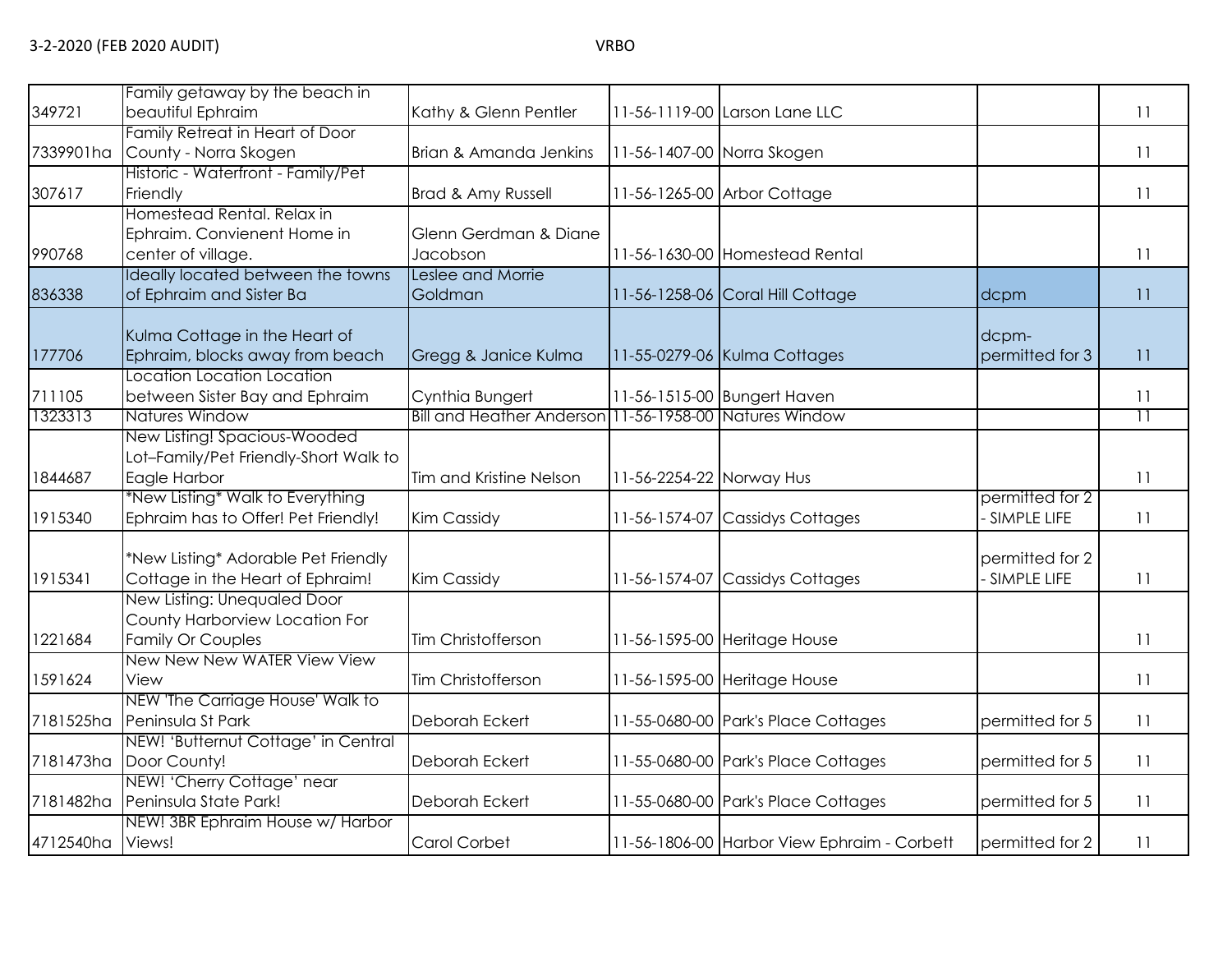| 7181476ha | NEW! Cozy Ephraim 'Cedar<br>Cottage' w/Private Deck!                      | Deborah Eckert                                          |                           | 11-55-0680-00 Park's Place Cottages                                         | permitted for 5            | 11 |
|-----------|---------------------------------------------------------------------------|---------------------------------------------------------|---------------------------|-----------------------------------------------------------------------------|----------------------------|----|
| 9074890ha | NEW! Ephraim Home w/ Yard - Walk<br>to Lake Michigan!                     | Carol Corbet                                            |                           | 11-56-1806-00 Harbor View Ephraim - Corbett                                 | permitted for 2            | 11 |
| 7181486ha | NEW! Updated Ephraim 'Pine<br>Cottage' w/ Deck!                           | Deborah Eckert                                          |                           | 11-55-0680-00 Park's Place Cottages                                         | permitted for 5            | 11 |
| 879597    | Newly Remodeled And Only Blocks<br>From Public Beach And Town!            | Jennifer & Bjorn Larson                                 |                           | 11-56-1635-06 Cedar Barn Rental                                             | dcpm                       | 11 |
| 1427259   | Newly renovated in the heart of<br>Ephraim, one block from water!         | <b>Robert &amp; Nicole Collins</b>                      |                           | 11-56-1708-06 Ephraim Boat House, The                                       | dcpm                       | 11 |
| 926758    | Nordic Hearth Cabin - Charming<br>and Historic Log Home                   | Thomas & Donna Moretti                                  |                           | 11-56-1677-00 Moretti - 10438 Water St                                      |                            | 11 |
| 690840    | Pine Cone Cottage, Ideal Location!                                        | Pam Mache                                               |                           | 11-56-1517-00 Pine Cone Cottage                                             |                            | 11 |
| 514956    | Private Sand Beach /5 Bedroom.<br>Harbor House & Guest Cottage            | Randall & Elizabeth Frink                               | 11-56-1383-00 Cottage     | <b>Harbor House and Guest</b>                                               | permitted for 2            | 11 |
| 502544    | Private Waterfront Property in the<br>Woods                               | Robert Beart/Beart<br>Family LLC                        |                           | 11-56-1072-00 All American Green House                                      |                            | 11 |
| 882561    | Professionally decorated home in<br>Ephraim!                              | Daniel & Laurel Simons                                  |                           | 11-56-1656-00 Elegant Home Ephraim                                          |                            | 11 |
| 475131    | Quaint and Quiet Cottage North of<br>Ephraim, Just of HWY 42 Easy to Find | <b>Frances Richter</b>                                  |                           | 11-56-1386-00 Tuckaway Cottage/RBs House                                    | permitted for<br>two units | 11 |
| 823896    | Spacious Home On 1.5 Acres<br>Overlooking The Bay In Ephraim              | Sandy Van Sickle                                        | 11-55-0057-00 Hobby Horse |                                                                             |                            | 11 |
| 247187    | The beach across from public<br>beach, views of eagle harbor              | Chris & Kirsten Bungener                                |                           | 11-56-0954-06 Beach - Bungener                                              | dcpm                       | 11 |
| 1656219   | The House at Green Gables -<br>Nestled in the heart of Ephraim!           | Colin Welford                                           |                           | 11-56-2133-00 Green Gables                                                  | permitted for 2            | 11 |
| 1658362   | The House at Green Gables- a<br>dream retreat in the heart of<br>Ephraim! | Colin Welford                                           |                           | 11-56-2133-00 Green Gables                                                  | permitted for 2            | 11 |
| 1508507   | Unique rental in Ephraim! The<br><b>Rosemailing Cottage</b>               | <b>Cathcart Holdings LLC -</b><br><b>Elliot Taillon</b> |                           | <b>Binkhaven The Rosemaling</b><br>11-56-2028-00 Cottage - 9697 Maple Grove |                            | 11 |
| 390442    | Waterfront Historic Home, Views,<br>Private Beach, Walk to Town           | <b>Charles Falwell</b>                                  |                           | 11-56-1185-00 Yeoman Cottage                                                |                            | 11 |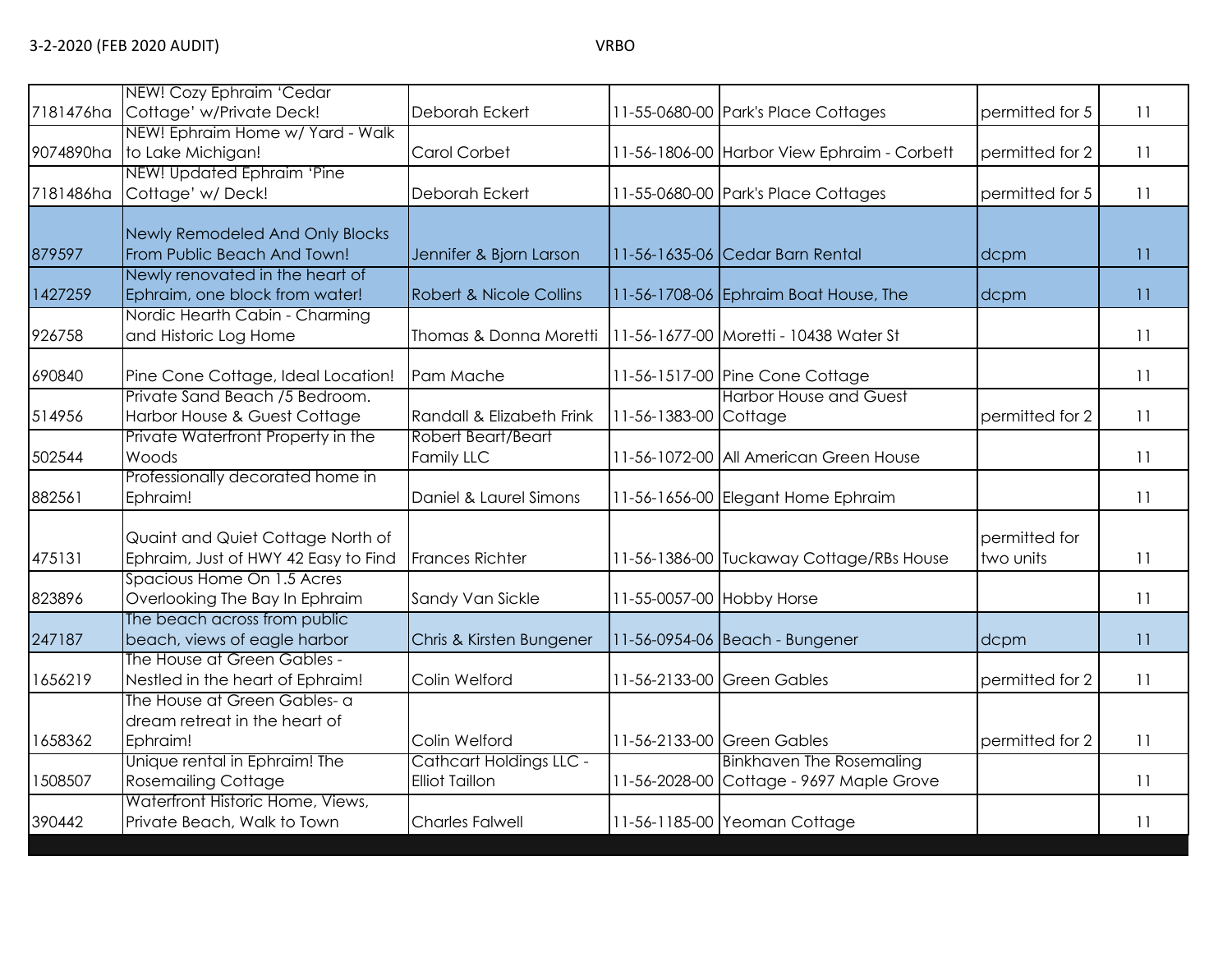|           | Stunning 3800 square penthouse     |                               |                      |                                                                   |             |    |
|-----------|------------------------------------|-------------------------------|----------------------|-------------------------------------------------------------------|-------------|----|
| 7453010ha | condo                              |                               |                      | Little Sweden Condo Assc 12-51-0298-00 Little Sweden Condominiums |             | 12 |
|           | 4190 Cottage Row Ct. - New         |                               |                      |                                                                   |             |    |
|           | Contruction Downtown Fish Creek -  |                               |                      |                                                                   |             |    |
| 1360182   | Walk Everywhere!                   | Kurt Doman et al              |                      | 12-53-1981-00 Cottage Row Court - Doman                           |             | 12 |
|           | Brook Point Luxurious 2 Bedroom 2  |                               |                      |                                                                   | cedar court |    |
| 402228    | 1/2 Bath Home in Fish Creek        | SMC Door County, LLC          |                      | 12-53-0626-00 Brook Point Condo #4- BRK4                          | mgmt        | 12 |
|           |                                    | Kathleen & Danny              |                      |                                                                   |             |    |
| 224945    | Down town Fish Creek               | Stanton                       |                      | 12-53-0929-12 Birch Grove Condo Stanton                           | sunnypoint  | 12 |
|           |                                    | Downtown Fish Creek           |                      | <b>Magnificent Memories - Stacey</b>                              |             |    |
| 4840082ha | Downtown Fish Creek with a view    | with a view - Berndt          | 12-53-1855-00 Berndt |                                                                   |             | 12 |
|           | Excellent water view from this     |                               |                      |                                                                   |             |    |
|           | apartment in perfect Fish Creek    | Scott Schmitz & Karin         |                      |                                                                   |             |    |
| 7542655ha | location                           | <b>Skare</b>                  |                      | 12-53-1764-00 Fish Creek Beach House, The                         |             | 12 |
|           | Fish Creek Condo/Town Home at      |                               |                      | Brook Point Condo - Unit 5 -                                      |             |    |
| 946469    | <b>Brook Point, Door County</b>    | Karen Berndt                  | 12-53-1681-00 Berndt |                                                                   |             | 12 |
|           | Fish Creek/Northhaven - Beautiful, |                               |                      |                                                                   |             |    |
|           | newly furnished 3 bed, 2.5 bath    |                               |                      |                                                                   |             |    |
| 997926    | condo                              | Nicholas M Peiffer            |                      | 12-53-1703-00 Northhaven Condo - Peiffer                          |             | 12 |
|           | Fish Creek/Northhaven-3bd/2.5bt -  |                               |                      |                                                                   |             |    |
|           | in/Outdr Pools! - Like New-Great   |                               |                      | Door County Retreat -                                             |             |    |
| 710547    | Location-Wifi                      | <b>Heather Paulis</b>         |                      | 12-53-1511-00 Northhaven Unit 17006                               |             | 12 |
|           | Luxury Tri-Level Condo Downtown    |                               |                      |                                                                   |             |    |
| 1151019   | <b>Fish Creek</b>                  | Jon and Katie Glapa           |                      | 12-53-1791-00 Luxury Tri-Level Fish Creek - Glapa                 |             | 12 |
|           |                                    |                               |                      |                                                                   |             |    |
|           | New Listing in Fish Creek! Quiet   |                               |                      |                                                                   |             |    |
|           | Family Friendly Getaway with       |                               |                      | Quiet Family Friendly Getaway                                     |             |    |
| 1444754   | Access to It All!                  | Leslie Vogel                  |                      | 12-53-2070-00 with Access to it all                               |             | 12 |
|           | New Listing! Cozy cottage for all  |                               |                      |                                                                   |             |    |
| 1320444   | seasons at Peninsula Park.         | <b>Patricia Culliton</b>      |                      | 12-53-1890-00 Elegant Creekside Cottage                           |             | 12 |
|           | NEW!!! Spacious 3BR, 3 bath, 2     |                               |                      |                                                                   |             |    |
|           | balconies on Main Street! Walkable |                               |                      |                                                                   |             |    |
| 1564582   | to everything!                     | <b>Bob and Laurie Zanotti</b> |                      | 12-53-2092-00 Creekside Cove #3 Zanotti                           |             | 12 |
|           | Northhaven - Great Family Value    |                               |                      |                                                                   |             |    |
| 882273    | Retreat! Free WiFi                 | Carolyn Ahmad                 |                      | 12-53-1643-00 Northhaven Fountain View                            |             | 12 |
|           | Private 3 BR 3 Bath condo on the   |                               |                      |                                                                   |             |    |
|           | Fish Creek, overlooking private    | Peter C Diltz, Sole           |                      | Creekside Cove Unit 11 - RRRP                                     |             |    |
| 1080095   | harbor                             | Member                        | 12-53-1712-00 LLC    |                                                                   |             | 12 |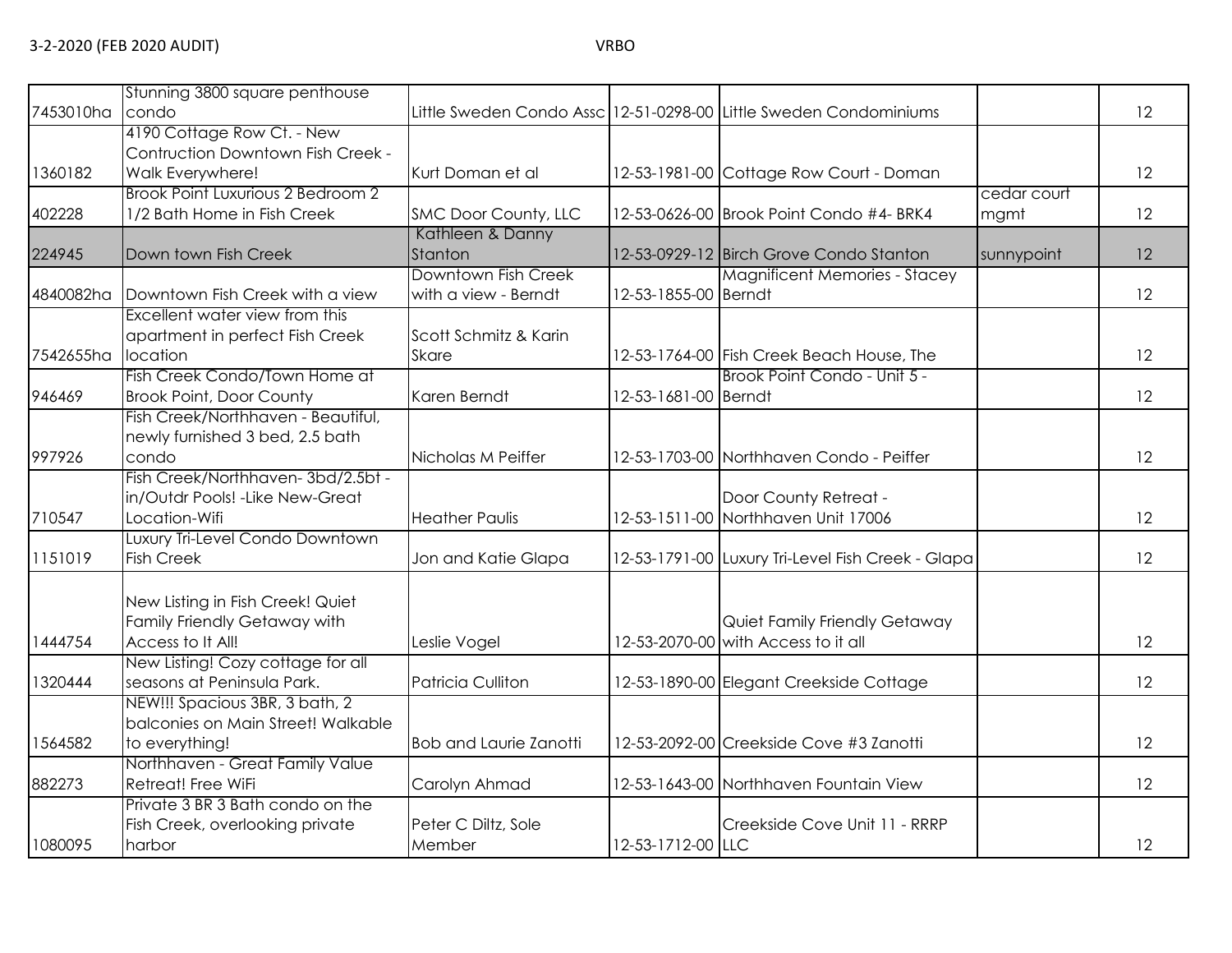|           |                                                            | Amanda and Derek                                      |                     |                                                | cedar court     |    |
|-----------|------------------------------------------------------------|-------------------------------------------------------|---------------------|------------------------------------------------|-----------------|----|
| 1141807   | Quiet condo in heart of Fish Creek                         | Rhodes                                                |                     | 12-53-2098-19 Cedar Court Condo #17            | mgmt            | 12 |
|           | This is the best place we have ever                        |                                                       |                     |                                                |                 |    |
| 353378    | stayed at by far!'                                         | Jennifer & Michael Briggs                             | 12-53-0424-00 R & R |                                                |                 | 12 |
|           | Walking distance to downtown Fish                          |                                                       |                     |                                                |                 |    |
|           | Creek and Minutes From Peninsula                           |                                                       |                     |                                                |                 |    |
| 920769    | <b>State Park!</b>                                         | Jack & Diane Holzman                                  |                     | 12-53-1687-00 Top of the Hills Shops - Holzman |                 | 12 |
|           | Walking distance to downtown Fish                          |                                                       |                     |                                                |                 |    |
|           | Creek, DC Auditorium and Peninsula                         | William and Kathleen                                  |                     |                                                |                 |    |
| 1595723   | State Park.                                                | Kunst                                                 |                     | 12-53-2082-00 Top of the Hill Shops - Kunst    |                 | 12 |
|           | Walking distance to everything in                          |                                                       |                     |                                                |                 |    |
|           | Heart of Fish Creek! 3BR/4BA Sleeps                        |                                                       |                     |                                                |                 |    |
| 354913    | $8 - 1$                                                    | Martone                                               |                     | 12-56-1989-00 Bluffs at Cottage Row Court      |                 | 12 |
|           | Water view from Beach House! Walk                          | Fish Creek Beach House,                               |                     |                                                |                 |    |
| 3010889ha | anywhere in town.                                          | The                                                   |                     | 12-53-1764-00 Scott Schmitz & Karin Skare      | permitted for 3 | 12 |
|           | Waterview apartment in downtown                            |                                                       |                     |                                                |                 |    |
|           | Fish Creek, right across from the                          | Scott Schmitz & Karin                                 |                     |                                                |                 |    |
| 7528189ha | town beach!                                                | <b>Skare</b>                                          |                     | 12-53-1764-00 Fish Creek Beach House, The      | permitted for 3 | 12 |
|           | Wonderful downtown Fish Creek                              | Scott Schmitz & Karin                                 |                     |                                                |                 |    |
| 7633541ha | townhome.                                                  | <b>Skare</b>                                          |                     | 12-53-1764-00 Fish Creek Beach House, The      | permitted for 3 | 12 |
| 469264    | Irish Hospitality In County Door!                          | Megan O'Meara                                         |                     | 12-54-0685-00 O'Meara's Cottage Loft           |                 | 12 |
|           |                                                            |                                                       |                     |                                                |                 |    |
|           | Retro, Cozy Cottage - Peninsula St.                        |                                                       |                     |                                                |                 |    |
|           | Park, Family/Pet Friendly - Open year                      |                                                       |                     |                                                |                 |    |
| 1060002   | around                                                     | <b>Brad Russell</b>                                   |                     |                                                |                 | 12 |
|           | Cliff Cottage' Door County Home -                          |                                                       |                     | 12-56-1744-00 Lille Cottage                    |                 |    |
| 4961062ha | Walk to Bay!                                               | Jennifer Ciesar                                       |                     | 12-56-1979-00 Cliff Cottage LLC                |                 | 12 |
|           |                                                            |                                                       |                     |                                                | permitted for 3 |    |
| 619373    | 2 bedroom, Across from the YMCA                            | Troy and Carolee Lasecki   12-56-1450-00 The Treeport |                     |                                                | units           | 12 |
|           | 4188 Cottage Row Ct. - Beautiful                           |                                                       |                     |                                                |                 |    |
|           | <b>New Construction Condo</b>                              |                                                       |                     |                                                |                 |    |
| 1361191   | Downtown Fish Creek                                        | Kurt Doman et al                                      |                     | 12-56-0898-00 Cottage Row Bluff House          | permitted for 2 | 12 |
|           | A deluxe vacation rental home in                           |                                                       |                     |                                                |                 |    |
| 144492    | fish creek area open all year                              | Leon Hasenjager                                       |                     | 12-56-0588-00 Hasenjagers Country Home         |                 | 12 |
|           |                                                            |                                                       |                     |                                                |                 |    |
| 1351038   | A Truly Luxurious Door County Retreat Carraig Cottages LLC |                                                       |                     | 12-56-1277-00 Carruag Nua                      |                 | 12 |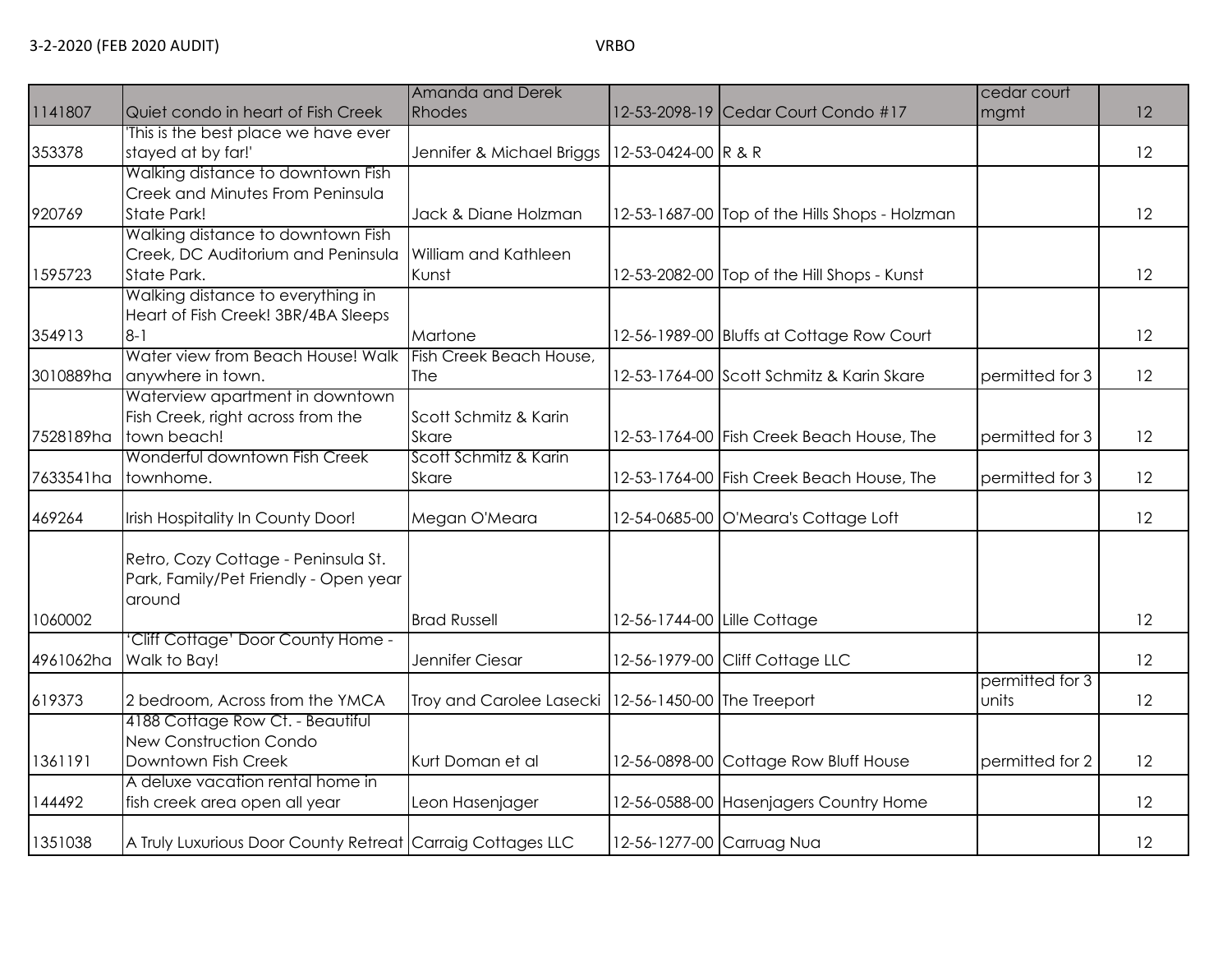| 453464  | As seen in Door County Magazine!<br>Private, Family Friendly, Sat TV, WIFI             | Todd and Lisa Mion             | 12-56-1261-00 Five Birches  |                                                               | 12 |
|---------|----------------------------------------------------------------------------------------|--------------------------------|-----------------------------|---------------------------------------------------------------|----|
|         | Bay View Lodge - Log Home                                                              | <b>Bay Breeze Resort Deb</b>   |                             |                                                               |    |
| 431472  | <b>Overlooking Harbor</b>                                                              | Krause                         |                             | 12-56-0476-00 Bayview Lodge                                   | 12 |
| 1292282 | Breathtaking View! Private High End<br>Home Secluded on the Bluff in Fish<br>Creek!    | <b>Charles Paschke</b>         |                             | Island View Vacation Home -<br>12-56-1894-00 8750 Island View | 12 |
|         |                                                                                        |                                |                             |                                                               |    |
| 182426  | Cedarwood, Rent 3 Nights & Get<br>One Night Free through June 1                        | Carla Marr                     |                             | 12-55-0778-00 Cedarwood Marr                                  | 12 |
| 1262366 | Charming Cape Cod in Fish Creek                                                        | Deb Eckert                     | 12-56-0679-00 House         | <b>Eckert Vacation Home Cape</b>                              | 12 |
| 118184  | Country Chalet, Sleeps 6 Adults,<br><b>Book Your Mid-week Getaway!!</b>                | Dennis & Marla Sunstrom        |                             | 12-55-0830-00 Country Chalet                                  | 12 |
| 1669804 | Country Farm House - Fish Creek                                                        | Roger and Jeni Ripley          |                             | 12-56-2164-00 Gibraltar Road Farm House                       | 12 |
| 396135  | Cozy Cabin in the Woods: Between<br>Fish Creek and Ephraim-- Perfect<br>location!      | Michelle and Kurt Van<br>Thiel |                             | 12-56-1206-00 Cozy Cabin in the Woods                         | 12 |
| 642394  | Cozy, Comfortable, Quiet Cottage<br>in Fish Creek                                      | Pam Olafsson/Beth<br>Collins   |                             | 12-56-1275-00 Little Spring Cottage                           | 12 |
| 1508518 | Cozy, Tranquil Home Minutes Away<br>from the Heart of Fish Creek                       | Paul and Tricia Kaye           |                             | 12-56-2054-00 Kayes Hideaway                                  | 12 |
| 976203  | <b>DOOR COUNTY HOME RETREAT IN</b><br><b>FISH CREEK</b>                                | Steven and Lisa<br>Pachonphai  |                             | 12-56-1692-00 DC Home - Pachonphai                            | 12 |
| 1351075 | Exceptional Home in Tranquil Door<br>County Setting                                    | <b>Carraig Cottages LLC</b>    |                             | 12-56-1276-00 Carriag Dale                                    | 12 |
| 896105  | Family Friendly Cabin With Modern<br>Kitchen, Working Fireplace, Wrap<br>Around Porch! | Eric Simonson                  | 12-56-1572-00 DC Thunder    |                                                               | 12 |
| 1497755 | FANTASTIC WATER VIEWS, Newly<br>Renovated, Secluded, Pet-Friendly                      | Jennifer Ninivaggi             | 12-56-1748-00 Casita Vistas |                                                               | 12 |
| 813262  | Fish Creek- Gibraltar Rd.- Near YMCA Roger & Jeni Ripley                               |                                |                             | 12-56-1618-00 Gibraltar Road Ripley                           | 12 |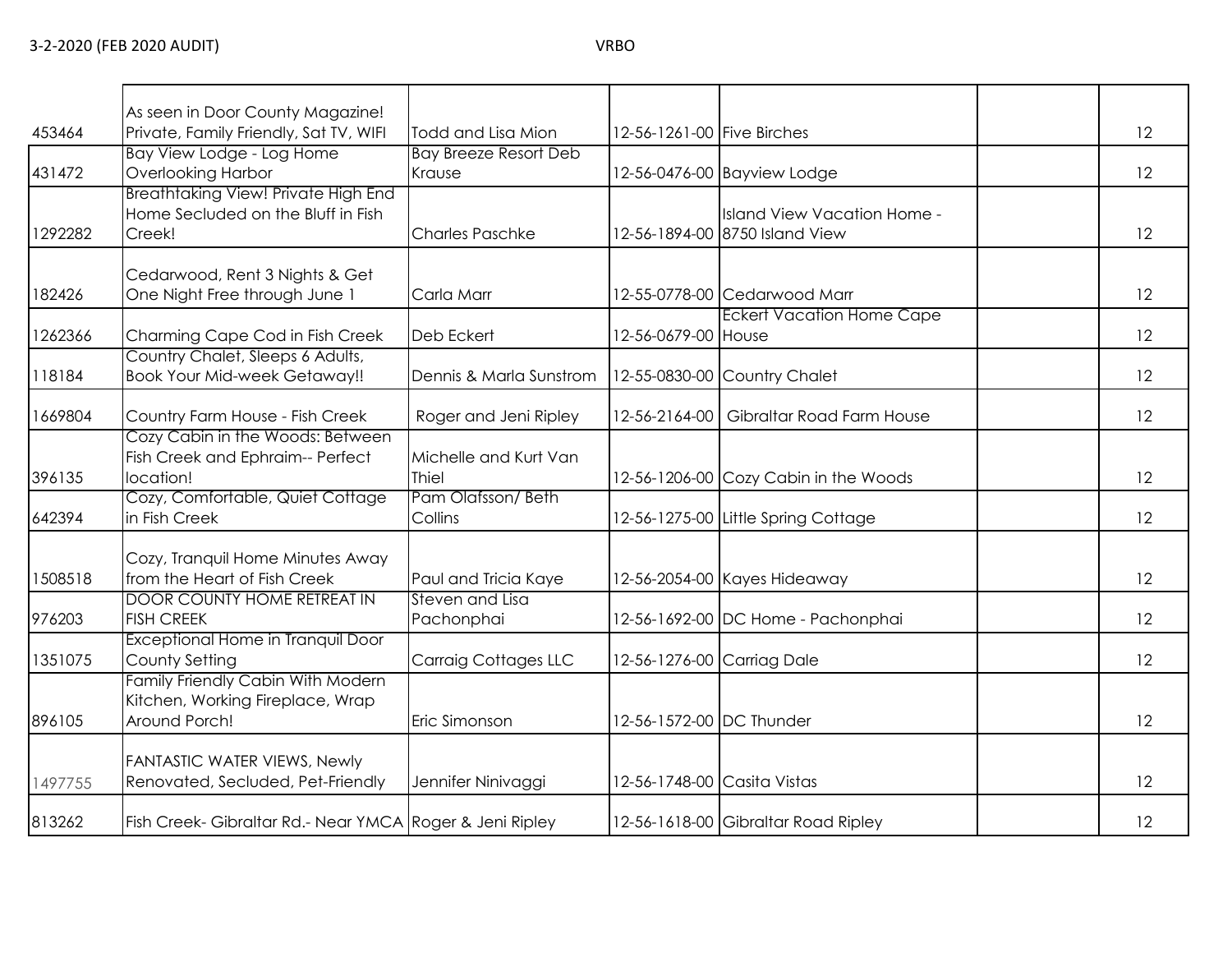| 503056  | Fish Creek- Near Peninsula State Park Rick Ripley                                                      |                                                       |                          | 12-56-1114-00 Ripley - 3802 & 3806 Gibraltar Rd | permitted for 2          | 12 |
|---------|--------------------------------------------------------------------------------------------------------|-------------------------------------------------------|--------------------------|-------------------------------------------------|--------------------------|----|
| 347567  | Fish Creek, 4 Bed, Near Ymca/<br>Peninsula State Park.                                                 | <b>Ripley Properties, LLC</b>                         |                          | 12-56-1114-00 Ripley - 3802 & 3806 Gibraltar Rd | permitted for 2          | 12 |
| 42183   | Gingerbread Cottage - Forest<br>Setting - Available Winter Too!                                        | Daryle Capelle                                        |                          | 12-56-1266-00 Gingerbread Cottage               |                          | 12 |
| 385243  | <b>Great Family Vacation Spot! Across</b><br>from Fish Creek Beach. Sept/Oct<br>Available!             | Marlin Volz Jr.-Karen Volz<br>Campbell                | 12-56-0321-00 Louisvilla |                                                 |                          | 12 |
| 602669  | Great Location! Close to downtown<br>Fish Creek and Peninsula State Park                               | Troy and Carolee Lasecki   12-56-1450-00 The Treeport |                          |                                                 | permitted for 3<br>units | 12 |
| 1328037 | Guest Bedroom at the Quarry House                                                                      | Mitchel & Mary Heinrichs                              |                          | 12-56-0805-00 Quarry House                      | permitted for 2          | 12 |
| 257802  | Heart of Fish Creek!- Newer<br>Construction - 4BR, 4.5BA Condo-<br>Sleeps 8-10                         | Doman                                                 |                          | 12-56-0898-00 Bluffs at Cottage Row Court       |                          | 12 |
| 1906185 | Historic Cabin on the Juddville<br>Riviera                                                             | <b>Door County Retreats</b><br>LLC - Peggy Reineck    | 12-56-2251-00 Reineck    | Door County Retreats LLC -                      |                          | 12 |
| 614537  | Home on 5 acres just 1 mile from<br>ltown.                                                             | Paul & Amy Devine                                     |                          | 12-56-1439-06 Gibraltar House                   | dcpm                     | 12 |
| 1671663 | In town, on the water, dock, sleeps<br>12, brand new construction!<br>Large Guest House located within | <b>Wickman LLC</b>                                    |                          | 12-56-2142-06 Fish Creek Beach House            | dcpm                     | 12 |
| 833837  | the town of Fish Creek                                                                                 | <b>Greg Lawler</b>                                    |                          | 12-56-1573-00 Lawler Guest House Blue           |                          | 12 |
| 1868302 | Lawler Guest House - Green - within<br>walking distance of everything in<br><b>Fish Creek</b>          | <b>Greg Lawler</b>                                    |                          | 12-56-2218-00 Lawler Guest House Green          |                          | 12 |
| 1680472 | Located on the northside of town,<br>walking distance to beach,<br>shopping and more!                  | <b>Brett Lecy</b>                                     |                          | 12-56-2147-06 Fish Creek Central Home           | dcpm                     | 12 |
| 426335  | Log Retreat At Fish Creek                                                                              | <b>Bill Anderson</b>                                  |                          | 12-56-1225-06 Log Retreat at Fish Creek         | dcpm                     | 12 |
| 348054  | Modernized Classic Log Home Close<br>to Shopping and Sunset Walks                                      | James Graham                                          |                          | 12-56-1294-00 Modern Classic Log Home           |                          | 12 |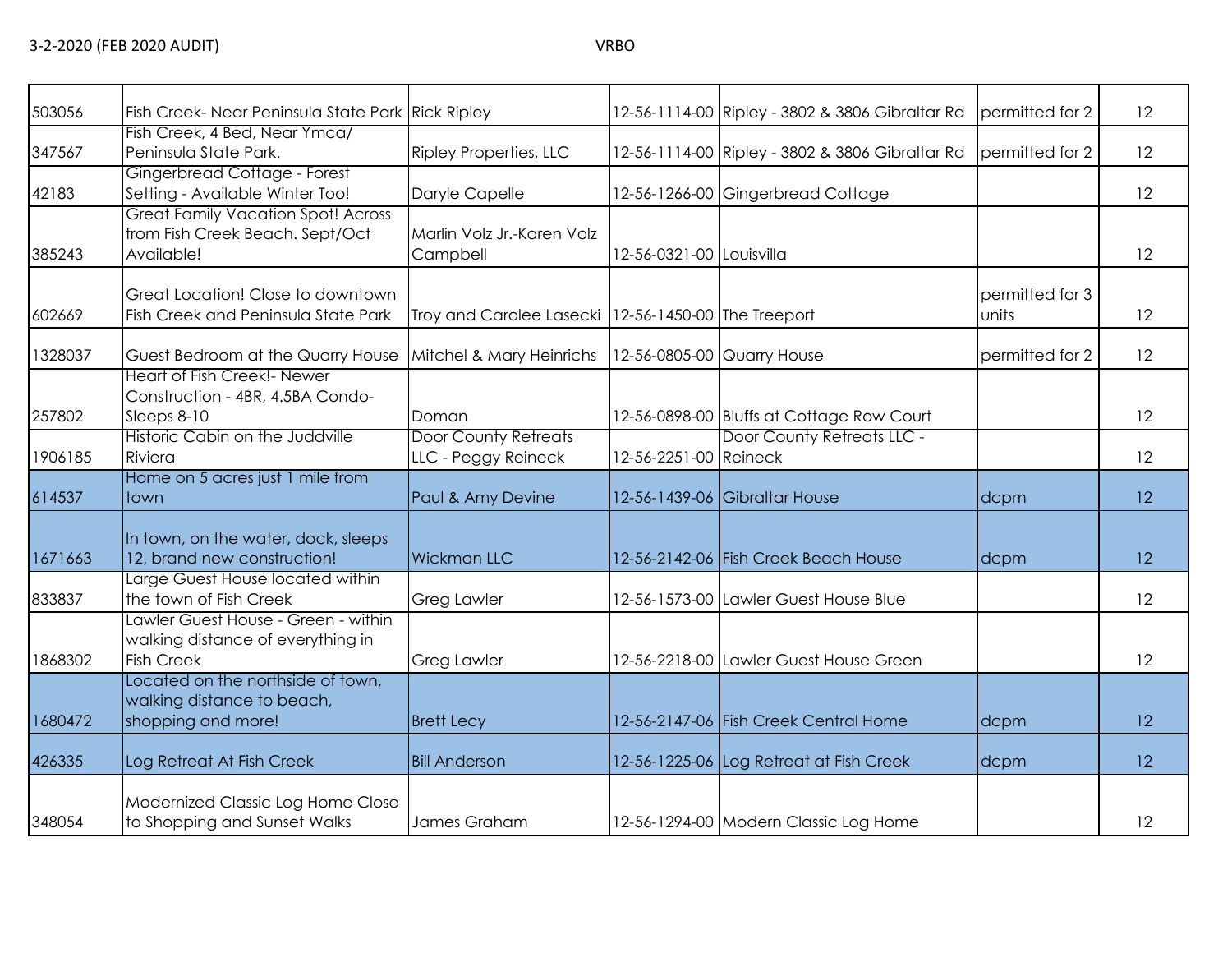|           | New Construction - 2 Story - 4                                                                                 | DCLife LLC - Pamela                                   |                           |                                             |                          |    |
|-----------|----------------------------------------------------------------------------------------------------------------|-------------------------------------------------------|---------------------------|---------------------------------------------|--------------------------|----|
| 1216466   | bedroom, 3.5 bath                                                                                              | Hoppe                                                 | 12-56-1840-00 DCLife LLC  |                                             |                          | 12 |
|           | <b>NEW Family-Friendly Fish Creek</b>                                                                          | <b>Eckert Vacation Home</b>                           |                           |                                             | duplicate                |    |
| 7181479ha | 'Cape House' w/Yard<br>New home sleeps 10 downtown Fish                                                        | Cape House                                            | 12-56-0679-00 Deb Eckert  |                                             | listing                  | 12 |
| 1671773   | Creek!                                                                                                         | <b>Wickman LLC</b>                                    |                           | 12-56-2141-06 The Road House                | dcpm                     | 12 |
| 1127055   | NEW home. GREAT location across<br>from YMCA. Can accommodate<br>LARGE groups                                  | The Treeport                                          |                           | 12-56-1450-00 Troy and Carolee Lasecki      | permitted for 3<br>units | 12 |
| 1898332   | <b>NEW LISTING! Manistique Stone</b><br>Cottage - Lovely retreat in Fish<br>Creek next to Peninsula State Park | Ryan and Karilyn Dayton                               |                           | 12-56-1743-07 Manistique Stone Cottage      | Simple Life              | 12 |
| 4841776ha | NEW! Custom 3BR Home 3 Min from<br><b>Fish Creek Harbor</b>                                                    | <b>Bluff Barn</b>                                     |                           | 12-56-1858-00 Beth and Karen Ciesar         |                          | 12 |
| 4713533ha | NEW-GREAT LOCATION-SLEEPS 14-<br><b>INDOOR &amp; OUTDOOR POOLS</b>                                             | Park House                                            |                           | 12-56-1801-00 PDW Rentals LLC               |                          | 12 |
| 7680927ha | Newly renovated farmhouse in Fish<br>Creek!                                                                    | JJ JETTS LLC                                          |                           | 12-56-2078-00 Triangle Farmhouse            |                          | 12 |
| 1444826   | Nicely located Near Fish Creek,<br>Ranch home, 4 bedroom, 2 bath.<br>NEW OWNERSHIP.                            | Klems Investment<br>Properties LLC - Mary<br>Klimczyk | 12-56-2027-00 8580 STH 42 | Klems Investments - Klimczyk                |                          | 12 |
| 365869    | PEACE AND TRANQUILITY SETTING IN<br>THE WOODS                                                                  | Allen & Emelie Franke                                 |                           | 12-55-0021-00 High Ridge Chalet             | Charnetski               | 12 |
| 418193    | Perfect for Family Reunions &<br>Weekend Getaways, sleeps 12                                                   | Kenneth and Maxine<br>Riche                           |                           | 12-56-1241-00 Riche - 9419 Tree Top         |                          | 12 |
| 503970    | Perfect Location for Family,<br>spotlessly clean sleeps 18 friendly<br>owners                                  | Michael Servais                                       |                           | 12-56-1357-00 Cedar Creek Lodge II          |                          | 12 |
| 723814    | Pine Cone Guest House                                                                                          | Minerva & Armando<br>Mejia                            |                           | 12-56-0525-00 Pine Cone Guest House         |                          | 12 |
| 223983    | Quiet Cottage in the Woods - Door<br>County Remote Seclusion                                                   | Charlie Eckhardt                                      |                           | 12-56-0910-00 Eckhardt - 3003 Sugar Bush Rd |                          | 12 |
| 410989    | Remodeled Cottage in Downtown<br>Fish Creek-the Cookery's Lodging                                              | <b>Richard Skare</b>                                  |                           | 12-55-0122-00 Cookery Suites & Cottages     | permitted for 2          | 12 |
| 997318    | Spacious Custom 4bedroom a Mile<br>from Fish Creek                                                             | Ross Lunn                                             |                           | 12-56-1033-00 Gibraltar Lodge               |                          | 12 |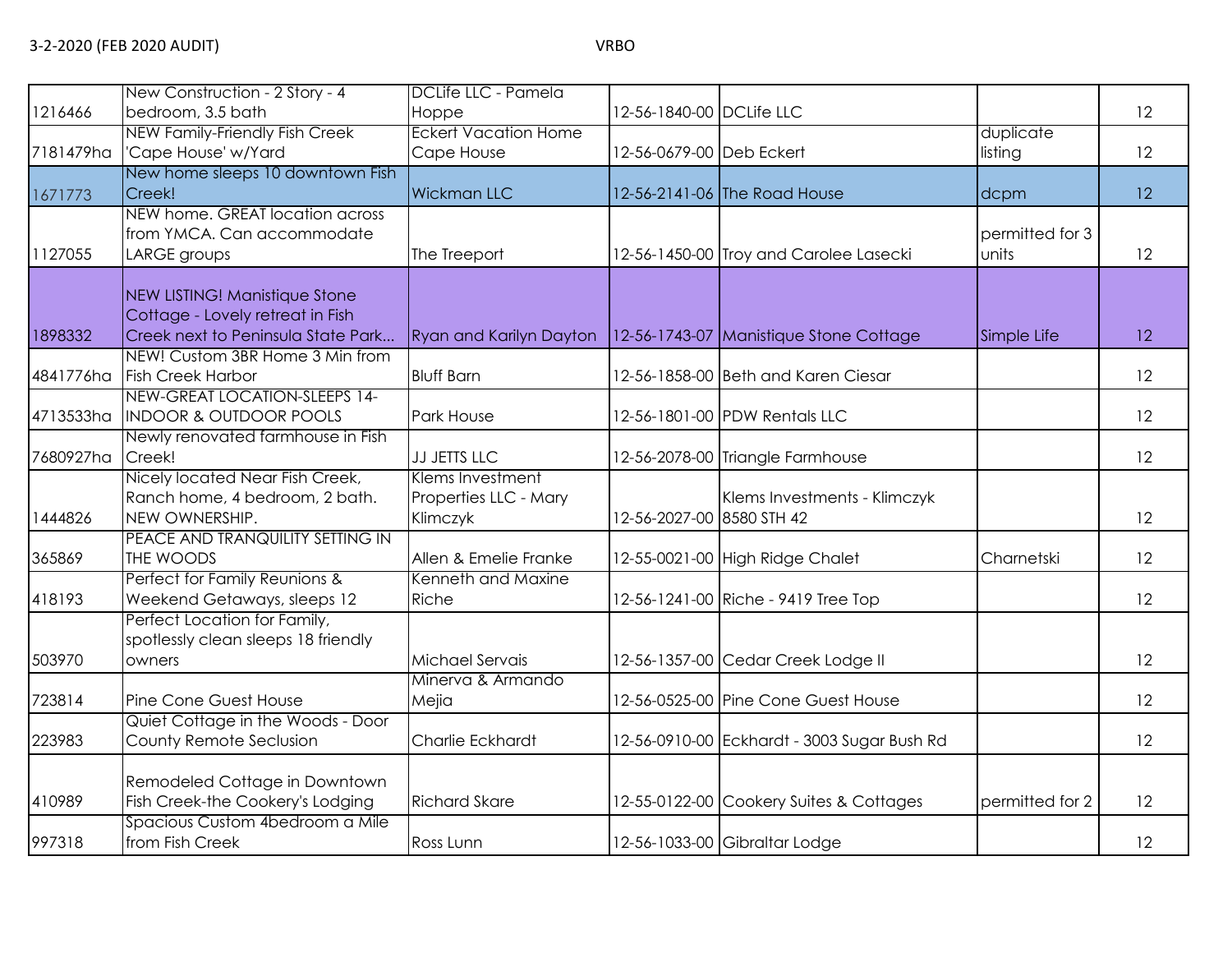| 824134  | Spectacular Views of Eagle Harbor<br>and Ephraim                                       | Nancy Claypool                                                                                                       |                         | 12-56-1570-06 Eagle Harbor View          | dcpm            | 12 |
|---------|----------------------------------------------------------------------------------------|----------------------------------------------------------------------------------------------------------------------|-------------------------|------------------------------------------|-----------------|----|
| 473918  | SPRING ROAD HOME, JUST MINUTES<br>FROM FISH CREEK                                      | <b>Jeff Herbst</b>                                                                                                   |                         | 12-56-1318-00 Herbst Spring Road         |                 | 12 |
| 9249153 | <b>Tall Pines Retreat</b>                                                              | Walt Teichen                                                                                                         |                         | 12-56-2247-00 Teichen - Tall Pines       |                 | 12 |
| 424315  | The Java Hut, a cottage with 'perks'                                                   | Coffee & Crossbones<br>LLC/Carina Helm                                                                               |                         | 12-56-1188-00 Java Hut, The              |                 | 12 |
| 272736  | The Log Home at Fish Creek-In the<br><b>Heart of Door County</b>                       | David & Linda Horne                                                                                                  |                         | 12-56-1023-00 The Log Home at Fish Creek |                 | 12 |
| 90461   | The Perfect Year-Round Vacation<br>Home for All to Enjoy                               | Donald Rubin                                                                                                         |                         | 12-56-0645-00 Fish Creek Retreat         |                 | 12 |
| 238110  | Unique Setting - Built on Quarry Bed                                                   | Mitchel & Mary Heinrichs                                                                                             |                         | 12-56-0805-00 Quarry House               | permitted for 2 | 12 |
| 569210  | Updated Retro Retreat! Indoor &<br>Outdoor Fireplace, Backyard Oasis<br>With Waterfall | Mark Schneider                                                                                                       |                         | 12-56-1719-00 Fish Creek Beginnings      |                 | 12 |
| 587050  | Walk to downtown Fish Creek and<br>Peninsula State Park!                               | Michael & Diane Cotter                                                                                               |                         | 12-56-1410-00 Birch Grove II - Unit #2   |                 | 12 |
| 391901  | Water View in Downtown Fish Creek<br>The Cookery's Lodging.                            | Cookery Inc                                                                                                          |                         | 12-55-0122-00 Cookery Suites & Cottages  | permitted for 2 | 12 |
| 715374  | Woodlands 3 Bedroom, 1 1/2 Bath<br>Fish Creek, Vacation Getaway                        | Tim & Bonnie Mirkiewicz                                                                                              | 12-56-1363-00 Woodlands |                                          |                 | 12 |
| 559794  | 30+ day rental - no permit needed                                                      |                                                                                                                      |                         |                                          |                 | 12 |
| 993369  | 30+ day rental - no permit needed                                                      | <b>WATERFRONT COTTAGE</b><br><b>ROW CONDO IN THE</b><br><b>HEART OF FISH CREEK!</b><br><b>SUNSETS! PET FRIENDLY!</b> |                         |                                          |                 | 12 |
|         |                                                                                        |                                                                                                                      |                         |                                          |                 |    |
| 585337  | 4 Bedroom, 4 Bath, 2 Story Home,<br>Sand Beach, Handicapped Access,<br>Wifi, sleeps 12 | Sunrise Shores #7 -<br><b>DCRMAA LLC</b>                                                                             |                         | 15-53-1431-00 DCRMAA LLC                 |                 | 15 |
| 505152  | Fantastic Sandy Beach Condo for<br>Family and Friends. Spectacular<br>Sunrises!        | Sanata & Catherine Lau                                                                                               |                         | 15-53-1362-00 Sunrise Shores #6 - Lau    |                 | 15 |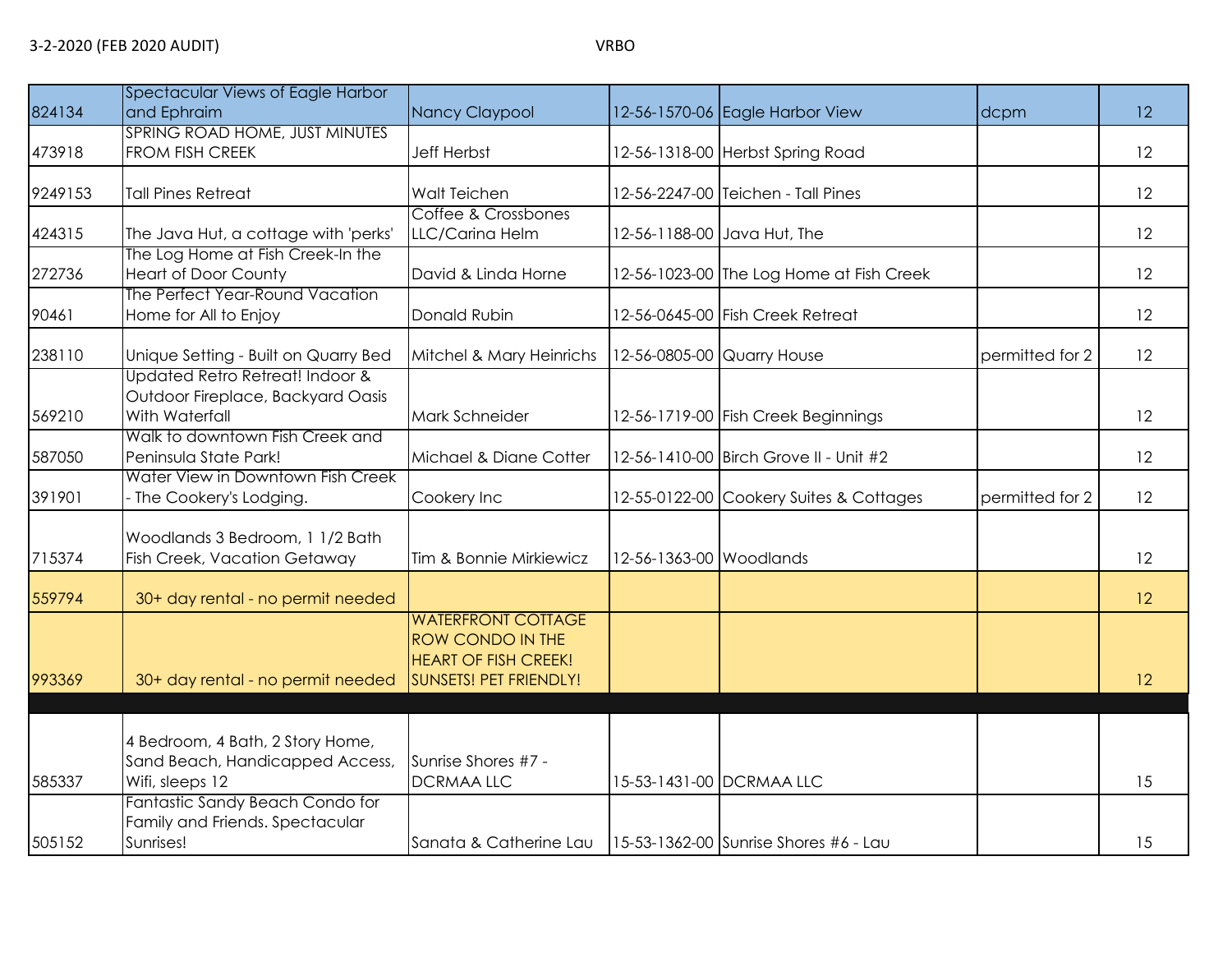| 1730634 | Gorgeous Sandy Beach Condo                                                                  | Sunrise Shores #2 - Tiedke 15-53-2210-04 Gary Tiedke |                          |                                            | switching from<br>2 to 04 Zeile | 15 |
|---------|---------------------------------------------------------------------------------------------|------------------------------------------------------|--------------------------|--------------------------------------------|---------------------------------|----|
|         | Lake Michigan Sand Beachfront                                                               |                                                      |                          |                                            |                                 |    |
|         | Condo, Spectacular Views, Sunrise                                                           |                                                      |                          |                                            |                                 |    |
| 171303  | Shores, WiFi                                                                                | Sunrise Shores #4                                    |                          | 15-53-1153-00 Jeanne & Paul Wiesner        |                                 | 15 |
| 125749  | Sand Beach, CLEAN condo                                                                     | Sunrise Shores ASH                                   | 15-53-0492-00 Mark Ash   |                                            |                                 | 15 |
|         | 5 ☆ Modern Waterfront Lake Cabin                                                            | Jeremy and Caitlyn                                   |                          |                                            |                                 |    |
| 1847094 | in Door County $\Omega$                                                                     | Jeffery                                              |                          | 15-56-2215-00 The Bay on Clark Lake        |                                 | 15 |
|         | A Cozy, Compact, Welcoming                                                                  |                                                      |                          |                                            |                                 |    |
|         | Cabin In The Woods ~ Perfect For 4-6                                                        |                                                      |                          |                                            |                                 |    |
| 1775519 |                                                                                             | Fran Richter                                         |                          | 15-56-2230-00 The Quilted Log              |                                 | 15 |
|         | People!                                                                                     |                                                      |                          |                                            |                                 |    |
| 414415  | Arts & Crafts Masterpiece                                                                   | Craig Nelson                                         |                          | 15-56-0235-00 Nelson House                 |                                 | 15 |
|         | The Beach at Lakeside Park,                                                                 |                                                      |                          |                                            |                                 |    |
| 1900670 | Jacksonport, Door County, USA                                                               | Les Kiehnau                                          |                          | 15-56-1531-00 The Beach at Lake Side Park  |                                 | 15 |
|         | Beachfront Cottage, Spring 2018                                                             |                                                      |                          | Quietside Cottages "the beach              |                                 |    |
| 352035  | Special 3 nights w/ 4th night free                                                          | Quietside Leadership LLC                             | 15-55-0398-00 house"     |                                            | permitted for 2                 | 15 |
|         |                                                                                             |                                                      |                          | <b>Beautiful Waterfront Cottage on</b>     |                                 |    |
| 1432604 | <b>Beautiful Clark Lake Cottage</b>                                                         | Scot and Kerri Hunt                                  | 15-56-1998-00 Clark Lake |                                            |                                 | 15 |
|         | <b>Beautiful Sunsets On Clark Lake</b>                                                      |                                                      |                          |                                            |                                 |    |
| 744695  | Located in Door County, Wi                                                                  | Kaufman                                              |                          | 15-56-1536-00 Kaufman - 5543 Clark Lake Dr |                                 | 15 |
| 997026  | <b>Weeks Book Quickly!</b>                                                                  | Mary Jo Jump                                         | 15-56-1263-04 Jump Inn   |                                            | 2- Zeile                        | 15 |
| 216654  | CEDAR SHORES IS EXPANDING!-ON<br>SCHEDULE! I Aug Wk Open. Book<br><b>CHOICE FALL DATES.</b> | Linda Schaap                                         |                          | 15-55-0831-00 Cedar Shores - Beach Front   |                                 | 15 |
| 852534  | Lake Michigan Beachfront Cottage<br>Springl Special 3 Nights/4th free                       | Quietside Leadership LLC   15-55-0398-00   house"    |                          | Quietside Cottages "the beach              | permitted for 2                 | 15 |
|         | Lakefront Cottage with Sensational                                                          |                                                      |                          |                                            |                                 |    |
| 848144  | Sunsets!                                                                                    | Paul & Tricia Kaye                                   |                          | 15-56-1621-00 Kaye Cottage                 |                                 | 15 |
| 244227  | Lakefront Home, Architect Designed<br>for His Family and Friends                            | Janet Slater                                         |                          | 15-56-1085-00 Lakeside Paradise - Slater   |                                 | 15 |
| 1665895 | Logan Creek Cottage - Jacksonport Rob Geitner                                               |                                                      |                          | 15-56-2105-00 Logan Creek Cottage          |                                 | 15 |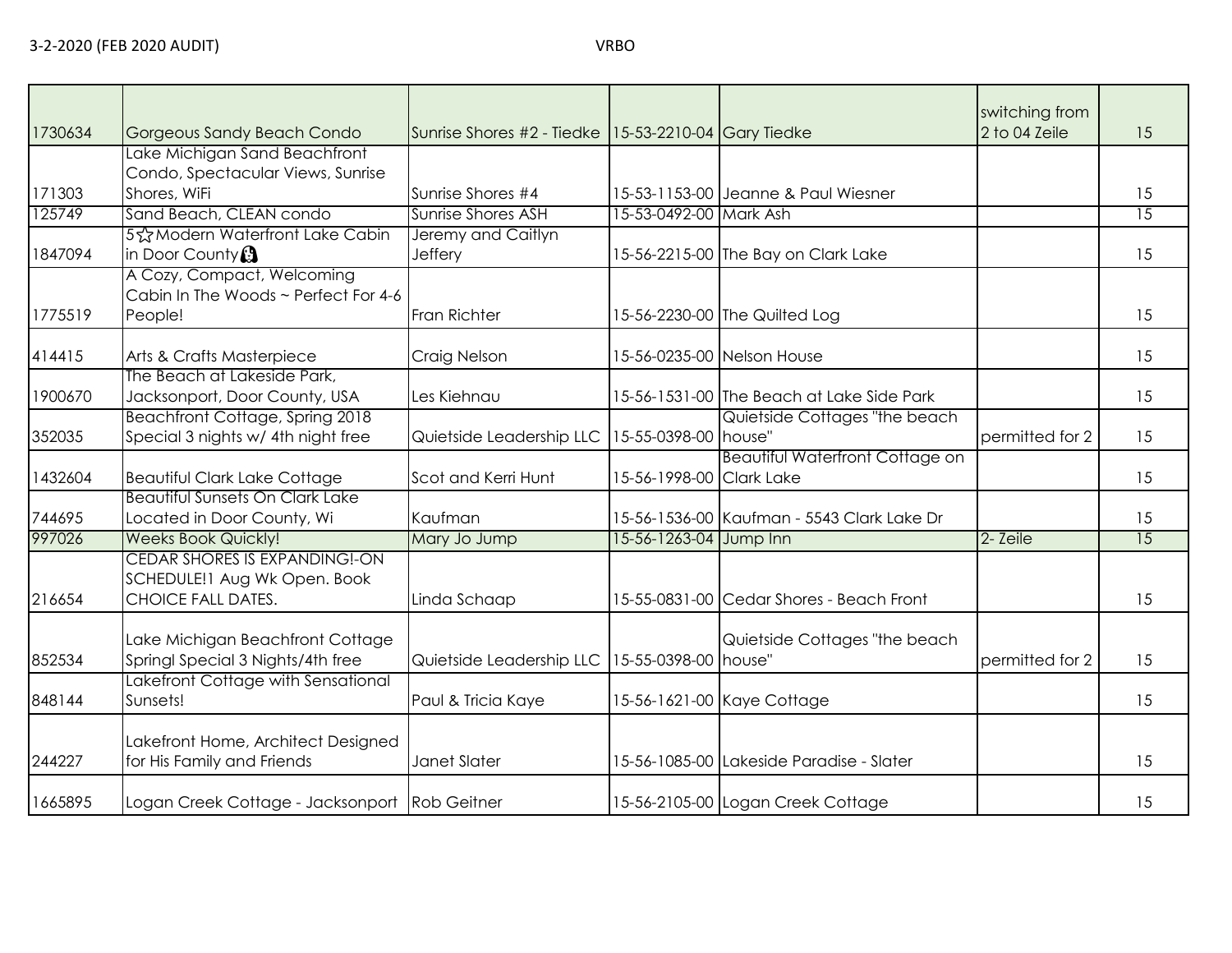|  |  | ۰. | M.<br>۰, |
|--|--|----|----------|
|--|--|----|----------|

| 746483  | Neat Cottage getaway on the Lake<br>Michigan Rugged Shore=Relax-<br>Romantic-Restore-ah       | Sommer Property Mgmt<br><b>LLC</b>            |                   | All about the lake shore Door<br>15-56-0023-00 County Cottages     | permitted for<br>3: 1)Shadow<br>$\circ$ f<br>Seagulls 2) It's<br>All About the<br>Lakeshore<br>3) same time<br>next year | 15 |
|---------|-----------------------------------------------------------------------------------------------|-----------------------------------------------|-------------------|--------------------------------------------------------------------|--------------------------------------------------------------------------------------------------------------------------|----|
| 1055782 | Neat Cottage Getaway On The<br>Lake Michigan Rugged Shore=relax-<br>romantic-restore-ah       | Sommer Property Mgmt<br><b>LLC</b>            |                   | All about the lakeshore Door<br>15-56-0023-00 County Cottages      |                                                                                                                          | 15 |
| 1361580 | <b>NEW LISTING: Spacious Cottage</b><br>Close to Lake Michigan with Heated<br>Pool!           | Michael and Amanda<br>Warecki                 |                   | 15-56-1948-00 Cottage at Cave Point, The                           |                                                                                                                          | 15 |
| 1887006 | New Rental w/Lake & Beach Access                                                              | Dan Rehberg - Rehberg<br><b>Boathouse LLC</b> |                   | 15-56-1593-00 Cottage at Trails End                                |                                                                                                                          | 15 |
| 1697009 | New! Door County Cottage on Lake<br>Michigan                                                  | Tamara Faulkner Milgen<br>Woods LLC           |                   | 15-56-2086-04 Milgen Woods LLC - Rustic Charm zeile                |                                                                                                                          | 15 |
| 1621220 | NEW! Door County Lake Cabin on<br>Private Peninsula with an East &<br><b>West Facing Dock</b> | Jeremy and Caitlyn<br>Jeffery                 |                   | 15-56-2060-00 The Point on Clark Lake                              |                                                                                                                          | 15 |
| 333509  | Newer Log Home on Clarks Lake<br>with Dock and Boats                                          | Vans Log Home on Clark<br>Lake                |                   | 15-56-0308-06 Vans Log Home                                        | dcpm                                                                                                                     | 15 |
| 414043  | Prime Time Going Fast! May/June<br>Dates Still Available!                                     | Kris Zeile et al & Mary Jo<br>Jump            | 15-56-1263-04 Inn | Shoreline Ventures Inc & Jump                                      | permitted for 2<br>zeile                                                                                                 | 15 |
| 34399   | Quintessential Door County Cabin<br>on Lake Michigan                                          | Carolyn Brzezinski                            |                   | 15-56-0713-00 Killasonna Lodge - Brzezinski                        |                                                                                                                          | 15 |
| 1055804 | Romantic Classic Cedar Cottage-<br>door-county-rentals.com//-<br>Brochure.pdf                 | Sommer Property Mgmt<br>LLC                   |                   | All about the lakeshore Door<br>15-56-0023-00 County Cottages      |                                                                                                                          | 15 |
| 1765230 | Sand Beach for 14 on Lake<br>Michigan!                                                        | Carrington Family Trust<br>c/o Fergus         |                   | Sandy Shores Beach House -<br>15-56-2209-04 Shoreline Ventures     | zeile                                                                                                                    | 15 |
| 369476  | <b>Stella Maris Beach House</b>                                                               | Michael & Valerie Schierl                     |                   | Stella Maris Beach House/Stella<br>15-56-1170-00 Vista Beach House | permitted for 2                                                                                                          | 15 |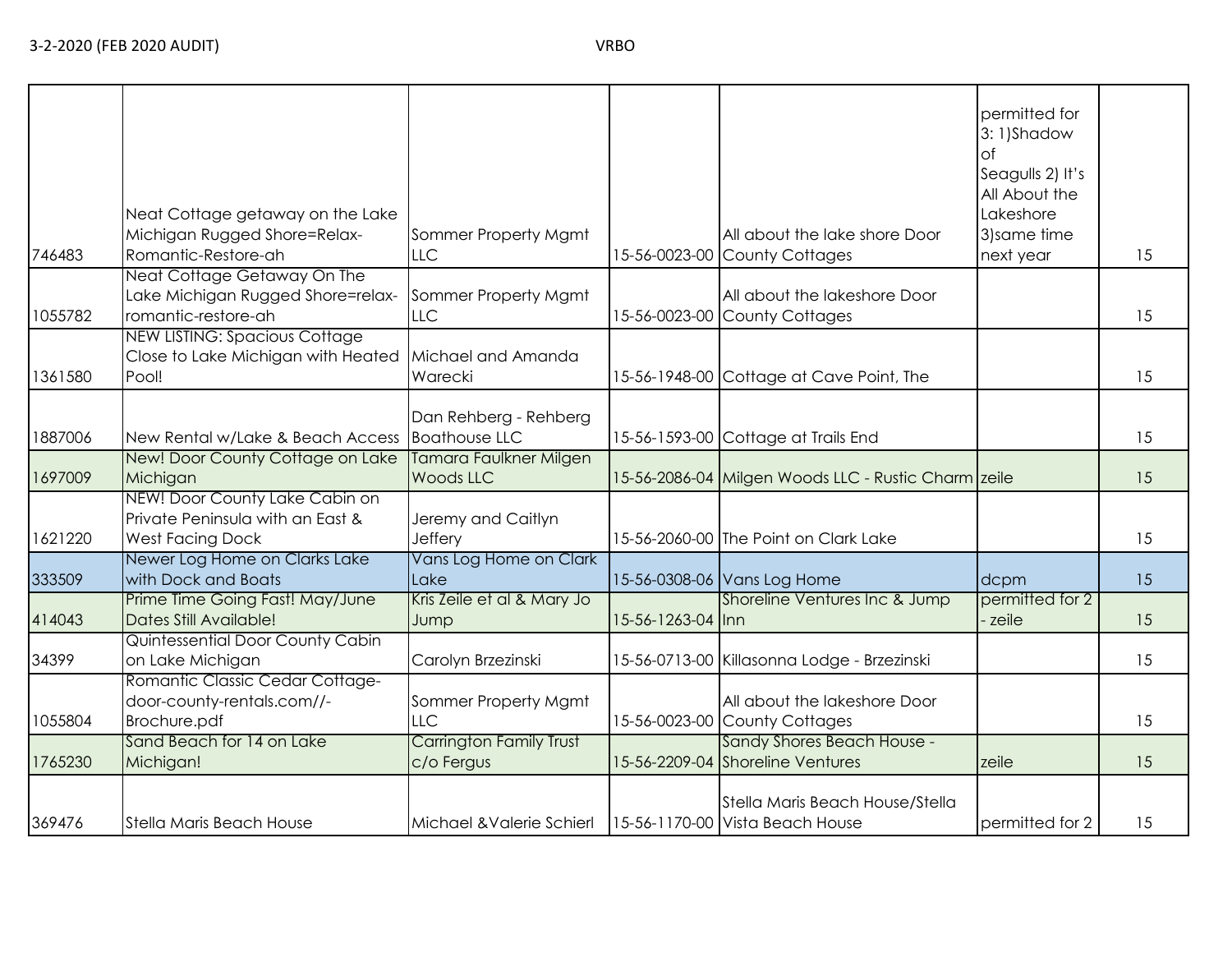|         |                                          |                                  |                          | Stella Maris Beach House/Stella        |                 |    |
|---------|------------------------------------------|----------------------------------|--------------------------|----------------------------------------|-----------------|----|
| 432667  | Stella Vista Beach House                 | Michael & Valerie Schierl        |                          | 15-56-1170-00 Vista Beach House        | permitted for 2 | 15 |
|         |                                          | Anthony & Patricia               |                          |                                        |                 |    |
| 1655426 | The Sunrise Beach House                  | Waldron                          |                          | 15-56-2135-12 The Sunrise Beach house  | sunnypoint      | 15 |
|         |                                          |                                  |                          |                                        |                 |    |
|         | <b>Beach House Cottage with Water</b>    |                                  |                          |                                        |                 |    |
| 921026  | View                                     | <b>Beach Harbor Resort</b>       | 27-51-0807-00 Jon Hanson |                                        |                 | 27 |
| 1913719 | Apartment                                | <b>Beach Harbor Resort</b>       | 27-51-0807-00 Jon Hanson |                                        |                 | 27 |
| 921123  | Cozy Studio Cottage Near Water           | <b>Beach Harbor Resort</b>       | 27-51-0807-00 Jon Hanson |                                        |                 | 27 |
|         | 1930 Door County Home on the             |                                  |                          |                                        |                 |    |
| 1493156 | Water   175' dock                        | <b>Steve Sullivan</b>            |                          | 27-55-0471-17 Merdith House            | Restassure      | 27 |
|         |                                          |                                  |                          |                                        |                 |    |
| 112606  | Country setting just outside the city!!! | <b>Terry Kinney</b>              |                          | 27-55-0737-00 Door County Country Home |                 | 27 |
| 747958  | Cozy retreat Off the beaten path.        | <b>Hideaway Cottage</b><br>Smola |                          | 27-56-1542-00 Connel Smola             |                 | 27 |
|         | Dog Friendly - Cozy Autumn Door          |                                  |                          |                                        |                 |    |
|         | County Retreat - 100ft From the          | John Yount Jr and Sarah          |                          |                                        |                 |    |
| 1773717 | Water's Edge <sup>11</sup>               | <b>B</b> Yount                   |                          | 27-56-2153-00 Robertsons Cottages      |                 | 27 |
|         | Dog Friendly - Cozy Autumn Door          |                                  |                          |                                        |                 |    |
|         | County Retreat - Overlooking             | John Yount Jr and Sarah          |                          |                                        |                 |    |
| 1780536 | Sawyer Harbor <sup>11</sup>              | <b>B</b> Yount                   |                          | 27-56-2153-00 Robertsons Cottages      |                 | 27 |
|         | Dog Friendly - Cozy, Autumn Door         |                                  |                          |                                        |                 |    |
|         | County Retreat - Feet From the           | John Yount Jr and Sarah          |                          |                                        |                 |    |
| 1766707 | Water's Edge <sup>11</sup>               | <b>B</b> Yount                   |                          | 27-56-2153-00 Robertsons Cottages      |                 | 27 |
|         | Dog Friendly - Cozy, Door County, WI     |                                  |                          |                                        |                 |    |
|         | Retreat - Directly at the Water's        | John Yount Jr and Sarah          |                          |                                        |                 |    |
| 1878869 | Edge <b>fff</b>                          | <b>B</b> Yount                   |                          | 27-56-2153-00 Robertsons Cottages      |                 | 27 |
|         | Dog Friendly - Cozy, Door County, WI     |                                  |                          |                                        |                 |    |
|         | Retreat - Directly at the Water's        | John Yount Jr and Sarah          |                          |                                        |                 |    |
| 1879325 | Edge <b>fff</b>                          | <b>B</b> Yount                   |                          | 27-56-2153-00 Robertsons Cottages      |                 | 27 |
|         | Dog Friendly - Cozy, Door County, WI     |                                  |                          |                                        |                 |    |
|         | Retreat ~ 200ft From the Water's         | John Yount Jr and Sarah          |                          |                                        |                 |    |
| 1879414 | Edge <b>fff</b>                          | <b>B</b> Yount                   |                          | 27-56-2153-00 Robertsons Cottages      |                 | 27 |
|         | Dog Friendly - Cozy, Door County, WI     |                                  |                          |                                        |                 |    |
|         | Retreat ~ 250ft From the Water's         | John Yount Jr and Sarah          |                          |                                        |                 |    |
| 1879482 | Edge <b>fff</b>                          | <b>B</b> Yount                   |                          | 27-56-2153-00 Robertsons Cottages      |                 | 27 |
|         |                                          |                                  |                          |                                        |                 |    |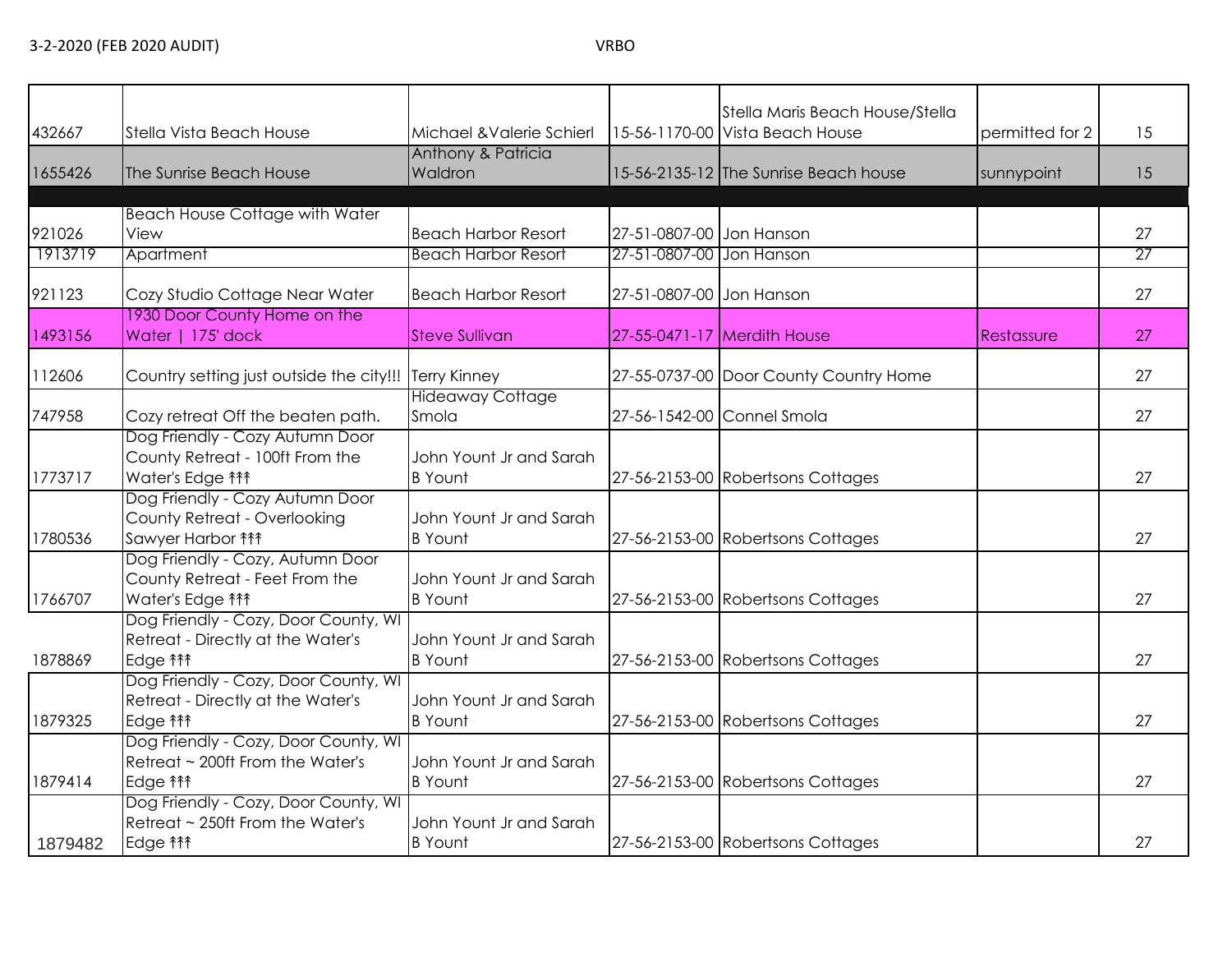| 409619   | Eagle View a Year-Round Country<br>Home Sleeps 8                                       | Lisa B Goldney                                                | 27-56-1228-00 Eagleview    |                                              |            | 27              |
|----------|----------------------------------------------------------------------------------------|---------------------------------------------------------------|----------------------------|----------------------------------------------|------------|-----------------|
| 1405853  | Family friendly updated home in<br>Idlewild Peninsula, Door County, WI                 | <b>Richard and Judith</b><br>Laessig                          |                            | 27-56-1995-00 Uncle Bob's Guest House        |            | 27              |
| 1062307  | Located at the end of the road,<br>waterfront home with quiet feel of<br>northwoods!   | Cabot's Point                                                 |                            | 27-56-1729-06 Cabot's Point Properties LLC   | dcpm       | 27              |
| 1688165  | Log Cabin House on the Water<br>(Waterfront)                                           | <b>Rachel Messner</b>                                         |                            | 27-56-2184-00 Log Cabin House on the Water   |            | 27              |
| 1368363  | Nasewaupee Trail Log Home                                                              | Nasewaupee Trail Log<br>Home react 5/29/18                    | 27-56-1841-00 Terry Kinney |                                              |            | 27              |
| 1449030  | NEW LISTING • Great Getaway with<br>Lots of Comfort and Charm!                         | Steve and Joan Rockwell 27-56-2008-00 The Doorstop - Rockwell |                            |                                              |            | 27              |
| 1705210  | New Rental - Breathtaking Water<br>View                                                | <b>Robert Kersher</b>                                         |                            | 27-56-2170-12 Sunrise Shore - Kersher        | sunnypoint | 27              |
| 1450867  | only minutes from Potawatomi State                                                     | Potawatomi Park-                                              |                            | 27-56-2011-00 Andrew and Erin Isaacson       |            | $\overline{27}$ |
| 267726   | One of a Kind Door County<br><b>Boathouse Waiting for Your Visit</b>                   | Deb Robinson                                                  | 27-56-1050-00 House        | One of a kind Door County Boat               |            | 27              |
| 902029ha | <b>Outback Cottages in Door County -</b><br>near beach, modern, private,<br>peaceful   | Outback Cottages                                              |                            | 27-56-1143-00 Galen & Pam Carpenter          |            | 27              |
| 312662   | Sand Bay Lodge And Cottages<br>Waterfront Sleeps 23                                    | Sand Bay Lodge                                                | 27-55-0667-00 Dan Farah    |                                              |            | 27              |
| 735264   | Spectacular Water View                                                                 | Karen Hyttel                                                  |                            | 27-56-1540-00 Bay House - Hyttel             |            | 27              |
| 1629251  | Trillium Cottage - Family Friendly<br>Retreat on Sand Bay Point in Door<br>County      | Trillim Cottage - 4088<br><b>Snake Island Road</b>            |                            | 27-56-2118-00 Andrew Swartz and Kristin Long |            | 27              |
| 642597   | Waterfront 2 b.r. Bay View<br>Cottage/sunsets/wineries/lighthouses<br>/beaches/fishing | Sand Bay Lodge                                                | 27-55-0667-00 Dan Farah    |                                              |            | 27              |
| 642598   | Waterfront 4 b.r./3<br>ba/beaches/fishing/sunsets/wineries<br>/lighthouses/state parks | Sand Bay Lodge                                                | 27-55-0667-00 Dan Farah    |                                              |            | 27              |
| 802382   | Waterfront Cottage: 2 bedroom, 1.5<br>bathrooms                                        | McComb's= 4143 Snake<br><b>Island Road</b>                    |                            | 27-56-1598-00 John McCombs                   |            | 27              |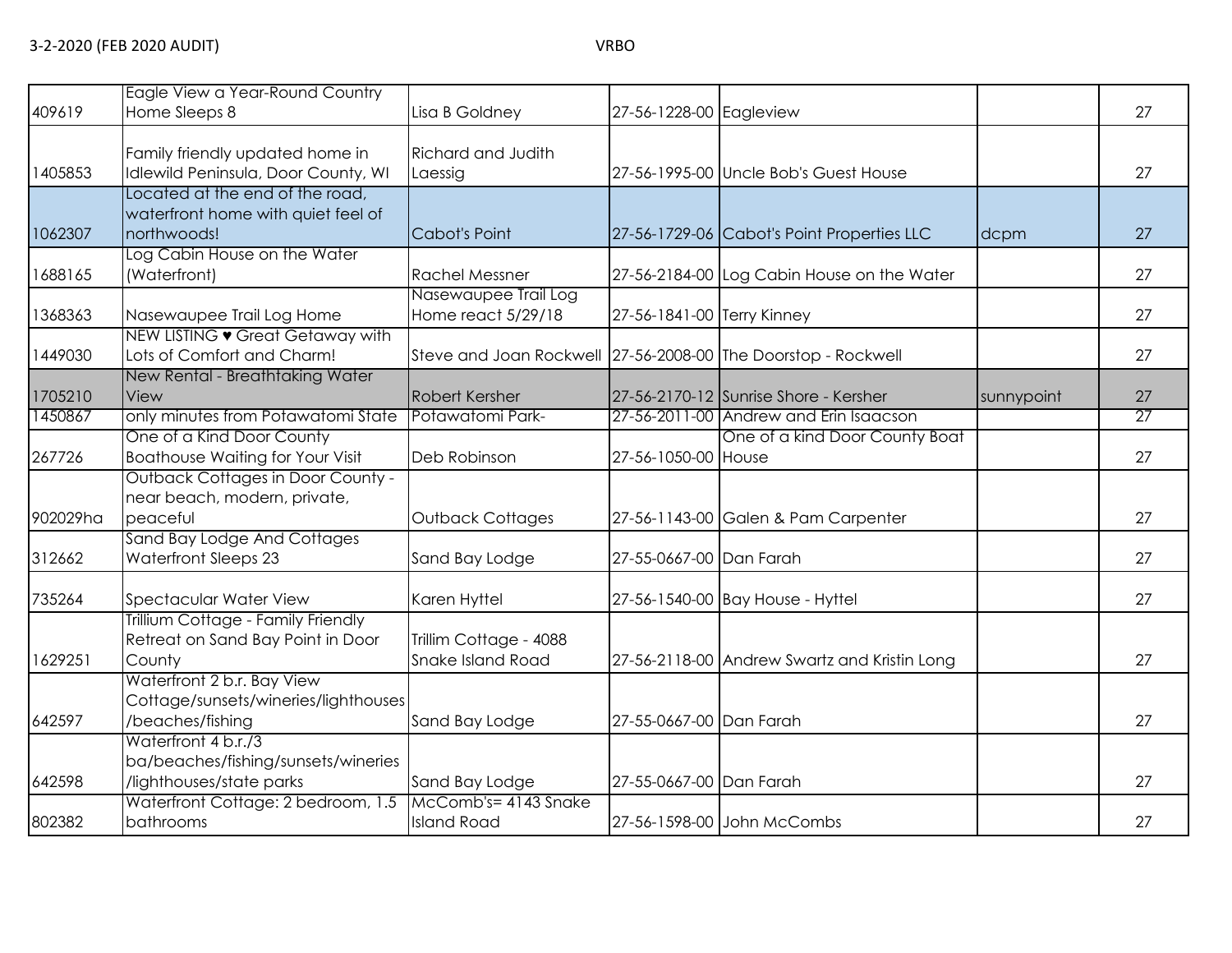| 135683    | Waterfront Swedish-style Log Cabin<br>on Sand Bay, Door County -<br>Moonlight Magic         | Tammy M Leemon                                         |                        | 27-56-1014-00 Moonlight Magic           |                 | 27              |
|-----------|---------------------------------------------------------------------------------------------|--------------------------------------------------------|------------------------|-----------------------------------------|-----------------|-----------------|
| 154010    | Waterside Retreat -- Swedish Stuga<br>(Cottage)                                             | Barbro & Glen Wilson                                   |                        | 27-56-0948-00 Wilson Sherwood Point     |                 | 27              |
|           |                                                                                             |                                                        |                        |                                         |                 |                 |
| 1883604   | Winter / Summer House w/fireplace -<br><b>Experience Original Door County</b>               | John Nolte                                             |                        | 32-50-2223-00 Maple Grove Motel LLC     |                 | 32              |
| 1576440   | <b>Beautiful Shoreline Condominium</b>                                                      | Shoreline Resort and<br>Condos                         |                        | 32-51-0796-00 Rockton-Shoreline LLC     |                 | 32              |
| 294853    | Water View Condominium at<br>Shoreline Resort in Gills Rock                                 | Shoreline Resort and<br>Condos                         |                        | 32-51-0796-00 Rockton-Shoreline LLC     |                 | 32              |
| 1758417   | 3 bedroom waterviews, in town!!!                                                            | Hideaway #203                                          |                        | 32-53-2198-06 Karen Nystrom             | dcpm            | 32              |
| 3915169ha | Retreat                                                                                     | <b>Ellison Bay Bluff Retreat</b>                       |                        | 32-53-1533-00 Revocable Trust           |                 | $\overline{32}$ |
| 84278     | Great Waterview Home in Door<br>County. Fabulous Home Sleeps 14!!                           | Hale - 1615 Big Pine Ln                                | 32-53-0717-00 Lyn Hale |                                         |                 | 32              |
| 340966    | The Hideaway: New Construction<br>walk to Beach and Town                                    | <b>Hideaway the Herman</b>                             |                        | 32-53-0955-06 Greg Herman               | dcpm            | 32              |
| 567511    | 2500 sq ft open floor plan short walk<br>to water!                                          | <b>Arnies Sanctuary</b>                                |                        | 32-56-1352-06 James Arneson             | dcpm            | 32              |
| 1161665   | 4 Bedrm, 3 Bath! Between Sister Bay<br>& Ellison Bay. New on VRBO, Spring,<br>2018.         | Woodfield House                                        |                        | 32-56-1710-00 Susanne Beaumont          |                 | 32              |
| 1691117   | 4 bedroom countryside home yet<br>close to town!                                            | Greg & Suzanne Sunstrom 32-56-2144-06 Counry Lane Home |                        |                                         | dcpm            | 32              |
| 1739000   | 4 bedroom waterfront home on 100<br>feet of shorefront!                                     | <b>Krause Cottage</b>                                  |                        | 32-56-1466-06 Douglas & Elln Krause     | dcpm            | 32              |
| 177327ha  | Beach @ Sky Ledge - Spectacular<br><b>Water Views</b>                                       | Beach at Sky Ledge                                     |                        | 32-56-0403-00 Daniel & Cynthia Schaulis |                 | 32              |
| 1140156   | <b>Beautiful 3 Bedroom Door County,</b><br>Heavily Wooded, Pet Friendly, NOW<br>OFFERS WIFI | Door Stop                                              |                        | 32-56-1612-00 Terrence Rogers           | permitted for 2 | 32              |
|           | 4039459ha Beautiful Bayfront Sunset Views                                                   | On the Rocks - Gills Rock-<br>Steeno                   |                        | 32-56-1464-00 David and Susan Steeno    |                 | 32              |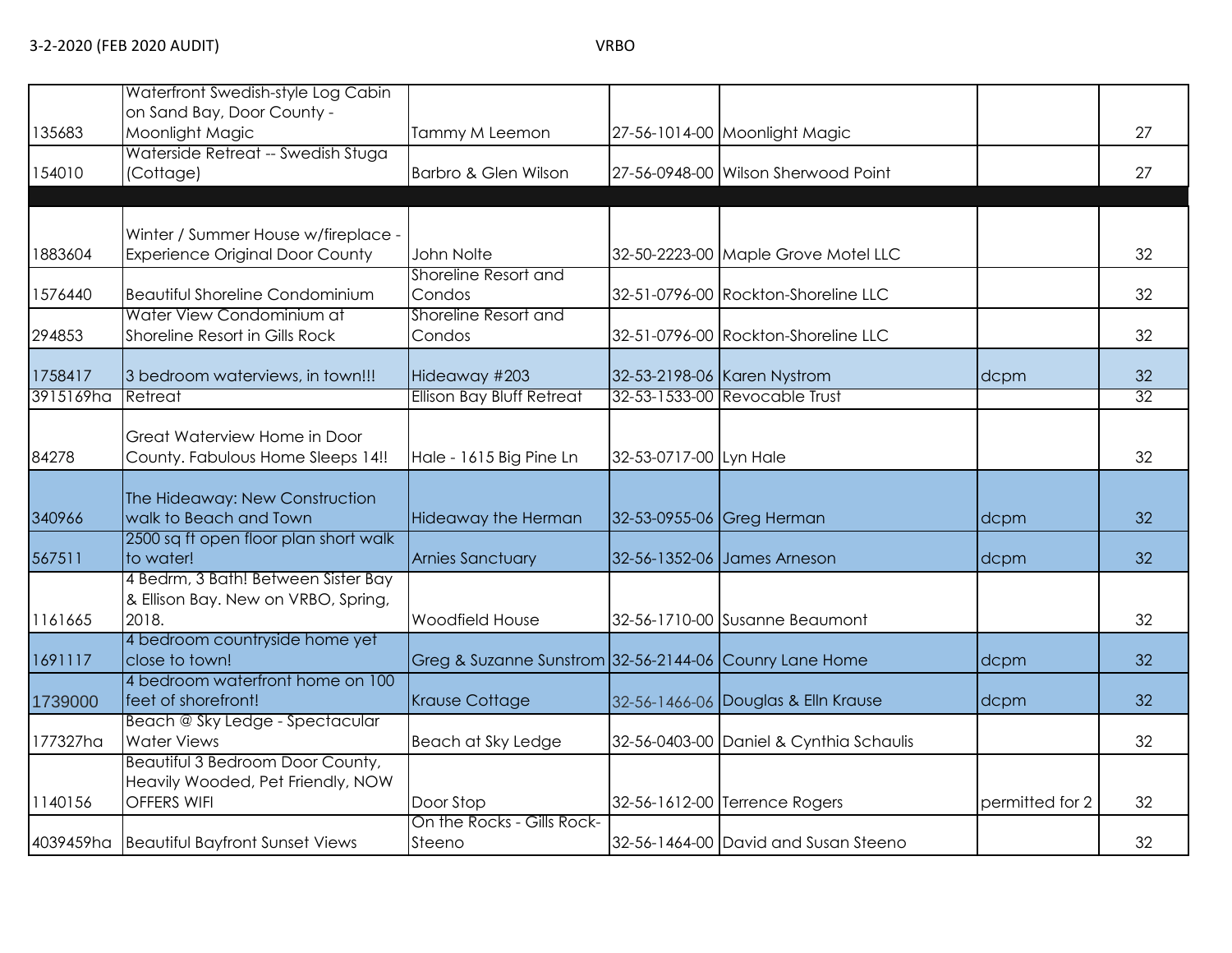| 133165    | Beautiful Cottage on the Green Bay<br>Waterfront                                      | Schwandt Cottage                                       |                             | 32-55-0177-00 Georgina Schwandt          |                 | 32 |
|-----------|---------------------------------------------------------------------------------------|--------------------------------------------------------|-----------------------------|------------------------------------------|-----------------|----|
| 880863    | Beautiful Home with specatcular<br>views of Garrett Bay and Gills Rock!               | <b>Garret Bay Bluff</b>                                | 32-56-1641-06 William Berry |                                          | dcpm            | 32 |
| 996903    | <b>Beautiful Home With Water Views in</b><br><b>Peaceful Gills Rock</b>               | <b>Hedgehog Harbor House</b><br>& Cottage              |                             | 32-56-1506-00 David & Patricia Bernhard  |                 | 32 |
| 659326    | Beautiful log home on 5 acres just<br>steps away from Lake Michigan                   | Hoffmans Up North                                      | 32-56-1463-06 Hoffman       | Hoffman's Up North LLC - Matthel         | dcpm            | 32 |
| 116351    | Beautiful Log Home on 5 quiet acres                                                   | The Refuge/Appleport<br>Enterprises                    |                             | 32-55-0623-00 Marc & Lori Maillefer      |                 | 32 |
| 340765    | Cappy Cottage, Over 300 Ft. of<br>Private Shoreline on North Bay                      | Cappy Cottage                                          |                             | 32-56-1132-06 Hakes Family Trust         | dcpm            | 32 |
| 601468    | Cedar Dell Chalet is the<br>quintessential Door county cabin                          | <b>Cedar Dell Chalet</b>                               |                             | 32-56-1203-06 Vicky Kalscheur            | dcpm            | 32 |
| 1217459   | Charming cedar log cabin nestled<br>in the woods, footsteps from<br>Rowley's Bay      | Wagon Trail Dombrowski -<br>Unit 1                     |                             | 32-56-1831-00 Edward and Jill Dombrowski |                 | 32 |
| 482895    | Charming Cottage On The Shore Of<br>Lake Michigan!                                    | <b>Appleport Sunrise</b>                               |                             | 32-56-1913-06 Kathleen & Edward Callahan | dcpm            | 32 |
| 343690    | <b>Charming Traditional Cottages</b><br>Affordable and Travel Green                   | Terra Cottages                                         |                             | 32-55-0124-00 Deborah Taubert Gehan      | permitted for 5 | 32 |
| 706539    | Charming, Warm, and Naturally Well- Wagon Trail #26 Lengh-<br>Lit with Wooded Privacy | Little House in the Woods                              |                             | 32-56-1589-00 Carolyn Lengh              |                 | 32 |
| 571419    | Classic 1927 Shore Log Home. Sleeps<br>8. Enjoy water views from 7 of 9<br>rooms!     | Northern Lights Properties<br>Summer Joy &<br>Windsong | 32-56-1325-00 Alan Frisoni  |                                          | permitted for 2 | 32 |
| 1603939   | Classic Waterfront Estate,<br>Spectacular Sunset Views, Sleeps 20                     | <b>Shadow Lawn</b>                                     |                             | 32-56-0190-06 John Peterson              | dcpm            | 32 |
| 7064918ha | Country Haven on Mink River Road                                                      | Country Haven                                          |                             | 32-55-0329-00 Myron & Andrea Beard       | permitted for 2 | 32 |
| 9173517ha | Cro's Nest Waterfront Home on the<br>Edge of Baylake Bluff. Amazing<br>water views!   | Cro's Nest                                             |                             | 32-56-2270-00 Donald "Lee" Buckingham    |                 | 32 |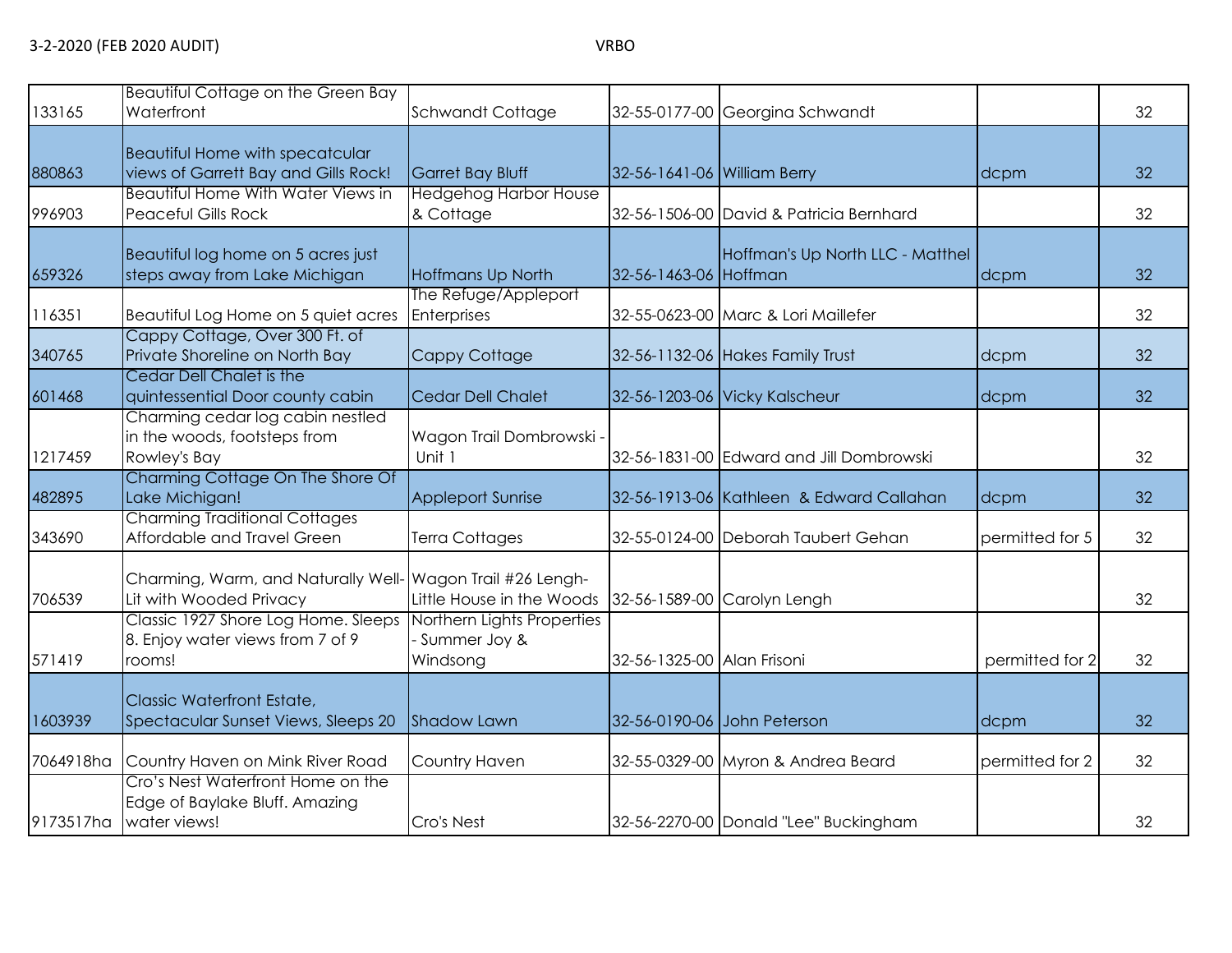| 571451    | Ellison Bay bluff retreat with water<br>views                                                     | The Refuge/Appleport<br><b>Enterprises</b>       |                          | 32-55-0623-00 Marc & Lori Maillefer           |                 | 32 |
|-----------|---------------------------------------------------------------------------------------------------|--------------------------------------------------|--------------------------|-----------------------------------------------|-----------------|----|
| 4555418ha | Ellison Bay tranquility close to Europe<br>Lake and Newport State Park!                           | Country Comfot                                   |                          | 32-56-1753-00 Daniel & Valerie Austgen        |                 | 32 |
| 724130    | Enjoy Your Own Private View Of<br>Sister Bay Sunsets on the Waterfront                            | The Nest                                         |                          | 32-56-1514-06 Paul O'Keeffe & Tiffany Hubbard | dcpm            | 32 |
| 1022944   | Family Retreat Lake Front Wifi Bikes<br><b>Grill Lakeshore Fire Pits</b>                          | <b>Sunset Shore Cottages</b>                     |                          | 32-56-1720-00 David & Deborah Cresto          | permitted for 2 | 32 |
| 1036054   | Family Retreat Lake View Wifi Cable<br>Tv Grill Lakeshore Fire Pits Dog<br>Friendly               | <b>Sunset Shore Cottages</b>                     |                          | 32-56-1720-00 David & Deborah Cresto          | permitted for 2 | 32 |
| 998960    | Great water view in peaceful<br>Northern Door                                                     | <b>Hedgehog Harbor House</b><br>& Cottage        |                          | 32-56-1506-00 David & Patricia Bernhard       | permitted for 2 | 32 |
| 254081    | Historic Log Cabin (winter rate)                                                                  | Docs Hideaway                                    |                          | 32-55-0770-00 Terry & Kermit Bott             |                 | 32 |
| 396817ha  | Little House on the Bay---Door<br>County Retro Style/ Comfortable--                               | Little House on the Bay                          | 32-56-1142-00 & Schaulis | Schaulis & Schaulis & Werdeard                |                 | 32 |
| 821538    | Located in Ellison Bay, less than $\frac{1}{4}$<br>mile from a public boat launch on<br>beautiful | <b>Beechers Cabin</b>                            |                          | 32-56-1571-06 Susan Szabo & Mark Beecher      | dcpm            | 32 |
| 1459031   | Lovely Moonbird Cottage                                                                           | Moonbird                                         |                          | 32-56-2015-00 Desire Bromstad                 |                 | 32 |
| 1185191   | Murphy's "KipDee" Cottage                                                                         | Murphy's Kipdee Cottage 32-56-1827-00 Jon Murphy |                          |                                               |                 | 32 |
| 581649    | Nestled amongst the trees with<br>commanding views of Green Bay!                                  | A Pearl                                          |                          | 32-56-1409-06 Jeffrey & Allison Ockwood       | dcpm            | 32 |
| 9166427ha | Never Want To Leave Lake Home!                                                                    | Never Want To leav<br>cabin                      |                          | 32-56-1996-00 Camille Unger                   |                 | 32 |
| 7921159   | NEW! Cottage in Roweleys Bay w/<br>Deck & Grill!                                                  | <b>Rowleys Bay Cabins</b>                        | 32-55-0014-00 Mary Cole  |                                               | evolve          | 32 |
| 1409799   | NEW! DOOR 42- minutes away from<br>the hustle and bustle of Sister Bay!                           | Door 42                                          |                          | 32-56-1976-00 Shawn and Kim Marshall          |                 | 32 |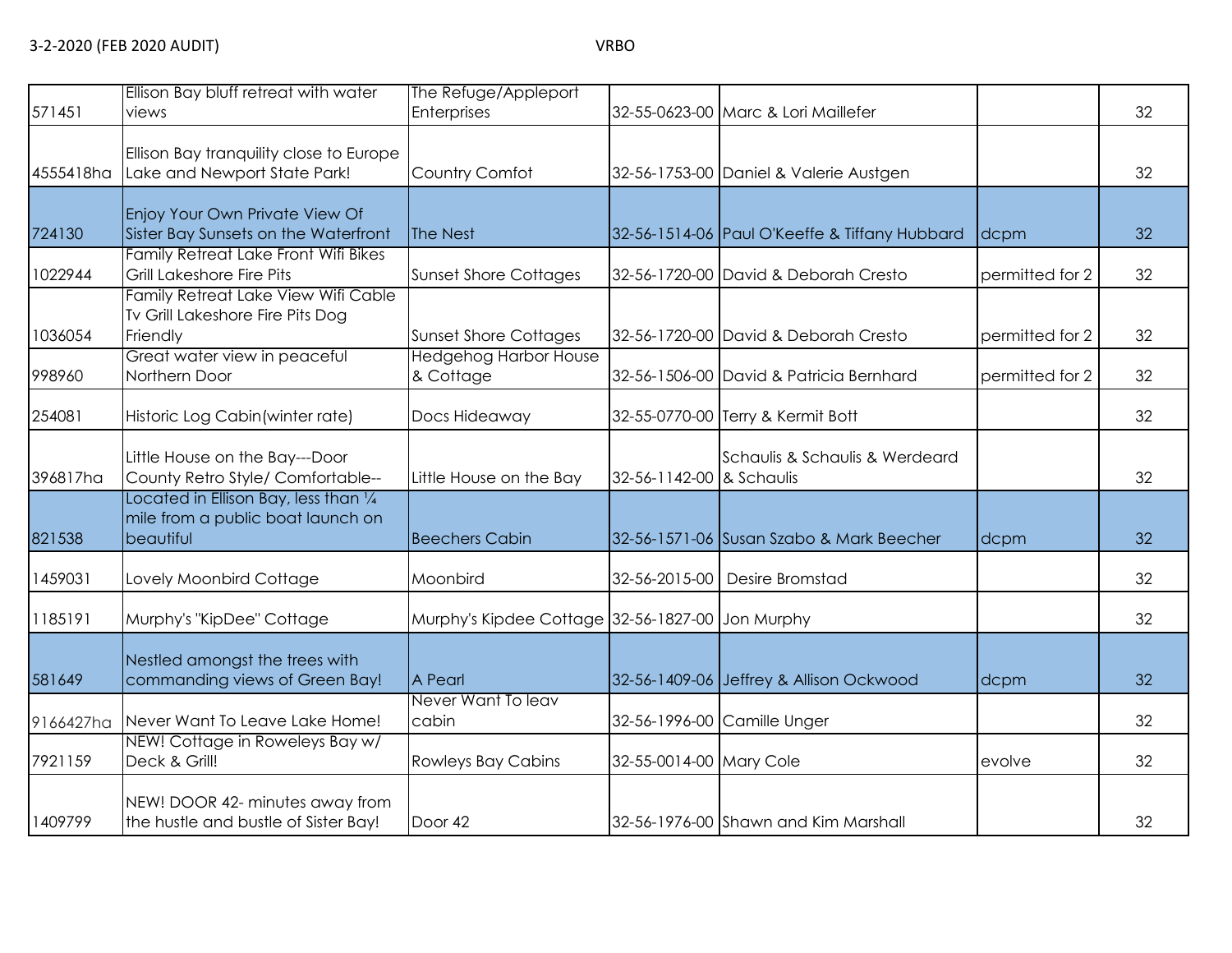| 7921221   | NEW! Rowleys Bay Cottage w/Grill &<br>Fire Pit!                                        | <b>Rowleys Bay Cabins</b>                              | 32-55-0014-00 Mary Cole     |                                                                 | evolve          | 32              |
|-----------|----------------------------------------------------------------------------------------|--------------------------------------------------------|-----------------------------|-----------------------------------------------------------------|-----------------|-----------------|
|           | NEW! Updated Home w/Deck, 2 Mi                                                         | <b>Beach Road Cottage -</b>                            |                             |                                                                 |                 |                 |
| 9127709ha | to Sister Bay Beach                                                                    | Schwalbach                                             |                             | 32-56-2200-00 Brian and Alissa Schwalbach                       | evolve          | 32              |
| 1854116   | Newley remolded Northern Lights<br>Farmhouse                                           | Northern Lights Farm<br>House                          |                             | 32-56-1722-21 Randall Daubner                                   | Lindsley        | 32              |
| 1032665   | On the Shore of Deaths Door                                                            | On the Shore of Deaths<br>Door                         | 32-56-1745-00 Todd Frisoni  |                                                                 |                 | 32              |
|           | Porcupine Shores Has An Elevated                                                       |                                                        |                             |                                                                 |                 |                 |
| 886997    | View And Access To The Water                                                           | Porcupine Shores                                       |                             | 32-56-1603-06 Brian Bartell & Kim Winburn                       | dcpm            | 32              |
| 1177141   | Walk to The Heart of Sister Bay!!                                                      | <b>Sister Bay Respite</b>                              |                             | 32-56-1838-00 Todd and Michelle Cox                             |                 | 32              |
| 835033    | Friendly, Walk to Water, Restaurant,                                                   | Door Stop                                              |                             | 32-56-1612-00 Terrence Rogers                                   | permitted for 2 | $\overline{32}$ |
| 1711483   | Romantic getaway for 2 With all the<br>charm & comfort for an<br>unforgettable getaway | Forget me not cottage                                  | 32-56-2177-00 Darla Yanny   |                                                                 |                 | 32              |
| 403817    | Romantic Waterfront Suite with<br>amazing water views (Cherry)                         | Dan's Fish, Inc. d/b/a                                 |                             | Hedgehog Harbor Rental 32-56-1195-00 Daniel and Sherrie Schwarz |                 | 32              |
| 1362190   | serendipity Meadow: Family-friendly,<br>7-acre oasis                                   | Serendipity Meadow                                     |                             | 32-56-1963-00 Cecilia & Dennis Lindell                          |                 | 32              |
| 59435     | <b>Sister Bay Door County Private</b><br><b>Vacation Paradise</b>                      | <b>Dovetail Acres</b>                                  | 32-55-0422-00 Terry Wurster |                                                                 |                 | 32              |
| 1601979   | Spacious Family-Friendly Cottage in<br>peaceful woods                                  |                                                        |                             |                                                                 |                 | 32              |
| 1153343   | <b>Spacious Lakefront Home Minutes</b><br>From Sister Bay                              |                                                        |                             | Wagon Trail #20 - DiSalvo 32-56-1786-00 Michah & August DiSalvo |                 | 32              |
| 482130    | Summer Joy Cottage in Sister Bay,<br>WIYou Can't Get Any Closer to the<br>Water        | Northern Lights Properties<br>Summer Joy &<br>Windsong | 32-56-1325-00 Alan Frisoni  |                                                                 | permitted for 2 | 32              |
| 738760    | Sunny Cottage in Ellison Bay                                                           | Terra Cottages                                         |                             | 32-55-0124-00 Deborah Taubert Gehan                             | permitted for 5 | 32              |
| 1639724   | The Goddess Door Family Home<br>near The Clearing                                      | <b>Goddess Door</b>                                    |                             | 32-56-2126-00 Jennifer Gaddes                                   |                 | 32              |
| 4465521   | Three Sisters Meadow Sweet Retreat-<br>a quiet, spacious relaxation haven<br>to unwind | <b>Three Sisters Farm</b>                              |                             | 32-56-1523-00 Tim and Kathleen Kay                              |                 | 32              |
| 611204    | <b>Totally Remodeled 2012 Brenner</b><br>Tower!                                        | <b>Brenner Tower</b>                                   |                             | 32-56-1227-06 Brenner Tower, LLC                                | dcpm            | 32              |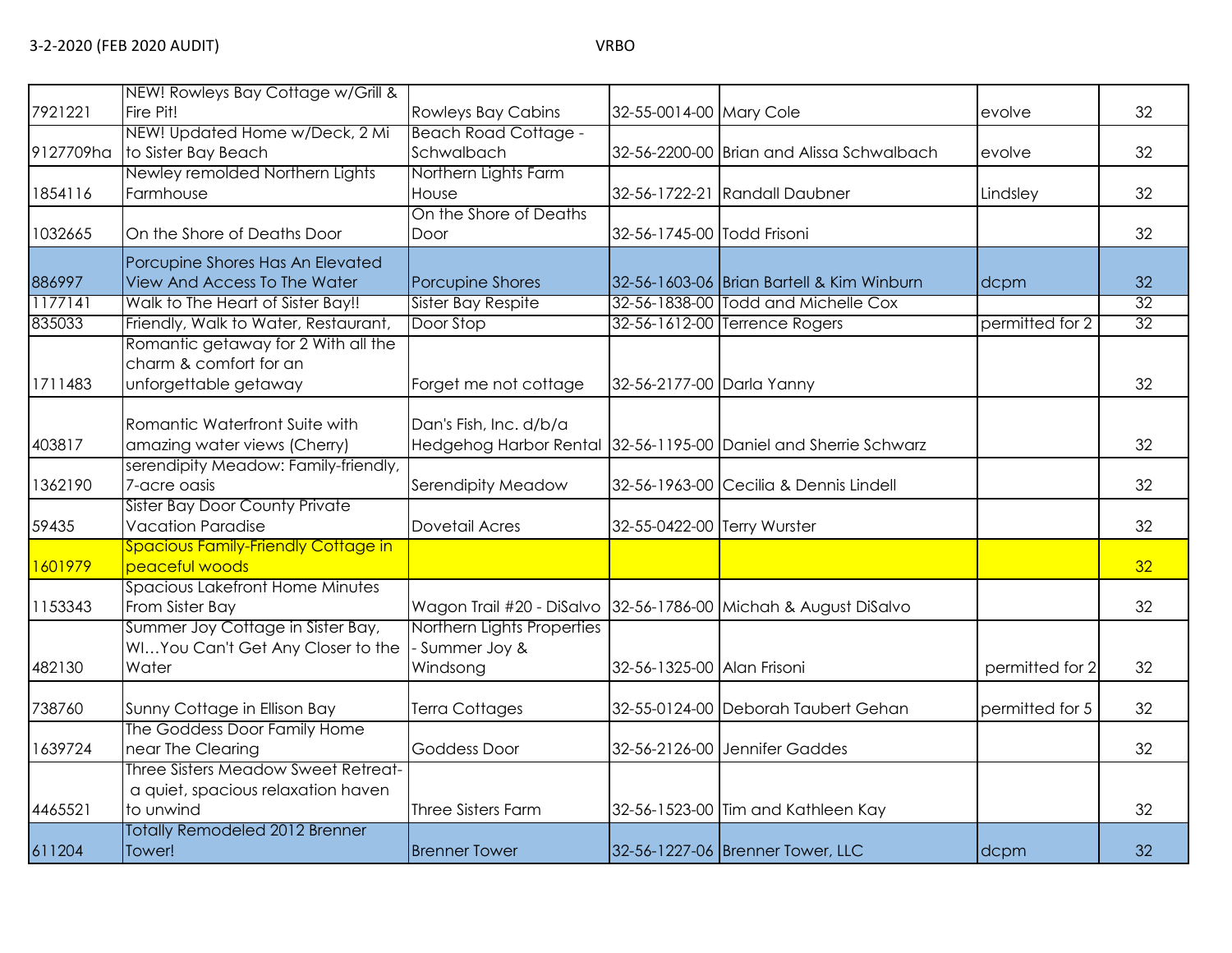|           | Two person efficiency cottage on                                                    | <b>Door County Vacation</b>                     |                           |                                                                 |                      |    |
|-----------|-------------------------------------------------------------------------------------|-------------------------------------------------|---------------------------|-----------------------------------------------------------------|----------------------|----|
| 431068    | green bay                                                                           | Cottage                                         |                           | 32-56-0932-00 John Finn & Carol Molepske                        | permitted for 2      | 32 |
|           | View the Lake from Every Room -                                                     | <b>Hedgehog Harbor</b>                          |                           |                                                                 |                      |    |
| 336228    | Hedgehog Harbor--                                                                   | Retreat                                         |                           | 32-56-0404-00 Daniel & Cynthia Schaulis                         |                      | 32 |
| 839291    | Water Front Log Cabin!                                                              | <b>East Haven</b>                               |                           | 32-56-1592-06 Barbara Moline                                    | dcpm                 | 32 |
| 241353    | Waterfront Cottage Nestled in<br>Picturesque Setting, Gills Rock                    | Teskies Cottage                                 | 32-56-0962-00 Lyle Teskie |                                                                 |                      | 32 |
| 350098    | Waterfront Cottage with Views of<br>Deaths Door, New Kitchen                        | Bells Cottage - 12748 N<br>Port Des Mortes      |                           | 32-56-1131-06 Matt & Ryan Bell                                  | dcpm                 | 32 |
| 403462    | Waterfront Dream Cottage with a<br>Million Dollar View (Apple)                      | Dan's Fish, Inc. d/b/a                          |                           | Hedgehog Harbor Rental 32-56-1195-00 Daniel and Sherrie Schwarz |                      | 32 |
| 1351557   | Your own sandy shore on the most<br>pleasant bay in Door County!                    | <b>Vandelay Shore</b>                           |                           | 32-56-1870-06 Matthew P Shumway                                 | dcpm                 | 32 |
|           |                                                                                     |                                                 |                           |                                                                 |                      |    |
|           | 240' of Lake Michigan Sandy Beach                                                   |                                                 |                           |                                                                 |                      |    |
| 847672    | awaits! Have some fun in the sun<br>and sand!                                       | Linzmeier's on Glidden                          |                           |                                                                 |                      | 33 |
|           | 8 miles of Sand Beach and 1/2 price                                                 |                                                 |                           | 33-56-1604-00 Mark & Margaret Linzmeier                         |                      |    |
| 130307ha  | rates Monday - Thurs                                                                | Mary Spangler                                   |                           | 33-56-0400-00 Mary's Beach House                                |                      | 33 |
|           | A Waterfront Home for All-Seasons in                                                |                                                 |                           |                                                                 |                      |    |
| 137311    | Door County!                                                                        | Killkare                                        | 33-55-0483-00 Tom Nebel   |                                                                 | 369083ha             | 33 |
| 369083ha  | A Waterfront Home for All-Seasons in<br>Door County!                                | Killkare                                        | 33-55-0483-00 Tom Nebel   |                                                                 | duplicate<br>listing | 33 |
| 371719    | At-The-Lake Lake Michigan Cape<br>Cod Home with Sand Beach Access<br>to Lake Mich.  | At the Lake                                     | 33-56-0350-00 Sally Jilot |                                                                 |                      | 33 |
| 114234    | <b>Beachfront Cottage with Rustic</b><br>Charm and Beautiful Sunsets                | BayShore Sunset Cottage 33-55-0240-00 Paul Peot |                           |                                                                 |                      | 33 |
| 330470    | Best Location, ON THE BEACH.<br>borders Whitefish Dunes State Park                  | William Thornton                                |                           | 33-56-2075-00 Door County Beach Home                            |                      | 33 |
| 3554564ha | Big Sully's Bay Shore House! July is<br>Booked. August Has Limited<br>Availability. | <b>Tim Sullivan</b>                             |                           | 33-55-0829-00 Hidden Gem Cottages                               |                      | 33 |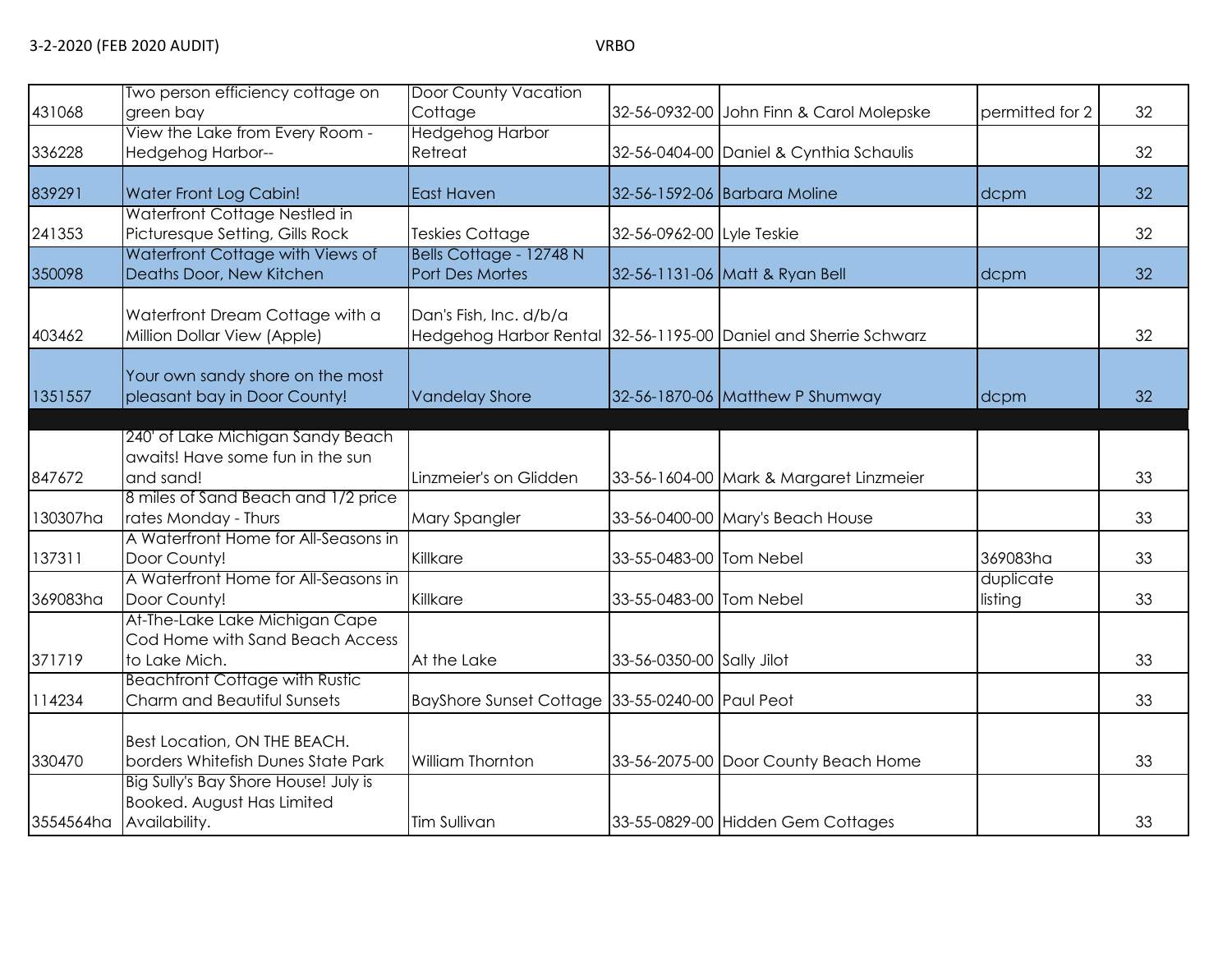813345

433696

Enjoy beautiful sunset on the bay in

Enjoy the best of Door County with

|          | Borders the Whitefish Dunes State                              |                                   |                          |                                                               |                 |    |
|----------|----------------------------------------------------------------|-----------------------------------|--------------------------|---------------------------------------------------------------|-----------------|----|
| 327497ha | Park, Private Sand Beach - Best<br>Beach in Dc!!               | William Thornton                  |                          | 33-55-0726-00 Door County Beach Retreat                       |                 | 33 |
|          | Camelot Cliffs- Making Magical                                 |                                   |                          |                                                               |                 |    |
| 1024399  | <b>Memories</b>                                                | <b>Brian Dougal</b>               |                          | 33-56-1740-00 Camelot Cliffs                                  |                 | 33 |
|          | Clean Cozy Cottage On Waterfront                               | Andrew J & Annette J              |                          | Andropolis Waterfront Cottages -                              |                 |    |
| 1154220  | Property Privacy Yet Close To Town                             | Andropolis                        |                          | 33-55-0030-00 4309 Bay Shore                                  | permitted for 4 | 33 |
|          | Clean Cozy Door County Cottage                                 | Andropolis Waterfront             |                          |                                                               |                 |    |
| 1154198  | On A Quiet Resort Property                                     | Cottages                          |                          | 33-55-0030-00 Andrew J & Annette J Andropolis permitted for 4 |                 | 33 |
|          | Clean Cozy Door County Cottage.                                |                                   |                          |                                                               |                 |    |
| 1123981  | Waterfront Property, Free row boat<br>use + WiFi.              | Andropolis Waterfront<br>Cottages |                          | 33-55-0030-00 Andrew J & Annette J Andropolis Permitted for 4 |                 | 33 |
|          | Coastal Cottage Resort. Comfy                                  |                                   |                          |                                                               |                 |    |
| 1108105  | Cozy Cottage. Sleeps upto 5, Free<br>WiFi, secluded            | Andropolis Waterfront<br>Cottages |                          | 33-55-0030-00 Andrew J & Annette J Andropolis permitted for 4 |                 | 33 |
|          | Country Charm-North Of Sturgeon                                |                                   |                          |                                                               |                 |    |
| 569474   | Bay On Hwy 42                                                  | Country Charm                     | 33-56-1436-00 Nancy Raye |                                                               |                 | 33 |
| 26252    | Cozy Cottage Newly Available for<br>Winter and All 2019 Dates! | Kevin & Laura Forrest             |                          | 33-55-0619-00 Hidden Glidden                                  |                 | 33 |
|          | Cozy Fireplace, Waterfront Grill,                              | Jon Hanson / Snug                 |                          |                                                               |                 |    |
| 579668   | Campfires & Gorgeous Sunsets                                   | Harbor                            |                          | 33-56-0906-00 Little Harbor Cottages                          |                 | 33 |
| 1370751  | Door County Bayside Waterfront<br>Home                         | Scott & Tammy Duncan              |                          | 33-56-2018-00 Duncan - 5092 Bay Shore Dr                      |                 | 33 |
|          |                                                                | Polly and Doug Kerkman            |                          |                                                               |                 |    |
| 1469978  | <b>Door County Waterfront</b>                                  | <b>Shirley Becker Trust</b>       |                          | 33-56-1492-17 Lodge on Laurie Lane                            | restassure      | 33 |
|          | 'Dream Home' Borders Whitefish                                 |                                   |                          |                                                               |                 |    |
| 235306ha | Dunes Park, Private Sand Beach - Wifi Fred Suchy               |                                   |                          | 33-56-0695-00 Door County Dream Home                          |                 | 33 |

this large lakefront family retreat Ian & Lindsey Kazian 33-56-1584-00 Camp Sunset 1996 and 1998 and 33

waterfront Lake Michigan Views Lakeside Haven 33-56-1240-06 Kathy Richmond dcpm dcpm 33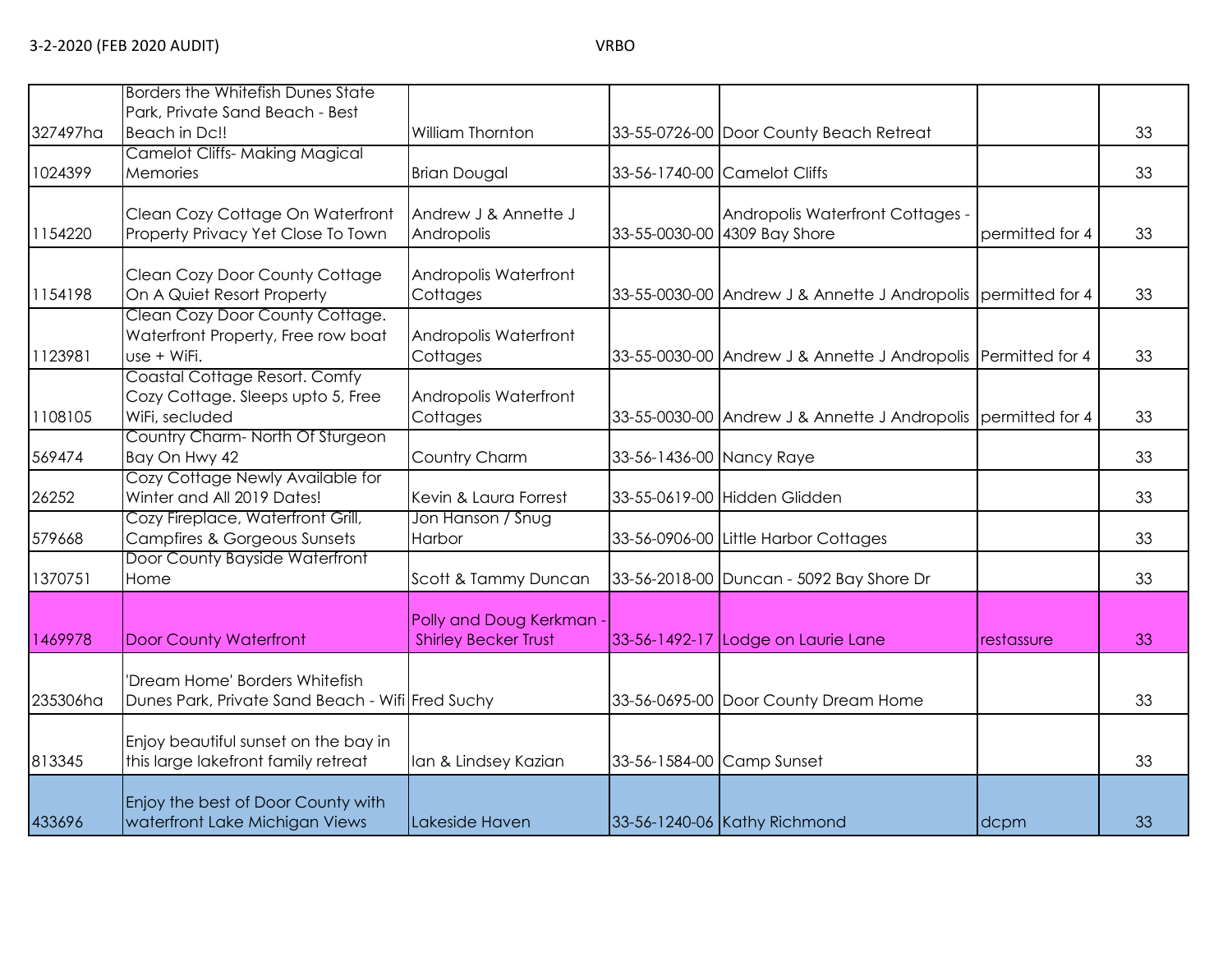|          | Family Friendly Glidden Drive Beach                         | <b>Glidden Drive Beach</b>           |                            |                                                   |                |    |
|----------|-------------------------------------------------------------|--------------------------------------|----------------------------|---------------------------------------------------|----------------|----|
| 567961   | Retreat on Lake Michigan                                    | Retreat                              |                            | 33-56-1405-00 Jill Parak & Ryan Cantzler          |                | 33 |
|          | Fantastic Family Cottage on Sand                            |                                      |                            |                                                   |                |    |
| 194419   | Beach                                                       | Nicola Kaftan                        | 33-55-0777-00 Kaftan       |                                                   |                | 33 |
|          | Featured in Door County Magazine                            |                                      |                            |                                                   |                |    |
| 113217   | Luxuy                                                       | Travis & Jolyn Boland                | 33-56-0620-00 Boland       |                                                   |                | 33 |
|          | Just a short walk or bike ride to                           |                                      |                            |                                                   |                |    |
| 705536   | downtown Sturgeon Bay.                                      | The Green House                      |                            | 33-56-1493-06 A&J Properties, LLC                 | dcpm           | 33 |
|          | Lake House - Spacious Newly<br>Renovated with Relaxing Wave |                                      |                            |                                                   |                |    |
| 1326854  | Ambiance                                                    | Garth Kolterjahn & Greg<br>Powlowski |                            |                                                   |                | 33 |
|          | Log Cabin on the Water-Best Beach                           |                                      | 33-56-1380-04 Lake House   |                                                   | zeile          |    |
| 241956ha | in Door County - Wifi                                       | Fred Suchy                           |                            | 33-56-1447-00 Log Cabin on the Water              |                | 33 |
|          | New 7/2019* Beautiful * Secluded *                          |                                      |                            |                                                   |                |    |
|          | Romantic or Kid-Friendly * Unique                           | Estes Equestrian - 4606              |                            |                                                   |                |    |
| 1695687  | Experience                                                  | <b>Bechtel Rd</b>                    | 33-56-2172-00 Tammy Estes  |                                                   |                | 33 |
|          | New As Of June '18 - Sunrise Cove -                         |                                      |                            |                                                   |                |    |
| 1352380  | <b>Sandy Beach</b>                                          | Sunrise Cove - Cecchini              |                            | 33-56-1871-04 Jill and Tony Cecchini              | zeile          | 33 |
|          |                                                             |                                      |                            |                                                   |                |    |
|          | NEW LISTING - Thenell Cottage -                             |                                      |                            |                                                   |                |    |
| 1610629  | Rustic Charm just steps from the Bay!                       | Thenells Cottage                     | 33-55-0063-07 John Thenell |                                                   | simplelife     | 33 |
|          | New Listing! Sand beach and                                 | Sand Beach Cottage -                 |                            | Greg, Mary, Nick and Jennelle                     |                |    |
| 1331712  | Amazing views on Lake Michigan                              | Anderson                             | 33-56-1942-00 Anderson     |                                                   |                | 33 |
|          |                                                             |                                      |                            |                                                   |                |    |
|          | On the Water, In the Woods, Close                           |                                      |                            |                                                   |                |    |
| 476585   | to Everything. Perfect for Two.                             | <b>Gmamas Place</b>                  |                            | 33-56-1246-00 Diane Knutson                       |                | 33 |
|          | Prancing Pony - Norwegian                                   |                                      |                            |                                                   |                |    |
|          | Timberframe Home in Whitefish                               |                                      |                            |                                                   |                |    |
| 676548   | <b>Bay/Family Friendly</b>                                  | Laura Siebert                        |                            | 33-56-0283-00 Prancing Pony                       |                | 33 |
|          |                                                             | Jon Hanson / Snug                    |                            |                                                   |                |    |
| 580389   | Snug Harbor Inn - Midship Cottage                           | Harbor                               |                            | 33-56-0906-00 Little Harbor Cottages              |                | 33 |
|          |                                                             |                                      |                            |                                                   |                |    |
| 236281ha | Property overview                                           | <b>Stehling Cottage</b>              |                            | 33-56-0970-00 Susan M Stehling                    |                | 33 |
| 1835135  | The Forrest - Newly Available!                              | The Forrest                          |                            | 33-56-2238-00 Kevin Forrest- Bernard Forest Trust |                | 33 |
|          | Waterfront+Grill+Campfire+S'Mores+                          | Jon Hanson / Snug                    |                            |                                                   |                |    |
| 580438   | Sunsets = Starboard Cottage                                 | Harbor                               |                            | 33-56-0906-00 Little Harbor Cottages              | pemitted for 3 | 33 |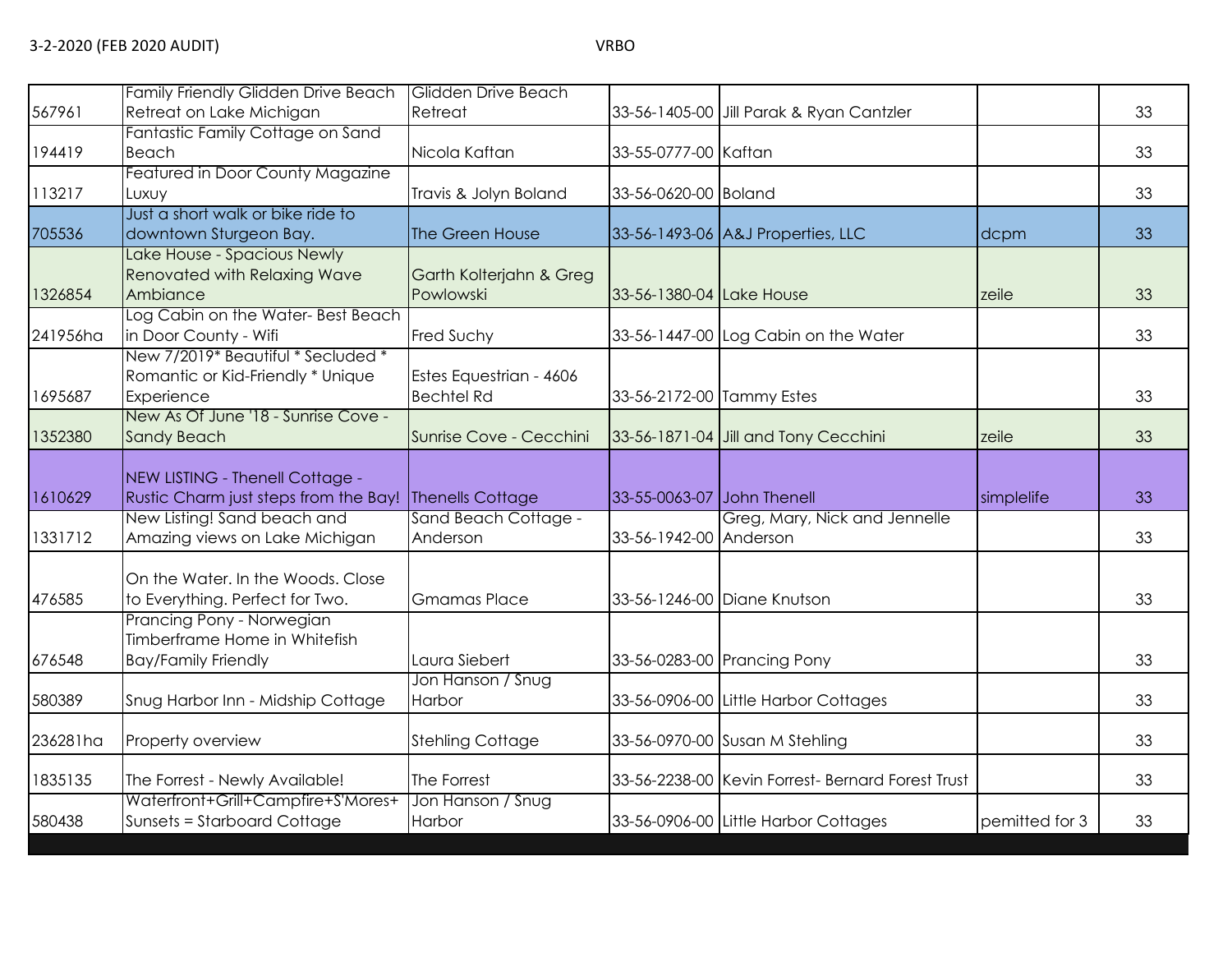|           | Scandinavian Lodge - Near              |                        |                                                                              |      |    |
|-----------|----------------------------------------|------------------------|------------------------------------------------------------------------------|------|----|
|           | Waterfront Park - Studio Suite, 1 King | Scandinavian Lodge     |                                                                              |      |    |
| 4884541ha | <b>Bed</b>                             | COA, Inc               | 34-51-0036-00 Scandinavian Lodge                                             |      | 34 |
|           | 101: Downtown Sister Bay, Door         |                        |                                                                              |      |    |
| 7931748   | County, Wisconsin                      | Mary Erickson          | 34-53-2150-00 Marina View Condominium #101                                   |      | 34 |
|           |                                        |                        |                                                                              |      |    |
|           | Amazing winter deals!!! Thanksgiving   |                        |                                                                              |      |    |
| 347875    | 4 nights for the price of 3 nights!!   | Richard & Ellen Weber  | 34-53-0392-00 Skogland Weber                                                 |      | 34 |
|           | Beautiful and Cozy Condo in Sister     |                        |                                                                              |      |    |
| 297305    | Bay!                                   | Sarah George           | 34-53-1039-00 George's Getaway                                               |      | 34 |
|           | <b>Brand new Water View Condo</b>      |                        |                                                                              |      |    |
|           | across from marina and walk to         |                        |                                                                              |      |    |
| 1647494   | everything in town!                    | Max McCormick          | 34-53-2023-06 Marina View Condo #104                                         | dcpm | 34 |
|           |                                        |                        |                                                                              |      |    |
| 1166404   | Downtown Sister Bay!                   | Susan Schlieble        | 34-53-1795-00 Harborview Condo - Schieble                                    |      | 34 |
|           |                                        |                        |                                                                              |      |    |
|           | Downtown, luxury unit! Water View,     |                        |                                                                              |      |    |
| 1434839   | Walking Distance to all of Sister Bay! |                        | Marina Development LLC 34-53-2021-18 Marina View Condominium #102 Northpoint |      | 34 |
|           | 2 bedroom condo with pool only         | Rebecca and Erik       |                                                                              |      |    |
| 1925641   | minutes from downtown Sister Bay!      | Spychalski             | 34-53-2261-06 Highland Escape                                                | dcpm | 34 |
|           | Marina View 203! Water View            |                        |                                                                              |      |    |
|           | Downtown New Construction Now          |                        |                                                                              |      |    |
|           |                                        |                        |                                                                              |      |    |
| 1477900   | <b>Renting Summer 2019!</b>            |                        | Marina Development LLC 34-53-2025-18 Marina View Condominium #203 Northpoint |      | 34 |
|           | Marina View 204! Water View            |                        |                                                                              |      |    |
|           | Downtown New Construction Now          |                        |                                                                              |      |    |
| 1468836   | Renting Summer 2019!                   |                        | Marina Development LLC 34-53-2026-18 Marina View Condominium #204 Northpoint |      | 34 |
|           | Marina View 302! Water View            |                        |                                                                              |      |    |
|           | Downtown New Construction Now          |                        |                                                                              |      |    |
| 1432397   | <b>Renting Summer 2019!</b>            |                        | Marina Development LLC 34-53-2213-18 Marina View Condominium #302 Northpoint |      | 34 |
|           | Newly built Excecutive Condo           |                        |                                                                              |      |    |
| 1647469   | located in heart of Sister Bay!        | <b>Patrick Quinn</b>   | 34-53-2072-06 Mill Road Place 1                                              | dcpm | 34 |
|           |                                        |                        |                                                                              |      |    |
|           | Newly constructed Condo in town        |                        |                                                                              |      |    |
| 1669304   | only a block from Sister Bay Beach!    | Kevin and Vicki Quinn  | 34-53-2120-06 Mill Road Place 2                                              | dcpm | 34 |
|           |                                        |                        |                                                                              |      |    |
|           | Newly constructed Condominium in       | Ken Larsen - Mill Road |                                                                              |      |    |
| 1680444   | the heart of Sister Bay!               | Place LLC              | 34-53-2112-06 Mill Road Place 3                                              | dcpm | 34 |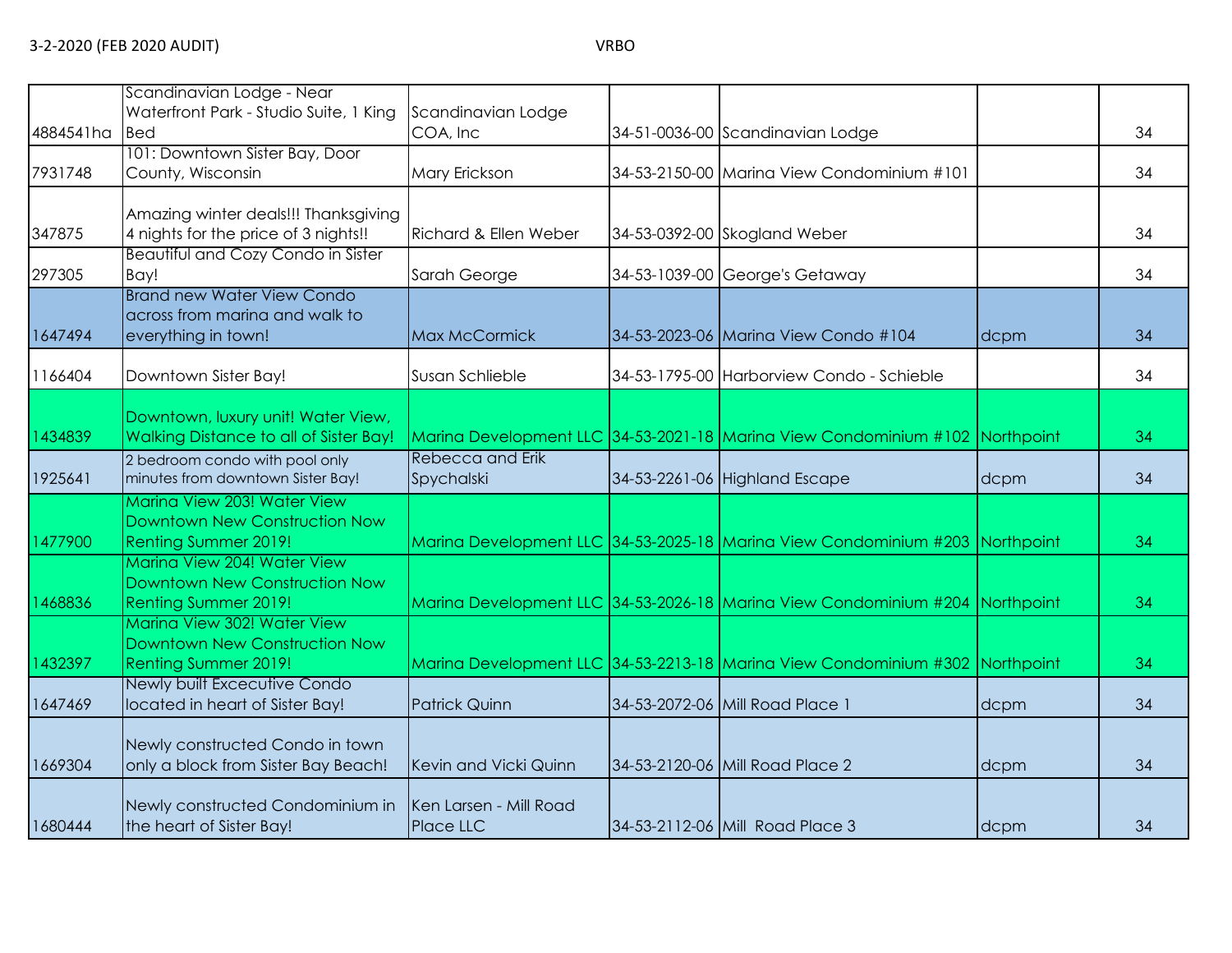| 1658821   | Newly constructed Mill Road Place is Ken Larsen - Mill Road<br>in heart of downtown Sister Bay! | Place LLC                                                   |                           | 34-53-2113-06 Mill Road Place 4            | dcpm | 34 |
|-----------|-------------------------------------------------------------------------------------------------|-------------------------------------------------------------|---------------------------|--------------------------------------------|------|----|
| 482635    | 3800 Sq Ft Home On Wood Lot,<br><b>Walking Distance To Town!</b>                                | Jack and Teresa Wall                                        |                           | 34-56-1335-06 Wall to Wall Retreat         | dcpm | 34 |
| 1913142   | 3 bedroom home walking distance<br>to beach, park, marina, restaurants<br>and shopping          | <b>Charles Raymond</b>                                      |                           | 34-56-2260-06 Pheasant Court Near the Bay  | dcpm | 34 |
| 1666689   | 4 bedroom, 5 bathroom newly<br>remodeled water view home Sister<br>Bay!                         | Donna & Kirk<br>Scattergood                                 | 32-56-2132-06 Bumpfy Hill |                                            | dcpm | 34 |
| 1747178   | 4 bedroom, remodeled kitchen,<br>new flooring throughout, and<br>updated bathrooms!!            | Kevin Schuhart                                              |                           | 34-56-1291-06 Abode on Spring              | dcpm | 34 |
| 1585184   | Amazing water views from the<br>moment you drive up                                             | Lynn and Jason Gilroy                                       |                           | 34-56-2102-00 Sunny Bluff - Gilroy         |      | 34 |
| 127227    | An inn all your own                                                                             | Deb Homan                                                   | 34-55-0743-00 Sweetbriar  |                                            |      | 34 |
| 854329    | <b>Beach Views, Waterfront Park</b><br>Access, Downtown Convenience!                            | Dawn and Walter Nawrot 34-56-1620-00 The Sister Bay Getaway |                           |                                            |      | 34 |
| 188785    | Copper Moon Cottage                                                                             | Donald & Linda Denny                                        |                           | 34-55-0761-06 Copper Moon Cottage          | dcpm | 34 |
| 299942    | Door County Church Restored to a<br><b>Beautiful Home</b>                                       | <b>Gary Polipnick</b>                                       |                           | 34-56-2050-00 Maple Manor                  |      | 34 |
| 1282834   | Door County Farm House Sister Bay                                                               | Dorin Colcer                                                |                           | 34-56-1945-00 My Door County Home - Colcer |      | 34 |
| 1179558   | Door County Sunsets in Sister Bay!                                                              | Corrine B. Vieth Survivors<br>Trust                         |                           | 34-56-1675-00 Woldts Waterfront Retreat    |      | 34 |
| 4941549ha | Downtown Sister Bay Cottage (walk<br>to everything), Sleeps 15, Open Year<br>Round.             | <b>Brandon Cotter</b>                                       |                           | 34-56-1885-00 Cotter Cottage               |      | 34 |
| 788504    | Downtown-Walking Distance to<br>Everything                                                      | Alma Vaicekauskas                                           |                           | 34-56-1597-00 Parkview Rental              |      | 34 |
| 1098719   | Enjoy the holidays in the heart of<br>Sister Bay.                                               | David and Karen Bushre                                      |                           | 34-56-1771-00 Sunset Drive - Bushre        |      | 34 |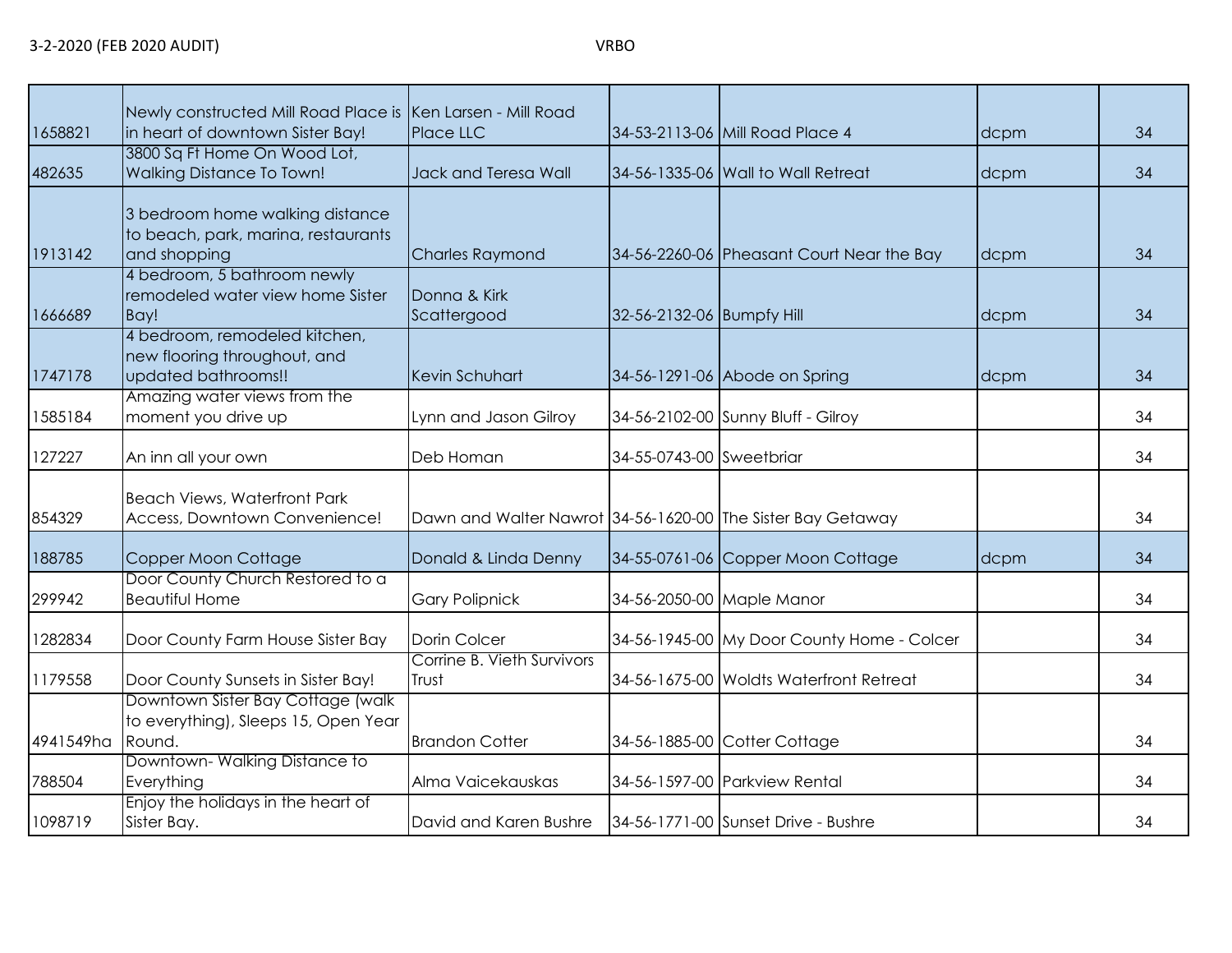81

9130657ha

286713

1359612

1335838

1631282

1208896

NEW-Sister Bay Home w/Fire Pit, Walk

Sister Bay Condo, Walk to the Beach

Port New, One Block from

Remodeled Cottage only steps

Sister Bay Modern Farmhouse on

Sister Bay Parkview Beach Cottage

to Beach+Town | Hristo Blagoev | 34-56-2180-00 | LLC

| 1359639   | Enjoy this restored, old log home<br>with recently completed renovations David R Peterson |                                                                        |                           | 34-56-1805-06 Another Thyme          | dcpm            | 34 |
|-----------|-------------------------------------------------------------------------------------------|------------------------------------------------------------------------|---------------------------|--------------------------------------|-----------------|----|
| 4444671ha | Family Friendly Retreat in the Heart<br>of Sister Bay                                     | Pam Schmitz                                                            |                           | 34-56-1695-00 Sister Bay Chalet      |                 | 34 |
| 1201340   | IN THE HEART OF SISTER BAY!!!                                                             | Dan and Chris Murphy                                                   |                           | 34-56-1289-00 Waterview Place        | permitted for 3 | 34 |
| 810432    | In Town Sister Bay, Completely<br>Renovated In 2015 With Excellent<br><b>Upgrades</b>     | Jeff & Alicia Wiswell -<br><b>Wiswell Property Group</b><br><b>LLC</b> |                           | 34-56-1888-06 High Garden Wiswell    | dcpm            | 34 |
| 1624727   | Mid-Century Home Close to the<br>Beach                                                    | Louis J Wuollett                                                       |                           | 34-56-2106-00 Mid Century on Forest  |                 | 34 |
| 7625994ha | Minutes away from downtown Sis                                                            | Enza Piech                                                             |                           | 34-56-2064-00 Piech -10873 N Spring  |                 | 34 |
|           | 1551169 Modern Dörr   Brand NEW Downtown                                                  | VandenLangenberg                                                       | 34-56-2196-00 Modern Dorr |                                      |                 | 34 |
| 1239848   | New 2018 Condo - Water View -<br><b>Walk To Everything</b>                                | Dan & Chris Murphy                                                     |                           | 34-56-1289-00 Waterview Place        | permitted for 3 | 34 |
| 1215728   | New Condo in the heart of Sister Bay<br>Waterview!!!                                      | Chris and Dan Murphy                                                   |                           | 34-56-1289-00 Water View Place       | permitted for 3 | 34 |
| 849698    | New for 2016, Luxuriously<br>Renovated, Walk to the Beach &<br>Downtown Sister Bay        | <b>Wiswell Property Group</b><br><b>LLC</b>                            |                           | 34-56-1602-06 Kings Landing          | dcpm            | 34 |
| 1635434   | New Gathering Spot in Heart of<br>Door County!                                            | Daniel & Laurel Simons                                                 |                           | 34-56-2173-00 Treetops in Sister Bay |                 | 34 |

Downtown and Public Beach Andrew Boockmeier 34-56-0075-06 Port New dcpm dcpm 34

away from Sister Bay! Jim Sailinsky 34-56-1757-06 Salinsky's Domicile - Cottage dcpm and 34-56-1757-06 Salinsky

and Village Jean Rosio 34-56-1941-00 Rosio Condo 34

Northwoods Louis J Wuollett 34-56-2080-00 Farmhouse on Northwoods 34

#1 kim Erzinger 134-56-1385-00 Parkview Beach Cottage permitted for 2 34

1158494 Sister Bay Cozy Cottage Karen Berndt 34-56-1788-00 Sister Bay Cottage - Berndt 134-56-1788-00

Spacious Sister Bay Home - FEG

 $e$ volve  $\vert$  34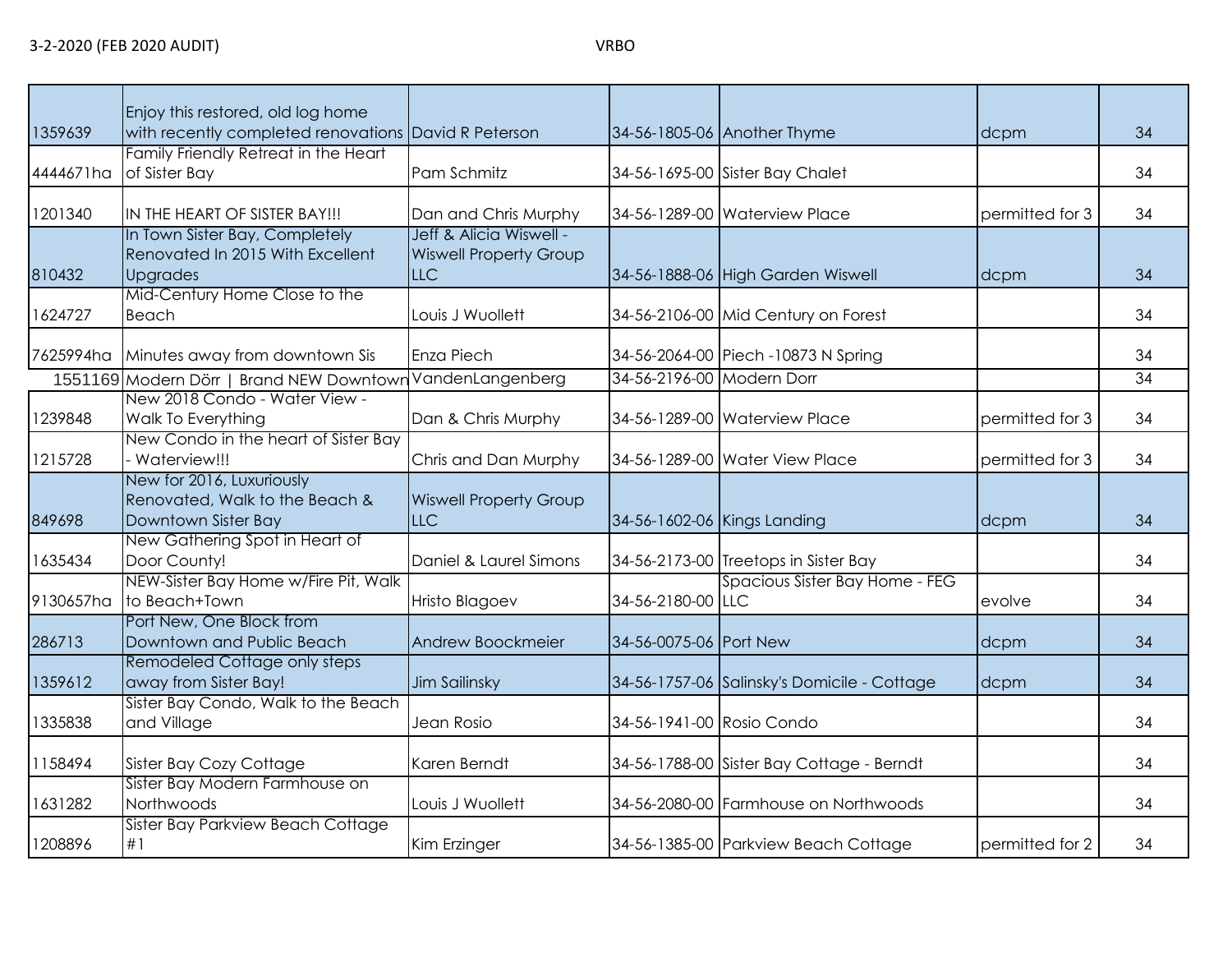| 1218114   | Sister Bay Parkview Beach Cottage<br>#2                                        | Kim Erzinger                                               |                        | 34-56-1385-00 Parkview Beach Cottage                          | permitted for 2 | 34 |
|-----------|--------------------------------------------------------------------------------|------------------------------------------------------------|------------------------|---------------------------------------------------------------|-----------------|----|
| 1891154   | Spectacular view just minutes away<br>from the Marina and beach.               |                                                            |                        |                                                               | charnetski      | 34 |
| 1360790   | Trillium Retreat is conveniently<br>located in the Village of Sister Bay       | Dennis & Maribeth Dorn                                     |                        | 34-56-0495-06 Trillium Retreat                                | dcpm            | 34 |
| 1022700   | Walk to town! Newly furnished 4<br>bedrooom home in Sister Bay                 | Julie & Nathan Slovin                                      |                        | 34-56-1702-06 Hidden Gem on Trillium                          | dcpm            | 34 |
| 7465774ha | Walk to Town, Quiet, Wooded<br>Neighborhood                                    | Pam Schmitz                                                |                        | 34-56-2051-00 Hillside Hideaway                               |                 | 34 |
| 1357055   | Walking Distance to beach, shops<br>and Sister Bay!                            | <b>Tom Ahlbeck - Daisy</b><br><b>Ahlbeck Trust</b>         |                        | 34-56-1892-06 Door in the Woods                               | dcpm            | 34 |
| 1607444   | Welcome to your home away from<br>home in the heart of Sister Bay!             | Dennis King                                                |                        | 34-56-2101-00 Sister Bay House - DJK Properties               |                 | 34 |
| 1913717   | Snug Harbor Inn - Cottage 1A                                                   | <b>Snug Harbor Real Estate</b><br><b>Holdings LLC</b>      | 35-50-0907-00          | Snug Harbor Inn                                               |                 | 35 |
| 1913723   | Snug Harbor Inn - Luxury Cottage 4                                             | <b>Snug Harbor Real Estate</b><br><b>Holdings LLC</b>      | 35-50-0907-00          | Snug Harbor Inn                                               |                 | 35 |
| 1913722   | Snug Harbor Inn - 2 Bedroom<br>Cottage                                         | <b>Snug Harbor Real Estate</b><br><b>Holdings LLC</b>      | 35-50-0907-00          | Snug Harbor Inn                                               |                 | 35 |
| 1913716   | Snug Harbor Inn - Luxury Cottage 1                                             | <b>Snug Harbor Real Estate</b><br><b>Holdings LLC</b>      | 35-50-0907-00          | Snug Harbor Inn                                               |                 | 35 |
| 4768058ha | Overlooking 3rd Ave Downtown<br>Sturgeon Bay                                   | Overlooking 3rd Ave                                        |                        | 35-53-1816-00 Joe Baw and Rob Paul                            |                 | 35 |
| 746476    | The Arbor Suite - Modern Comfort In<br>The Heart Of Downtown Sturgeon<br>Bay   | The Arbor & Postcard -<br><b>RME Holdings</b>              |                        | 35-53-1452-00 Robert Esposito RME Holdings                    | permitted for 2 | 35 |
| 1103228   | The Coach House Suite - Downtown<br>Sturgeon Bay                               | Villa, Coach and Corner<br>Suite                           | 35-53-1628-00 ADIP LLC |                                                               |                 | 35 |
| 360120    | The Magnolia Suite- Romantic<br>Victorian Elegance                             | Diane Allen & Mike Perski 35-53-1096-00 The Magnolia Suite |                        |                                                               |                 | 35 |
| 483699    | The Postcard: Modern Comfort in<br>the Heart of Downtown Sturgeon Bay Esposito | <b>RME Holdings - Robert</b>                               |                        | 35-53-1452-00 Arbor & Postcard - RME Holdings permitted for 2 |                 | 35 |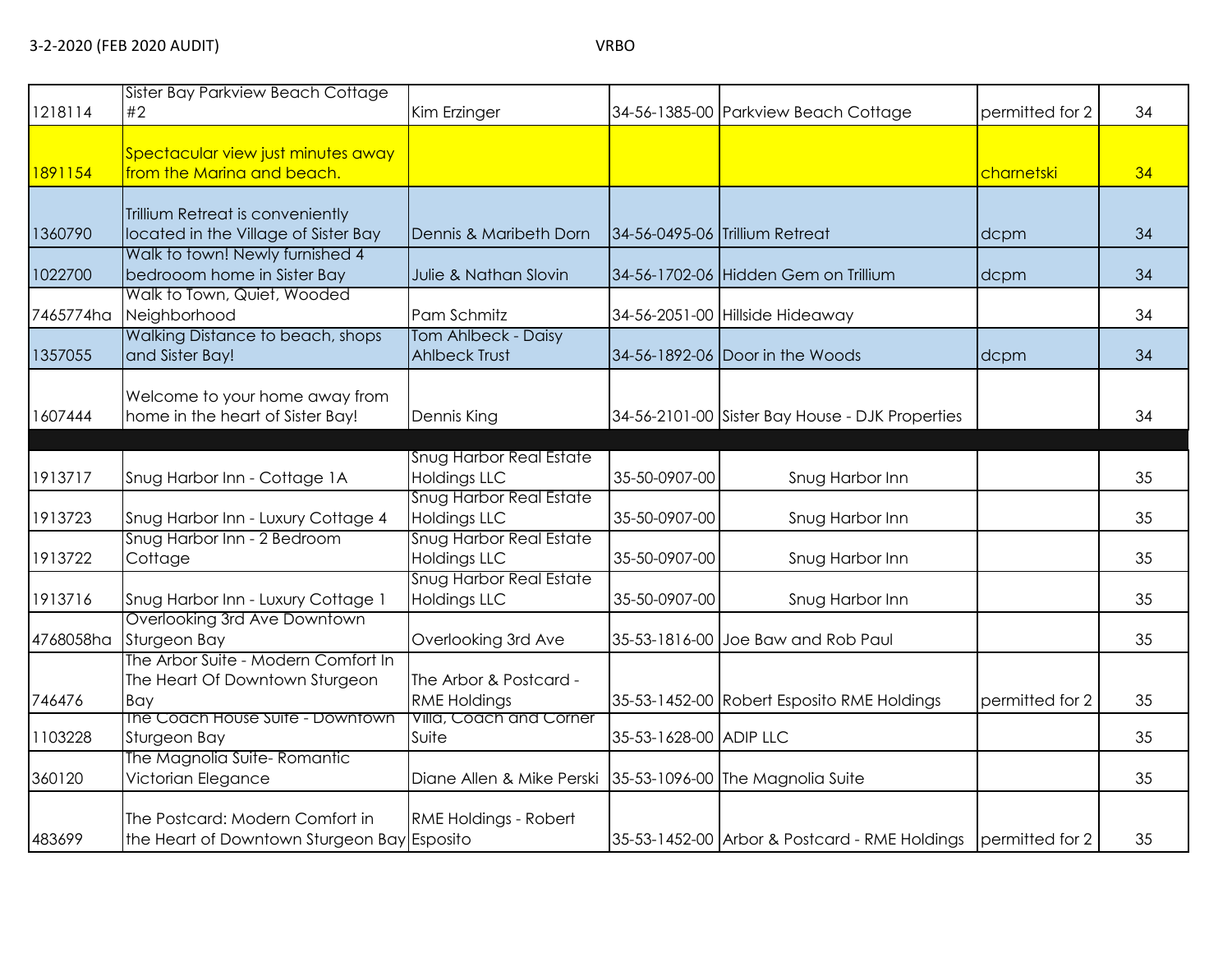| 862731    | Villa Suite - Modern Comfort and<br><b>Rustic Italian Charm</b>                      | Villa and Corner Suite                                                             | 35-53-1628-00 ADIP LLC    |                                              | permitted for 3          | 35 |
|-----------|--------------------------------------------------------------------------------------|------------------------------------------------------------------------------------|---------------------------|----------------------------------------------|--------------------------|----|
| 794064    | Historic Luxurious Suite, Modern<br>Amenitites, Downtown, One block<br>to waterfront | Tami Dal Santo                                                                     |                           | 35-54-1544-00 Diplomat B&B                   | permitted for 6<br>units | 35 |
| 814648    | Historic Luxurious Suite, Modern<br>Amenitites, Downtown, One block<br>to waterfront | Tami Dal Santo                                                                     |                           | 35-54-1544-00 Diplomat B&B                   | permitted for 6<br>units | 35 |
| 7154645ha | 'Collectic Farmhouse Suite!' in<br>Sturgeon Bay!                                     | Hilpipre-228 N 7th Ave -<br>Collectic Farmhouse Suite 35-56-1939-00 Aaron Hilpipre |                           |                                              |                          | 35 |
| 1503292   | Charming Private Home for Your<br><b>Relaxing Door County Vacation</b>               | Ballard House - Restassure 35-56-2044-17 Geri Ballard                              |                           |                                              | restassure               | 35 |
| 1391961   | Door County Home Away From<br>Home                                                   | Door County Home<br>Away from Home -<br>Weckler                                    |                           | 35-56-2001-00 Phil and Alison Weckler        |                          | 35 |
| 1017982   | Door County Waterfront Cottage                                                       | Door County Waterfront<br>Cottage - Minten                                         | 35-56-1767-00 Eric Minten |                                              |                          | 35 |
| 7713779ha | Door County Waterfront Cottage<br>with Indoor/Outdoor Pools                          | Marina<br>Cottages/Centerpointe<br>Marina                                          |                           | 35-56-0911-00 Shipyard Partners              | permitted for 3          | 35 |
| 243639ha  | Door County Waterfront Cottage<br>with Indoor/Outdoor Pools                          | Marina<br>Cottages/Centerpointe<br>Marina                                          |                           | 35-56-0911-00 Shipyard Partners              | permitted for 3          | 35 |
| 892303    | Door County's Chalet on the Shore                                                    | Chalet on the Shore                                                                |                           | 35-56-1663-00 Jennifer Jorns & Brian Frisque |                          | 35 |
| 1618234   | Eagle's Nest, Waterfront Apartment                                                   | Lily Pad Cottage &<br><b>Eagles Nest</b>                                           |                           | 35-56-1808-00 Alisa Landman                  | permitted for 2          | 35 |
| 1656214   | House Sturgeon Bay                                                                   | Barlas Holdings - 610 Jeffersor 35-56-2076-00                                      |                           | <b>Barlas Holdings</b>                       |                          | 35 |
| 1618607   | Lily Pad, a Door County Waterfront<br>Cottage in Sturgeon Bay                        | Lily Pad Cottage &<br><b>Eagles Nest</b>                                           |                           | 35-56-1808-00 Alisa Landman                  | permitted for 2          | 35 |
| 9367663   | NEW! Modern Home w/Yard, 1 Mi to<br>Dtwn Sturgeon Bay                                | Doors Seventh Ave -<br>Struzynski                                                  |                           | 35-56-2157-00 Christine Struzynski           |                          | 35 |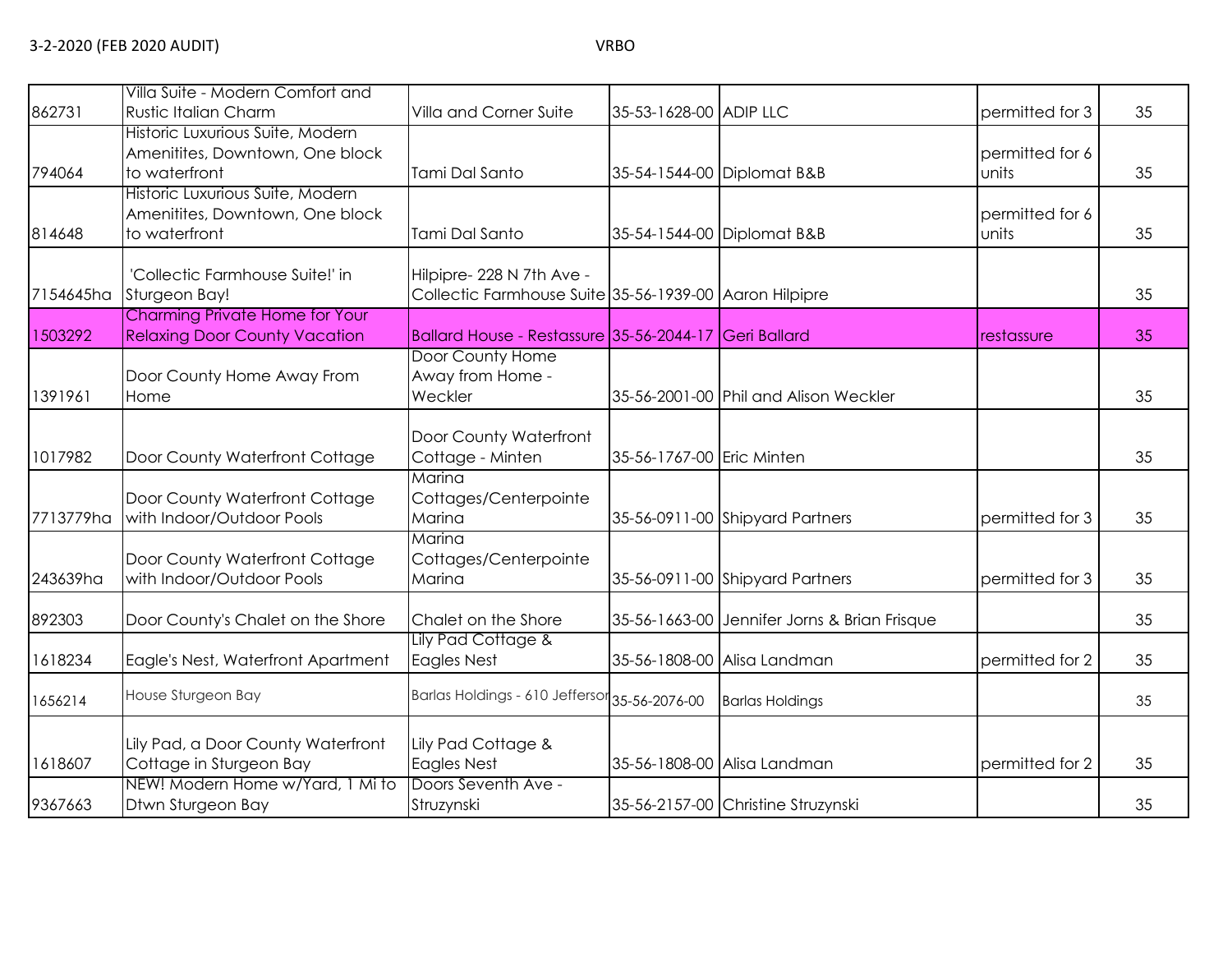|           | New Listing - Lagoon Bungalow                                     |                                                 |                           |                                      |                 |    |
|-----------|-------------------------------------------------------------------|-------------------------------------------------|---------------------------|--------------------------------------|-----------------|----|
|           | Retreat in Sturgeon Bay, with direct                              |                                                 |                           |                                      |                 |    |
| 1318797   | water access!                                                     | Lagoon Bungalow                                 |                           | 35-56-1898-00 Anne Thenell           |                 | 35 |
|           | New Listing!! Beautiful Waterfront                                |                                                 |                           |                                      |                 |    |
|           | Retreat On Sturgeon Bay with 114'                                 |                                                 |                           |                                      |                 |    |
| 1359613   | private doc                                                       | Tacoma Beach Getaway 35-56-0880-00 Anne Thenell |                           |                                      |                 | 35 |
|           | NEW! Sturgeon Bay Home Near                                       |                                                 |                           |                                      |                 |    |
| 7124043ha | Potawatomi State Park!                                            | Port View Cottage                               |                           | 35-56-1927-00 Christine Dehnert      |                 | 35 |
|           | Shabby chic updated downtown                                      | Sunset House/Door Bell -                        |                           |                                      |                 |    |
| 1870341   | living                                                            | Keleny - ODK PROPERTIES                         |                           | 35-56-2017-00 ODK Properties         |                 | 35 |
|           |                                                                   | Sturgeon Bay Hidden                             |                           |                                      |                 |    |
| 1576606   | Sturgeon Bay Hidden Gem                                           | Gem                                             | 35-56-2074-00 Paul Peot   |                                      |                 | 35 |
| 1349260   | Sturgeon Bay Waterfront Estate                                    | R & H Bayshore Estate                           |                           | 35-56-1957-00 Helen & Robin Urban    |                 | 35 |
|           | The Corner Suite: Modern Comfort in                               | <b>Robert and Teresa</b>                        |                           |                                      |                 |    |
| 862730    | the Heart of Downtown Sturgeon Bay Esposito                       |                                                 |                           | 35-56-1628-00 Villa and Corner Suite | permitted for 3 | 35 |
| 1643221   | Waterfront cottage 2bdrm                                          | Bleck-316 N Joliet                              | 35-56-1911-00 Mike Bleck  |                                      |                 | 35 |
|           | Waterfront Sturgeon Bay Home w/                                   |                                                 |                           |                                      |                 |    |
| 4976711ha | Deck & Fire Pit                                                   | Cheryl Link                                     |                           | 35-56-1875-00 On Bay Thyme           | evolve          | 35 |
|           |                                                                   |                                                 |                           |                                      |                 |    |
|           | of 2 beachfront RUSTIC dog<br>friendly cottage Sturgeon Bay, Door |                                                 |                           |                                      |                 |    |
| 379533    | County, sleeps                                                    | <b>Firefly Cottages</b>                         |                           | 36-56-0879-00 Irene Johnson          | permitted for 3 | 36 |
|           | A Scenic Lakefront cottage. Door                                  |                                                 |                           |                                      |                 |    |
|           | County spring is comsing soon                                     |                                                 |                           | Jenkins 2359-2361 S Lake             |                 |    |
| 418990    | flowers wildlife                                                  | David & Kay Jenkins                             | 36-56-1243-00 Michigan Dr |                                      | permitted for 3 | 36 |
|           | All Season Home- 200 Ft. of                                       |                                                 |                           |                                      |                 |    |
|           | Beachfront, Spectacular Views of                                  |                                                 |                           |                                      |                 |    |
| 437119    | Lily Bay                                                          | Mike Moreno                                     |                           | 36-56-1323-00 Moreno All Season Home |                 | 36 |
|           | Arrowhead Waterfront Log Cottage                                  |                                                 |                           |                                      |                 |    |
| 838167    | On Sand Beach With Fireplace.                                     | Arrowhead Cottage                               |                           | 36-56-0844-00 Tom Groenfeldt         |                 | 36 |
|           | Authentic Waterfront Log Cottage                                  |                                                 |                           |                                      |                 |    |
| 893687    | On Sand Beach                                                     | Pioneer Cottage                                 |                           | 36-56-0866-00 David Groenfeldt       |                 | 36 |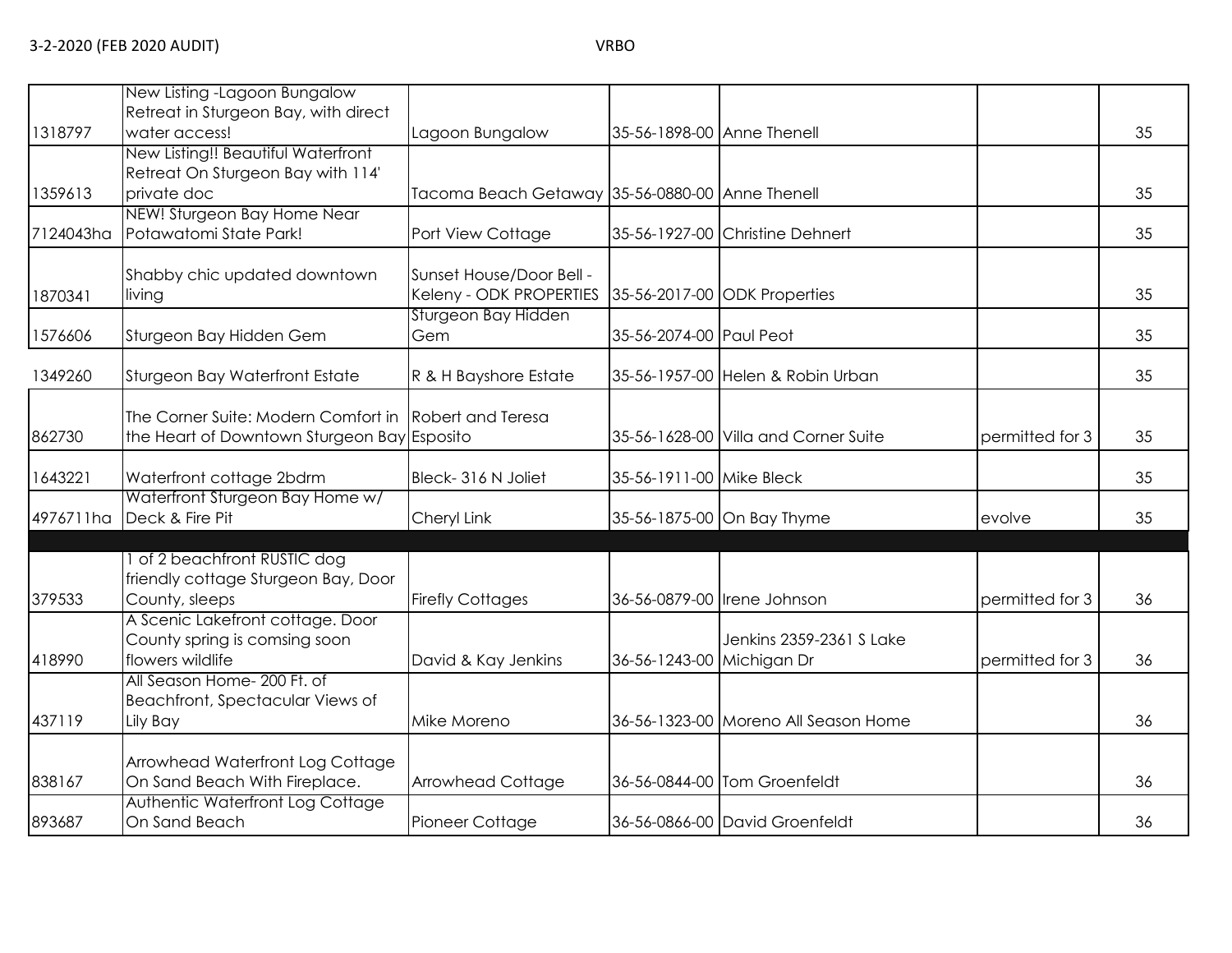|           | Beautiful cozy cottage on Lake                            |                         |                           |                                                |                 |    |
|-----------|-----------------------------------------------------------|-------------------------|---------------------------|------------------------------------------------|-----------------|----|
|           | Michigan. Steps to sandy beach.                           |                         |                           | Jenkins 2359-2361 S Lake                       |                 |    |
| 429277    | Shake off winter!                                         | David & Kay Jenkins     | 36-56-1243-00 Michigan Dr |                                                | permitted for 3 | 36 |
|           | Beautiful waterfront home with                            |                         |                           |                                                |                 |    |
| 659505    | swimming pond - North Unit                                | Joe Fittshur            |                           | 36-56-1329-00 Porthaven Executive Homes        | permitted for 2 | 36 |
|           | <b>Beautiful Waterfront Home with</b>                     |                         |                           |                                                |                 |    |
| 659503    | swimming pond - south unit                                | Joe Fittshur            |                           | 36-56-1329-00 Porthaven Executive Homes        | permitted for 2 | 36 |
|           | Door County Sand Beach Lake                               |                         |                           |                                                |                 |    |
|           | House * Linens Incl. * Prime Beach                        |                         |                           |                                                |                 |    |
| 1013091   | Location * Kayaks                                         | Harbour Lake House      | 36-56-1701-00 Tammy Estes |                                                |                 | 36 |
|           |                                                           |                         |                           |                                                |                 |    |
|           | Get away from it all at this serene,                      | The Clerestory on Lake  |                           | Christopher Mohar and Kerry                    |                 |    |
| 1154854   | modern Door County estate.<br>Lake Michigan Home; Awesome | Michigan                | 36-56-1789-00 Kretchmar   |                                                |                 | 36 |
|           | SAND Beach; Taking October                                |                         |                           |                                                |                 |    |
| 505916    | Reservations; filling up!                                 | Mike Boyer              |                           | 36-56-1358-00 Boyer Beach House                |                 | 36 |
|           |                                                           |                         |                           |                                                |                 |    |
|           | Lakefront, waterview, sand beach,                         |                         |                           |                                                |                 |    |
|           | RUSTIC, dog friendly, Sturgeon Bay                        |                         |                           |                                                |                 |    |
| 897656    | Door County                                               | <b>Firefly Cottages</b> |                           | 36-56-0879-00 Irene Johnson                    | permitted for 3 | 36 |
|           |                                                           |                         |                           |                                                |                 |    |
|           | Merry Breeze 4 Cottage~Romantic                           |                         |                           |                                                |                 |    |
|           | Getaway With 212 Ft Of Sandy Lake                         |                         |                           |                                                |                 |    |
| 701320    | Michigan Beach                                            | Merry Breeze Unit 4     |                           | 36-55-1438-00 Peggy & Don Donaldson            |                 | 36 |
|           |                                                           |                         |                           |                                                |                 |    |
|           | New! Lake Michigan Beach Home                             |                         |                           |                                                |                 |    |
| 1375405   | with 107' of Private Sand Beach                           | <b>Just Beechy</b>      |                           | 36-56-1924-00 Kristin & Theodore Blackwood     |                 | 36 |
|           | Newly remodeled water front home                          |                         |                           |                                                |                 |    |
| 1863503   | on Lilly Bay!<br>Peace of Beach Cottage, private          | Philip & Rebecca Roever |                           | 36-56-2232-06 Cedars on Lily Bay               | <b>DCPM</b>     | 36 |
|           | cottage on beautiful shores of Door                       |                         |                           |                                                |                 |    |
| 7189649ha | County                                                    | Chris Jeanquart         |                           | 36-56-1969-00 Jeanquart -3140 Lake Forest Park |                 | 36 |
|           | Relaxing cottage in the woods near                        |                         |                           |                                                |                 |    |
| 1616605   | Lake Michigan                                             | Chickadee Cottage       |                           | 36-56-2073-00 KL Development Group LLC         |                 | 36 |
|           | Sand Beach on Lake Michigan-                              |                         |                           |                                                |                 |    |
| 870129    | Rustic-Tolan's Log Cabin                                  | <b>Tolans Cottage</b>   |                           | 36-56-0816-13 Sally Tolan (Sandy Tolan)        |                 | 36 |
|           | Spacious Waterfront Home + High                           | Writt- 3446 N Lake      |                           |                                                |                 |    |
| 1928341   | Speed Internet                                            | Michigan Drive          |                           | 36-56-2139-17 Amber and Brian Writt            |                 | 36 |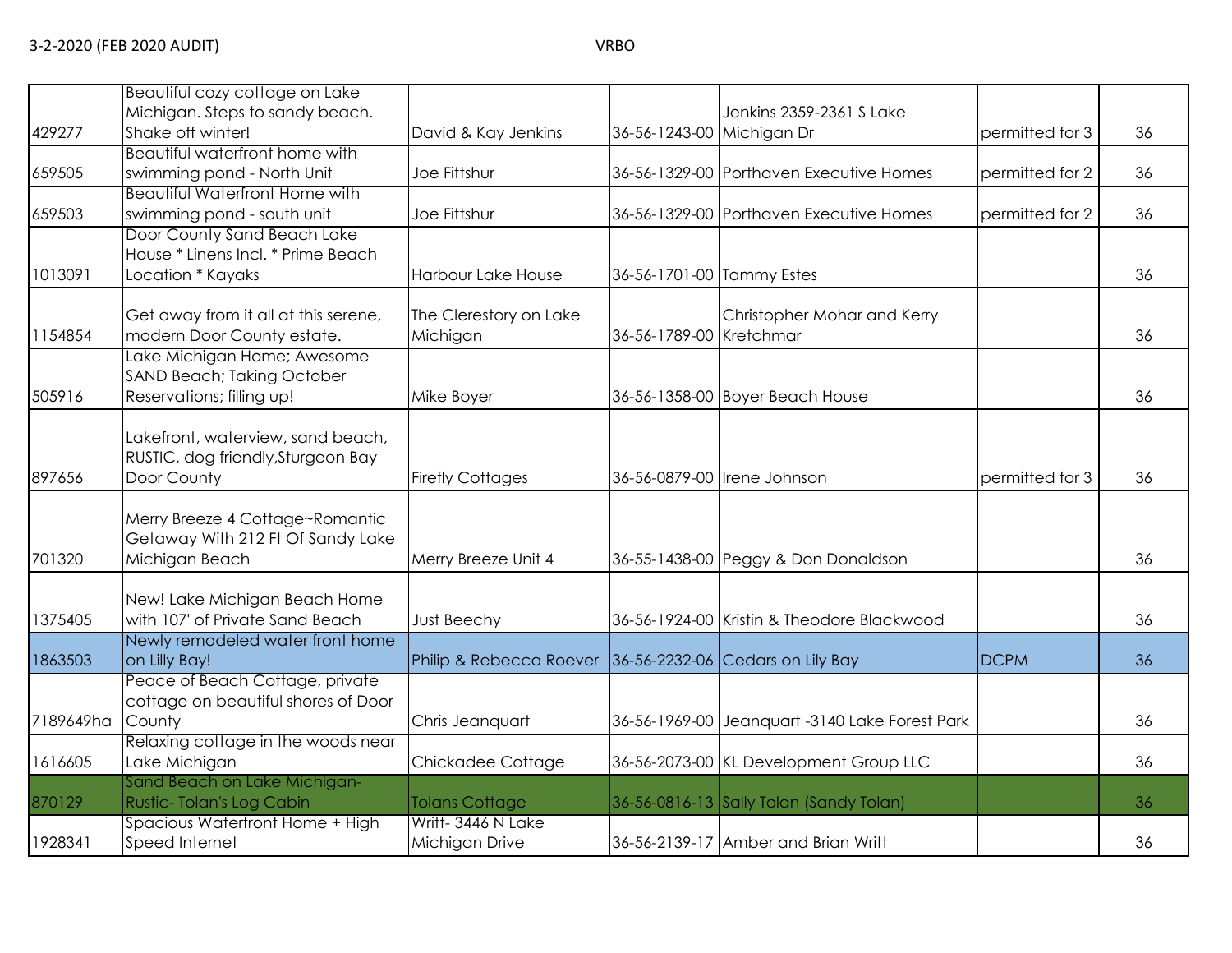|           |                                                                         |                                                           |                           | Jenkins 2359-2361 S Lake                      |                 |    |
|-----------|-------------------------------------------------------------------------|-----------------------------------------------------------|---------------------------|-----------------------------------------------|-----------------|----|
| 433883    | Property overview                                                       | David & Kay Jenkins                                       | 36-56-1243-00 Michigan Dr |                                               | permitted for 3 | 36 |
|           | Sunrises, Quiet Beach WalksRelax                                        |                                                           |                           |                                               |                 |    |
| 451482    | with Family & Friends. Dogs<br>Welcome!                                 | Abode on the Beach                                        | 36-56-0811-00 Wulf        | Great Wulf Partners LLC/Capn                  |                 | 36 |
|           |                                                                         |                                                           |                           |                                               |                 |    |
|           | Walking distance to Lake Michigan -                                     | Clay Banks Woodsy                                         |                           |                                               |                 |    |
| 1489258   | Public Beaches   Family-Pet friendly                                    | Retreat                                                   |                           | 36-56-1731-17 David Goettelman                |                 | 36 |
|           |                                                                         |                                                           |                           |                                               |                 |    |
|           | Beautiful spacious home with 260                                        |                                                           |                           |                                               |                 |    |
| 224425    | feet of lakefront                                                       | <b>Steve Pratapas</b>                                     |                           | 39-56-1015-00 White Star Lodge                |                 | 39 |
|           | <b>BOOKING NOW! WATERFRONT-</b>                                         |                                                           |                           |                                               |                 |    |
|           | ISLAND-LG.SCREEN PORCH-SUNRISE-                                         | Gordon's Isle View                                        |                           | Jane & Brett Barr/ Jerry &                    |                 |    |
| 810620    | <b>SUNSET-CAMPFIRES</b>                                                 | Cottages                                                  |                           | 39-56-1648-00 Jacquelyn Gordon                |                 | 39 |
|           | <b>BOOKING NOW-WATERFRONT-</b>                                          |                                                           |                           |                                               |                 |    |
|           | ISLAND- FIRE PIT-SUNRISE SUNSET-9                                       | Gordon's Isle View                                        |                           | Jane & Brett Barr/ Jerry &                    |                 |    |
| 570935    | MI.TO STURGEON BAY<br>Cozy Corrage On the water: Relax,                 | Cottages                                                  |                           | 39-56-1648-00 Jacquelyn Gordon                | permitted for 2 | 39 |
| 1447164   | Fish, Kayak                                                             | Cottage Creek Ahlswede 39-56-2005-00 Rob & Emily Ahlswede |                           |                                               |                 | 39 |
|           | Cozy newly built home 35 feet off                                       |                                                           |                           |                                               |                 |    |
| 1492937   | the Bay with stunning sunsets                                           | Fox Lane Beach House                                      |                           | 39-56-2039-00 Duane and Linda Nolte           |                 | 39 |
| 559164    | Home On 1.2 Acres w/100 Ft Of                                           | Cabin Sun Over Beach                                      |                           | 39-56-1398-00 Pat O' Donnell                  |                 | 39 |
|           |                                                                         | Cabin on the Bay -                                        |                           |                                               |                 |    |
| 962273    | Family Friendly Cabin On The Bay!                                       | Goffard                                                   |                           | 39-56-1709-00 Gregory Goffard                 |                 | 39 |
|           | Picturesque Door County Waterfront<br>Cottage! Swim, Play, RelaxHave It | Bayhouse, The - 2769 Bay                                  |                           |                                               |                 |    |
| 1765908   | All!                                                                    | Road                                                      |                           | 39-56-2219-00 Michael Morrison                |                 | 39 |
|           | Sunset Cliff Cottage - Peaceful &                                       |                                                           |                           |                                               |                 |    |
|           | Serene perched on a 35' Cliff                                           | Jon Hanson / Snug                                         |                           |                                               |                 |    |
| 586665    | breathtaking views                                                      | Harbor                                                    |                           | 39-56-0860-00 Sunset Cliff Cottage            |                 | 39 |
|           |                                                                         |                                                           |                           |                                               |                 |    |
|           |                                                                         |                                                           |                           |                                               |                 |    |
|           |                                                                         | <b>Writers Haven - Desotell</b>                           |                           |                                               |                 |    |
| 1150626   | Dock, Firepit, WIFI, Large Private Yard Waterfront Property             |                                                           |                           | 42-56-1781-13 Helen M Desotell & Tim Desotell | dreamland       | 42 |
| 1269309   | Door county rental on Sand Beach or Madl                                |                                                           |                           | 42-56-1862-00 George Madle                    |                 | 42 |
| 4264111ha | Cottage. 20 minutes to Green Bay                                        | Waterfront Cottage - Bur                                  |                           | 42-56-1666-00 Waterfront Cottage - Bur        |                 | 42 |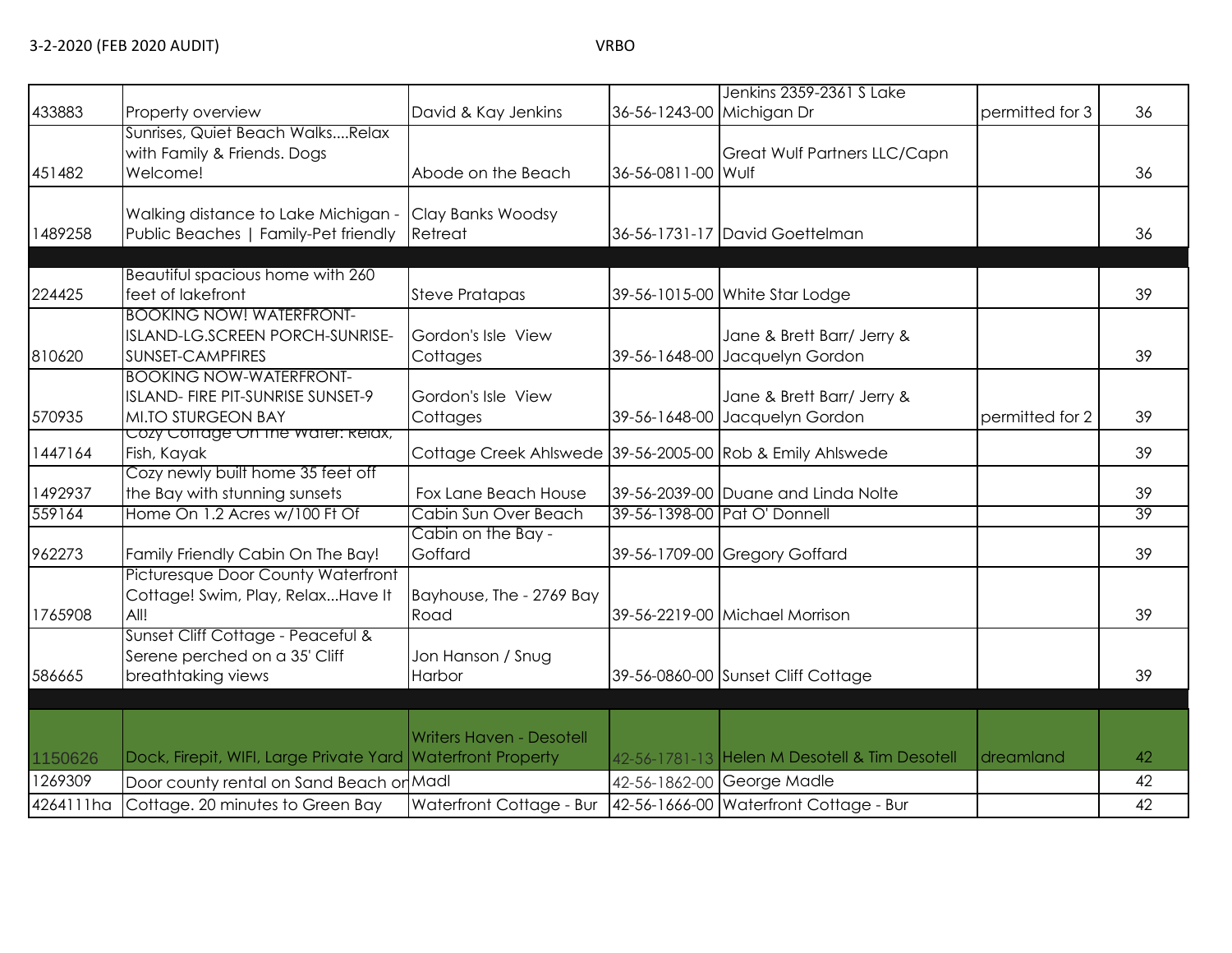| 1688188 | NEW!!! STUNNING BAY-FRONT NEW<br><b>CONSTRUCTION IN SOUTHERN DOOR!</b> 315 Breezy Acres |                                            |                           | KAMI LLC-315 Breezy Acres LLC -<br>42-56-2115-07 Michael Martell | simplelife | 42 |
|---------|-----------------------------------------------------------------------------------------|--------------------------------------------|---------------------------|------------------------------------------------------------------|------------|----|
| 1117085 | Door County, near Green Bay and                                                         | Soukup                                     | 42-56-1774-00 Lisa Soukup |                                                                  |            | 42 |
|         |                                                                                         |                                            |                           |                                                                  |            |    |
|         | 2 Bedroom(sleeps 6) Cottage on                                                          | Dan Jorgenson & Naomi                      |                           | Detriot Harbor Homestead -                                       |            |    |
| 1548669 | Lake Michigan includes 2 Kayaks!                                                        | <b>Burke</b>                               | 46-56-1937-00 Skinny Dip  |                                                                  |            | 46 |
|         | Amazing Sunsets*80ft shore* 25                                                          |                                            |                           |                                                                  |            |    |
| 285175  | acres*great cottage                                                                     | Amy Jorgenson                              |                           | 46-56-0581-00 Funks Cottage                                      |            | 46 |
|         | Beautiful lake front 4 bedrom home                                                      |                                            |                           |                                                                  |            |    |
| 292728  | with incredible sunsets                                                                 | <b>RC Rudolph</b>                          |                           | 46-55-0566-00 Cascio Cottages                                    |            | 46 |
| 1391479 | <b>Breezy Beach Cottage</b>                                                             | <b>Richard Tobey</b>                       |                           | 46-56-1940-00 Breezy Beach                                       |            | 46 |
| 806333  | Century farmhouse with 4 bedrooms<br>and large outside deck.                            | Debra Sheridan (Thielke)<br>and Dawn Chier |                           | 46-56-1867-00 Old Orchard Century Farmhouse                      |            | 46 |
|         | Great sunrises 200 ft of Lake                                                           |                                            |                           |                                                                  |            |    |
|         | Michigan Shorefront 1.5 acres, 2                                                        |                                            |                           |                                                                  |            |    |
| 780911  | bedroom 1 bath                                                                          | Greg & Kristine Koetter                    | 46-56-1588-00 Koetter     |                                                                  |            | 46 |
| 594977  | Home Owner Custom Built Log Cabin Dan & Lory Porter                                     |                                            |                           | 46-56-1668-00 Log Cabin House - Porter                           |            | 46 |
|         | Initiative's Retreat - Ultimate                                                         |                                            |                           |                                                                  |            |    |
| 1243560 | Lakefront Destination!                                                                  | Initiatives Retreat LLC                    |                           | 46-56-1846-00 Initiatives Retreat                                |            | 46 |
| 362233  | Sectacular Sunsets from Becutiful<br>Lake Shore Home                                    | Trudy Schelitzche                          |                           | 46-55-0564-00 Deer Run Shorefront Home                           |            | 46 |
|         | Spacious Washington Island Home                                                         |                                            |                           | Washington Island Historical                                     |            |    |
| 1308276 | 4bed 2bath                                                                              | Carol Lemon                                |                           | 46-56-1917-00 Home - Lemon                                       |            | 46 |
|         | Washington Island Westside                                                              |                                            |                           |                                                                  |            |    |
| 806850  | Shorefront Home                                                                         | William & Mary Filer                       |                           | 46-56-1428-00 Above and Beyond Cottage                           |            | 46 |
| 1392021 | Waterfront cottage on Detroit<br>Harbor, Beautiful beach and<br>dockage.                | Leon A Shellswick                          |                           | 46-55-0587-00 Spring Beach Cottage                               |            | 46 |

|        | Amore' De Bay Romantic Suite for 2<br>Includes Free Continental Breakfast |                    |
|--------|---------------------------------------------------------------------------|--------------------|
| 728187 | <b>1&amp; WiFi.</b>                                                       | Not in Door County |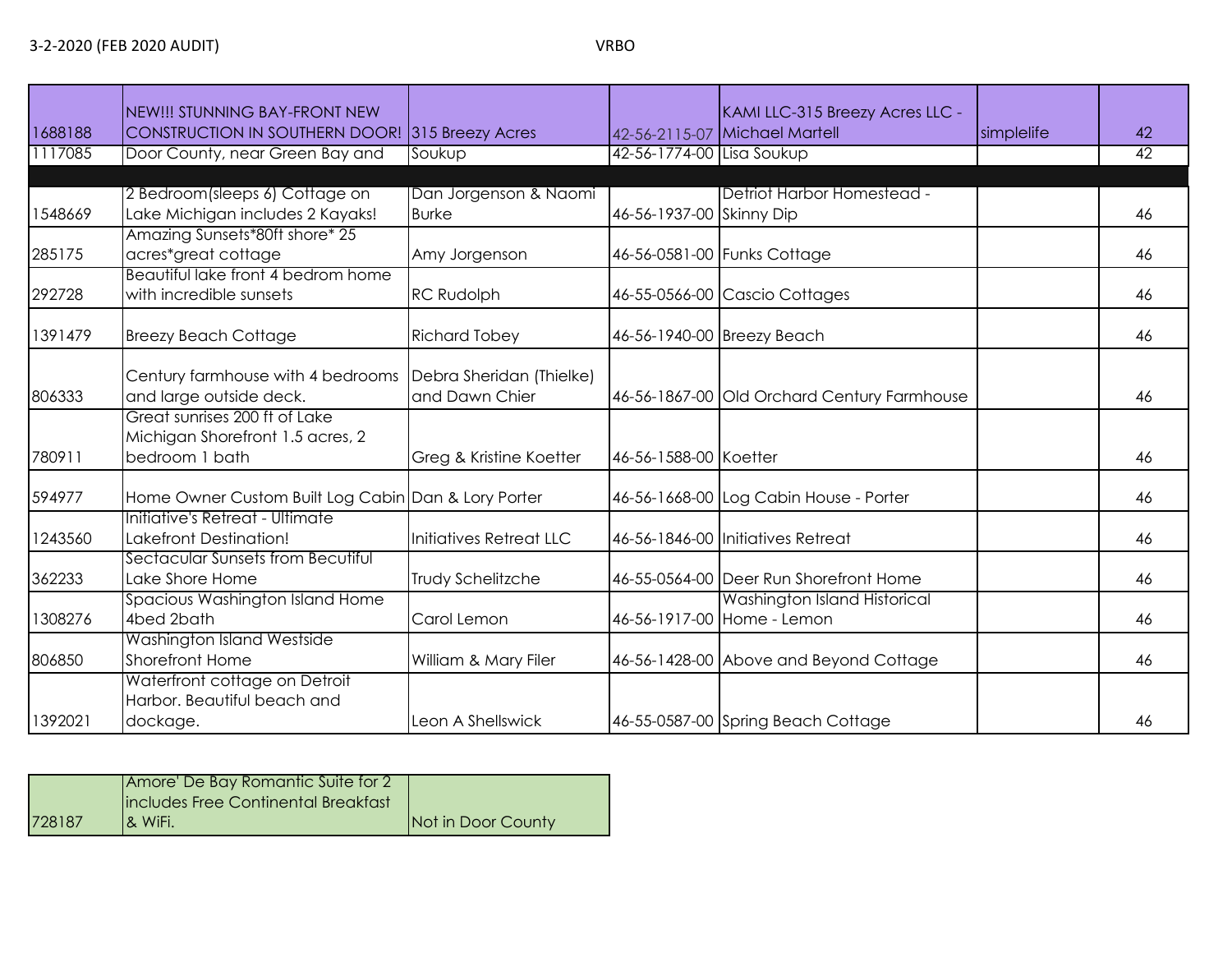|         | Homey Lakefront Condo In Serene          |                    |
|---------|------------------------------------------|--------------------|
|         | Algoma, WI, A Stone's Throw From         |                    |
| 480722  | Door County                              | Not in Door County |
|         | Your Home Base for Discovering           |                    |
| 1375338 | Green Bay & Door County!                 | Not in Door County |
|         | Modern Condo just steps from Lake        |                    |
| 1364728 | Michigan.                                | Not in Door County |
|         | One of the best lakefront condos         |                    |
| 723000  | Algoma has to offer!                     | Not in Door County |
|         | 2 Bdrm Waterfront condo in               |                    |
|         | beautiful Algoma, minutes to Door        |                    |
| 1318887 | County and Lambeau                       | Not in Door County |
|         | Beautiful Apartments in a turn-of-the-   |                    |
| 428159  | century historic building                | Not in Door County |
|         | Rivers Edge Condominiums,                |                    |
|         | Waterfront condos located in             |                    |
| 843879  | Algoma WI. Lake Michigan                 | Not in Door County |
|         | <b>Beautiful Gem of a Home in Algoma</b> |                    |
| 4590279 | Wisconsin                                | Not in Door County |
|         | Home Base for Discovering Green          |                    |
| 25466   | <b>Bay &amp; Door County!</b>            | Not in Door County |
|         |                                          |                    |
|         | Waterfront, Beautiful Sunrises, WIFI,    |                    |
| 344207  | Direct TV, Sleeps a Family of Six.       | Not in Door County |
|         | Secluded Beach Cottage - 100ft of        |                    |
| 394047  | Private, Sandy Beachfront                | Not in Door County |
|         | Cozy Condo with Gorgeous Views           |                    |
| 1414157 | on Lake Michigan                         | Not in Door County |
|         | Charming farmhouse located near          |                    |
|         | National Shrine of Our Lady of Good      |                    |
| 1574130 | Help                                     | Not in Door County |
|         | <b>CEDAR CABIN on the BAY (Lake</b>      |                    |
|         | Michigan--Green Bay): Just listed!       |                    |
| 7855081 | Sleeps 6, Dog friendly,                  | Not in Door County |
|         | Lakeview Chalet - perfect for your       |                    |
| 1689283 | retreat                                  | Not in Door County |
| 1726086 | <b>Camp Bayshore</b>                     | Not in Door County |